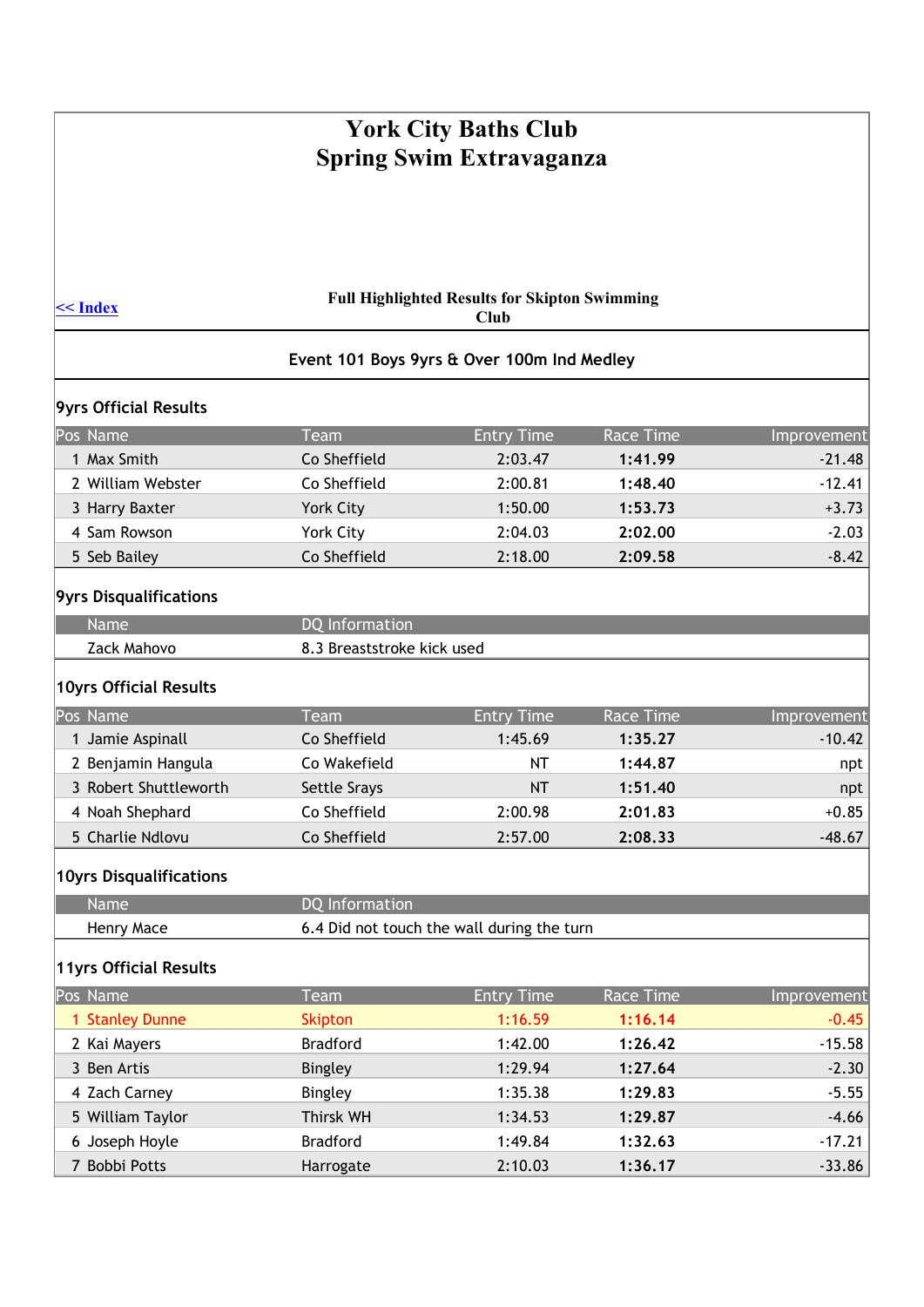| 8 George Johnson               | Co Sheffield                                | 1:51.50           | 1:40.20          | $-11.30$    |
|--------------------------------|---------------------------------------------|-------------------|------------------|-------------|
| 9 Stan Sawyer                  | York City                                   | 1:43.08           | 1:40.35          | $-2.73$     |
| 10 Aidan Fairfield             | Harrogate                                   | 1:50.00           | 1:43.57          | $-6.43$     |
| 11 Lucus Garcia                | Harrogate                                   | 1:47.66           | 1:50.93          | $+3.27$     |
| <b>11yrs Disqualifications</b> |                                             |                   |                  |             |
| <b>Name</b>                    | DQ Information                              |                   |                  |             |
| <b>Edward Lutas</b>            | 8.2 Arms not brought forward simultaneously |                   |                  |             |
| <b>12yrs Official Results</b>  |                                             |                   |                  |             |
| Pos Name                       | <b>Team</b>                                 | <b>Entry Time</b> | <b>Race Time</b> | Improvement |
| 1 William Dale-Wood            | Thirsk WH                                   | 1:22.29           | 1:19.12          | $-3.17$     |
|                                |                                             |                   |                  |             |
|                                |                                             |                   |                  |             |
| 2 Charles Tremayne             | York City                                   | 1:27.01           | 1:19.87          | $-7.14$     |
| 3 Toby Ryder                   | Thirsk WH                                   | 1:22.01           | 1:21.82          | $-0.19$     |
| 4 Ollie Smith                  | RichmondDale                                | 1:49.90           | 1:26.01          | $-23.89$    |
| 5 Joshua Crozier               | RichmondDale                                | 1:45.14           | 1:28.75          | $-16.39$    |
| 6 Oliver Battle                | <b>Bingley</b>                              | 1:32.03           | 1:31.96          | $-0.07$     |
| 7 Jacob Armstrong              | York City                                   | 1:42.52           | 1:35.50          | $-7.02$     |
| 8 Victor Roberts               | York City                                   | 1:41.12           | 1:38.43          | $-2.69$     |
| 9 Santiago Malaga              | Co Wakefield                                | <b>NT</b>         | 1:41.66          | npt         |
| 10 Evan Chapman                | York City                                   | 1:57.72           | 1:43.65          | $-14.07$    |
| 11 Levente Ungar               | York City                                   | 1:56.83           | 1:47.23          | $-9.60$     |
| 12 Neel S Mehendale            | Co Wakefield                                | <b>NT</b>         | 1:53.89          | npt         |
| 13 Oliver Johnson              | RichmondDale                                | 2:01.00           | 1:54.79          | $-6.21$     |
| <b>12yrs Disqualifications</b> |                                             |                   |                  |             |
| <b>Name</b>                    | DQ Information                              |                   |                  |             |
| <b>Maximilian Moulton</b>      | Did Not Compete                             |                   |                  |             |
| <b>13yrs Official Results</b>  |                                             |                   |                  |             |
| Pos Name                       | Team                                        | <b>Entry Time</b> | <b>Race Time</b> | Improvement |
| 1 Quinn-Austin Kelly           | <b>Bingley</b>                              | 1:15.52           | 1:10.48          | $-5.04$     |
| 2 Thomas Brooks                | Spenborough                                 | 1:12.13           | 1:10.91          | $-1.22$     |
| 3 Will Skiggs                  | <b>Bradford</b>                             | 1:22.11           | 1:17.41          | $-4.70$     |
| 4 Henry Roberts                | York City                                   | 1:21.47           | 1:19.46          | $-2.01$     |
| 5 Henry Fillingham             | <b>Bradford</b>                             | 1:33.25           | 1:19.48          | $-13.77$    |
| 6 Marcu Ghetu                  | Harrogate                                   | 1:23.44           | 1:19.98          | $-3.46$     |

 Ethan Barlow Thirsk WH 1:24.30 **1:21.51** -2.79 Abelard Roberts York City 1:27.21 **1:22.87** -4.34 Carlos Alvarez Odell York City 1:24.80 **1:23.00** -1.80 Jamie Ellis New Earswick 1:53.53 **1:24.82** -28.71 Oscar Shaw York City 1:37.78 **1:37.91** +0.13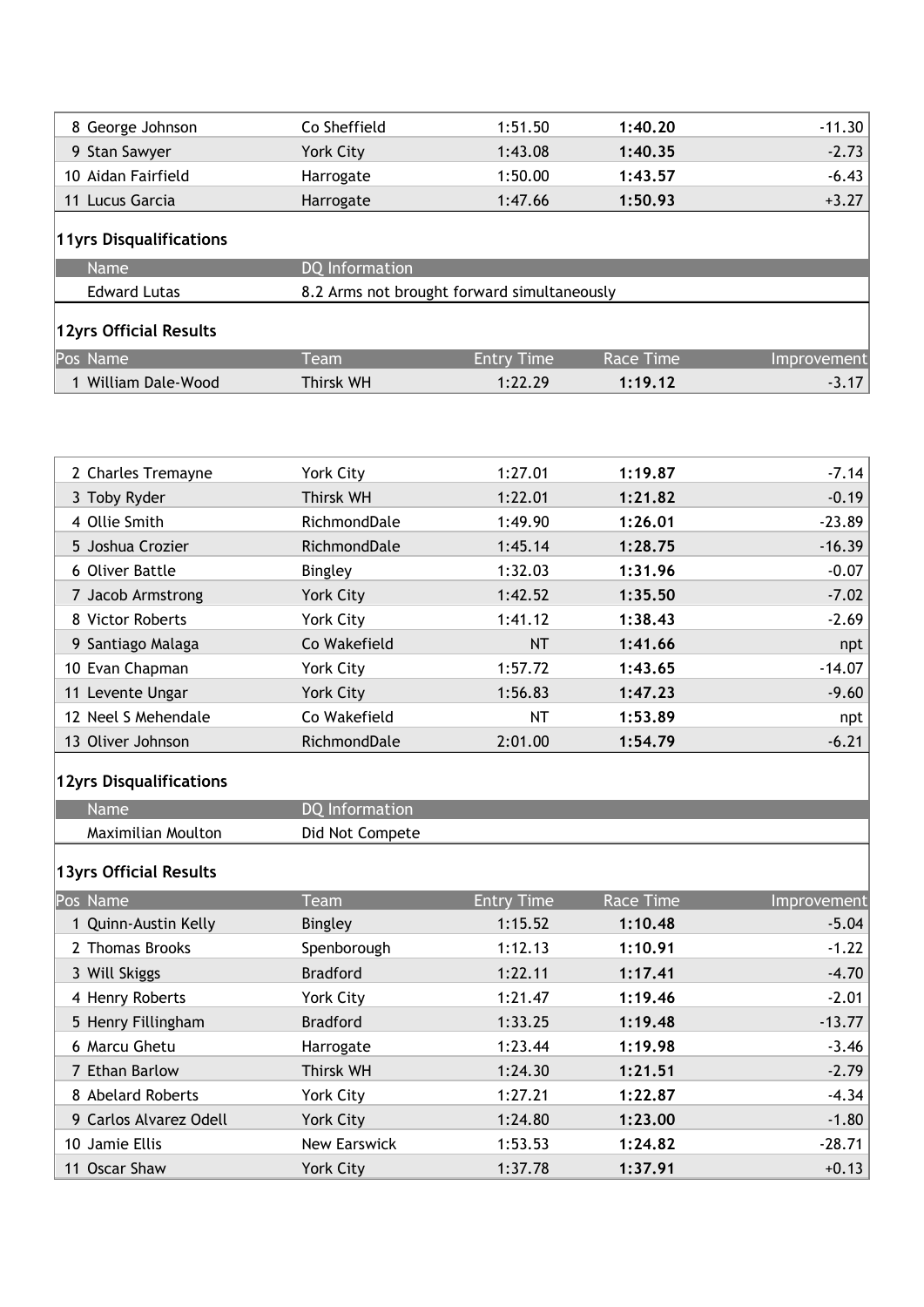| 14yrs Official Results |                     |                   |                  |             |
|------------------------|---------------------|-------------------|------------------|-------------|
| Pos Name               | Team                | <b>Entry Time</b> | <b>Race Time</b> | Improvement |
| 1 Luke Gilliver        | Dearne Vall         | NT                | 1:04.81          | npt         |
| 2 Keelan Behan         | Settle Srays        | 1:05.86           | 1:05.07          | $-0.79$     |
| 3 Rudi Chan            | York City           | 1:15.00           | 1:05.60          | $-9.40$     |
| 4 Benjamin Dale-Wood   | Thirsk WH           | 1:10.02           | 1:06.89          | $-3.13$     |
| 5 Callum Mawson        | <b>Bradford</b>     | 1:06.98           | 1:06.90          | $-0.08$     |
| 6 James Barker         | <b>New Earswick</b> | 1:08.08           | 1:06.93          | $-1.15$     |
| 7 William Byram        | Co Wakefield        | 1:13.28           | 1:08.40          | $-4.88$     |
| 8 Harry Cockburn       | <b>Skipton</b>      | 1:10.67           | 1:09.06          | $-1.61$     |
| 9 Oscar Hobson         | <b>Bradford</b>     | 1:16.70           | 1:10.43          | $-6.27$     |
| 10 Oliver Mayger       | Thirsk WH           | 1:14.30           | 1:10.71          | $-3.59$     |
| 11 Max Walker          | Thirsk WH           | 1:12.36           | 1:11.78          | $-0.58$     |
| 12 Thomas Eardley      | RichmondDale        | 1:29.97           | 1:12.37          | $-17.60$    |
| 13 Ethan Clifford      | York City           | 1:09.53           | 1:12.38          | $+2.85$     |
| 14 Jack Azemar-Battle  | <b>Bingley</b>      | 1:13.53           | 1:12.53          | $-1.00$     |
| 15 Nathan Carrington   | York City           | 1:14.08           | 1:16.06          | $+1.98$     |
| 16 Luke Jenkinson      | Co Wakefield        | 1:18.64           | 1:16.85          | $-1.79$     |
| 17 Gabriel Watson      | York City           | 1:20.64           | 1:18.39          | $-2.25$     |
| 18 Max Shillito        | <b>Skipton</b>      | 1:21.44           | 1:19.50          | $-1.94$     |
| 19 Gabriel Medd        | <b>Bradford</b>     | 1:21.49           | 1:20.69          | $-0.80$     |

| 20 Zak Dower       | York City        | 1:21.56 | 1:20.74 | $-0.82$  |
|--------------------|------------------|---------|---------|----------|
| 21 Ned Whitaker    | Settle Srays     | 1:25.19 | 1:20.88 | $-4.31$  |
| 22 Reuben Aston    | RichmondDale     | 1:24.02 | 1:20.91 | $-3.11$  |
| 23 Harry Wright    | Harrogate        | 1:38.88 | 1:21.98 | $-16.90$ |
| 24 Amos Hebden     | York City        | 1:22.07 | 1:23.16 | $+1.09$  |
| 25 Billy Ainsworth | York City        | 1:25.39 | 1:24.72 | $-0.67$  |
| 26 Isaac Hebden    | York City        | 1:23.93 | 1:27.39 | $+3.46$  |
| 27 Jayden Randhawa | <b>Bradford</b>  | 1:29.78 | 1:28.72 | $-1.06$  |
| 28 Daniel Pickup   | <b>York City</b> | 1:30.73 | 1:28.99 | $-1.74$  |
| 29 Joshua Townson  | <b>Bradford</b>  | 1:46.54 | 1:38.07 | $-8.47$  |
| 30 Will Browning   | Tadcaster        | 1:41.43 | 1:58.73 | $+17.30$ |

| Name             | DQ Information                             |
|------------------|--------------------------------------------|
| Harvey Guy       | 4.4 Starting before the starting signal    |
| Lucas Wainwright | 7.2 Body not on the breast during the swim |
|                  |                                            |

#### **Event 102 Girls 9yrs & Over 100m Backstroke**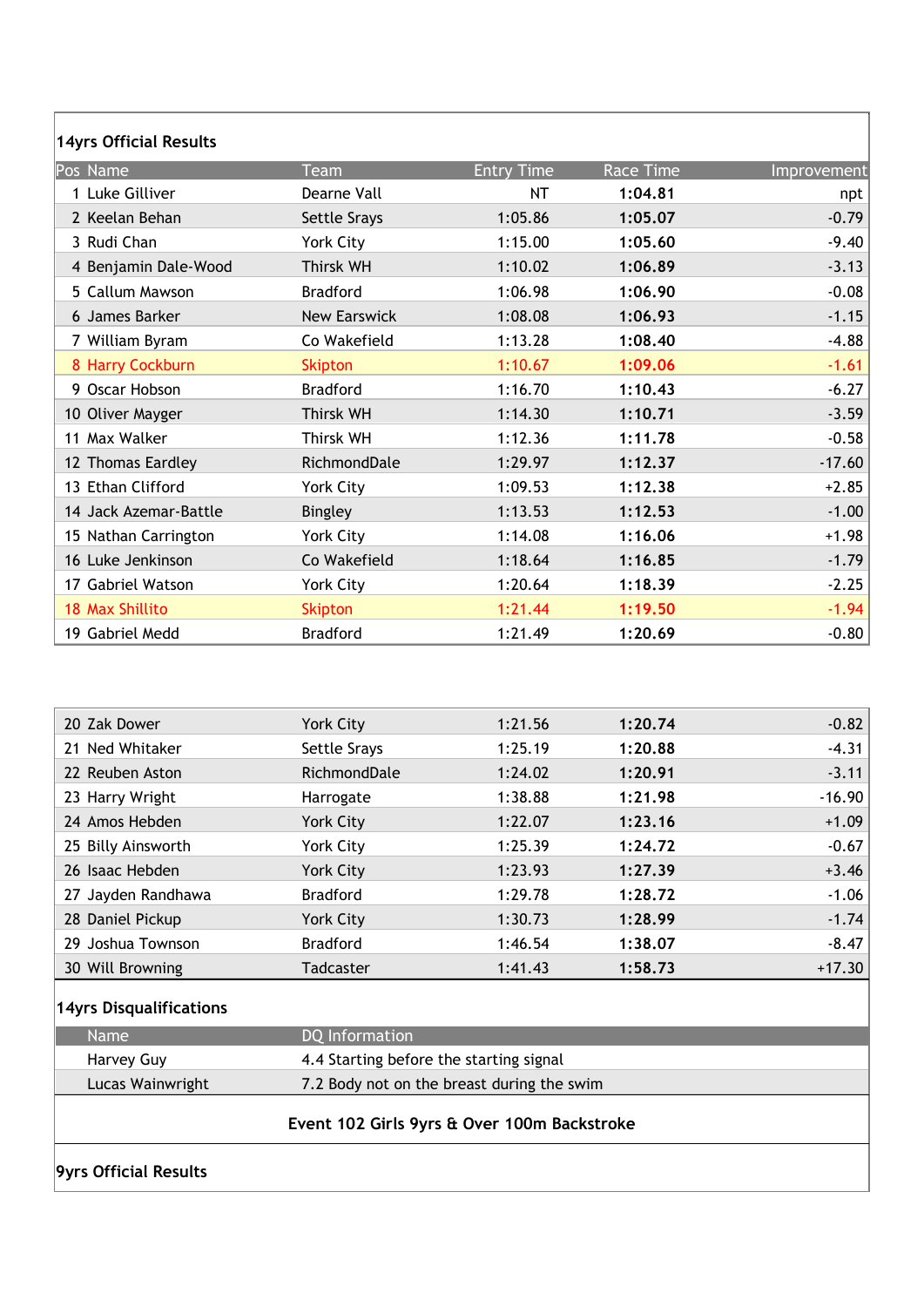| Pos Name                      | <b>Team</b>                        | <b>Entry Time</b>                                     | <b>Race Time</b> | Improvement |
|-------------------------------|------------------------------------|-------------------------------------------------------|------------------|-------------|
| 1 Emily England               | Co Wakefield                       | 58.60                                                 | 1:35.47          | $+36.87$    |
| 2 Allegra Rose                | Co Sheffield                       | 2:25.00                                               | 1:45.28          | $-39.72$    |
| 3 Ezmae Allen                 | Co Sheffield                       | 1:53.00                                               | 1:46.63          | $-6.37$     |
| 4 Caitlyn McLean              | <b>Teesdale Tiger</b>              | 1:54.68                                               | 1:47.05          | $-7.63$     |
| 5 Ruby Podmore                | Co Sheffield                       | 2:02.30                                               | 1:49.68          | $-12.62$    |
| 6 Nell Downing                | RichmondDale                       | 1:54.00                                               | 1:52.16          | $-1.84$     |
| 7 Grace Eardley               | RichmondDale                       | 2:21.20                                               | 1:53.00          | $-28.20$    |
| 8 Kitty Shillito              | <b>Skipton</b>                     | 1:51.13                                               | 1:53.94          | $+2.81$     |
| 9 Nancy Lawn                  | <b>Skipton</b>                     | 2:07.15                                               | 1:55.12          | $-12.03$    |
| 10 Emily Harpur               | RichmondDale                       | 2:07.37                                               | 2:03.20          | $-4.17$     |
| 11 Jamelia Mansell            | Co Sheffield                       | 2:25.20                                               | 2:12.35          | $-12.85$    |
|                               |                                    |                                                       |                  |             |
| <b>9yrs Disqualifications</b> |                                    |                                                       |                  |             |
| <b>Name</b>                   | DQ Information                     |                                                       |                  |             |
| Jessica Heaton                |                                    | 10.2 A swimmer did not cover the whole distance - DNF |                  |             |
| Phoebe Cromwell               | 6.4 Turn not performed immediately |                                                       |                  |             |
| Naevia Kelly                  | 6.4 Turn not performed immediately |                                                       |                  |             |
| Carlotta Bailey               |                                    | 6.4 Did not touch the wall during the turn            |                  |             |
| <b>10yrs Official Results</b> |                                    |                                                       |                  |             |
| Pos Name                      | <b>Team</b>                        | <b>Entry Time</b>                                     | <b>Race Time</b> | Improvement |
| 1 Kathryn Fletcher            | <b>Thirsk WH</b>                   | 1:28.83                                               | 1:25.92          | $-2.91$     |
| 2 Gracie-Mai Simpson          | RichmondDale                       | 1:44.70                                               | 1:29.34          | $-15.36$    |
| 3 Phoebe Dilworth             | RichmondDale                       | 1:32.84                                               | 1:29.89          | $-2.95$     |
| 4 Isabelle Randhawa           | <b>Bradford</b>                    | 1:35.53                                               | 1:30.63          | $-4.90$     |
| 5 Jessica Gayles              | RichmondDale                       | 1:35.80                                               | 1:34.43          | $-1.37$     |
| 6 Bailey Graham               | Settle Srays                       | 1:40.28                                               | 1:34.47          | $-5.81$     |
| 7 Orlaith O'Carroll           | <b>Bradford</b>                    | 1:37.53                                               | 1:34.49          | $-3.04$     |
| 8 Coco Mildren                | RichmondDale                       | 1:35.67                                               | 1:35.65          | $-0.02$     |
| 9 Charlotte Goward            | Spenborough                        | 1:43.14                                               | 1:36.35          | $-6.79$     |
| 10 Phoebe Hodgson             | RichmondDale                       | 1:37.56                                               | 1:37.40          | $-0.16$     |
| 11 Jessica G Hampshire        | Co Wakefield                       | 58.60                                                 | 1:38.14          | $+39.54$    |
| 12 Amelie Hauschild           | Co Sheffield                       | 1:40.20                                               | 1:38.61          | $-1.59$     |
| 13 Emily Whitby               | RichmondDale                       | 1:52.68                                               | 1:38.65          | $-14.03$    |
| 14 Emma Undy                  | Co Wakefield                       | 1:55.46                                               | 1:39.91          | $-15.55$    |
| 15 Elia Abbatiello-Crosthwai  | Co Wakefield                       | 1:41.80                                               | 1:41.92          | $+0.12$     |
| 16 Pippa Morrison             | Co Wakefield                       | 58.60                                                 | 1:47.29          | $+48.69$    |
| 17 Alexia Wastakaran          | Co Sheffield                       | 1:51.00                                               | 1:49.64          | $-1.36$     |
| 18 Rosie Haigh                | Co Sheffield                       | 1:56.85                                               | 1:50.70          | $-6.15$     |
| 19 Dora Bonner                | RichmondDale                       | 1:59.28                                               | 1:53.36          | $-5.92$     |
| 20 Hannah Forder              | Co Sheffield                       | 2:10.00                                               | 2:02.74          | $-7.26$     |
| 21 Ava Williams               | RichmondDale                       | 2:08.16                                               | 2:05.99          | $-2.17$     |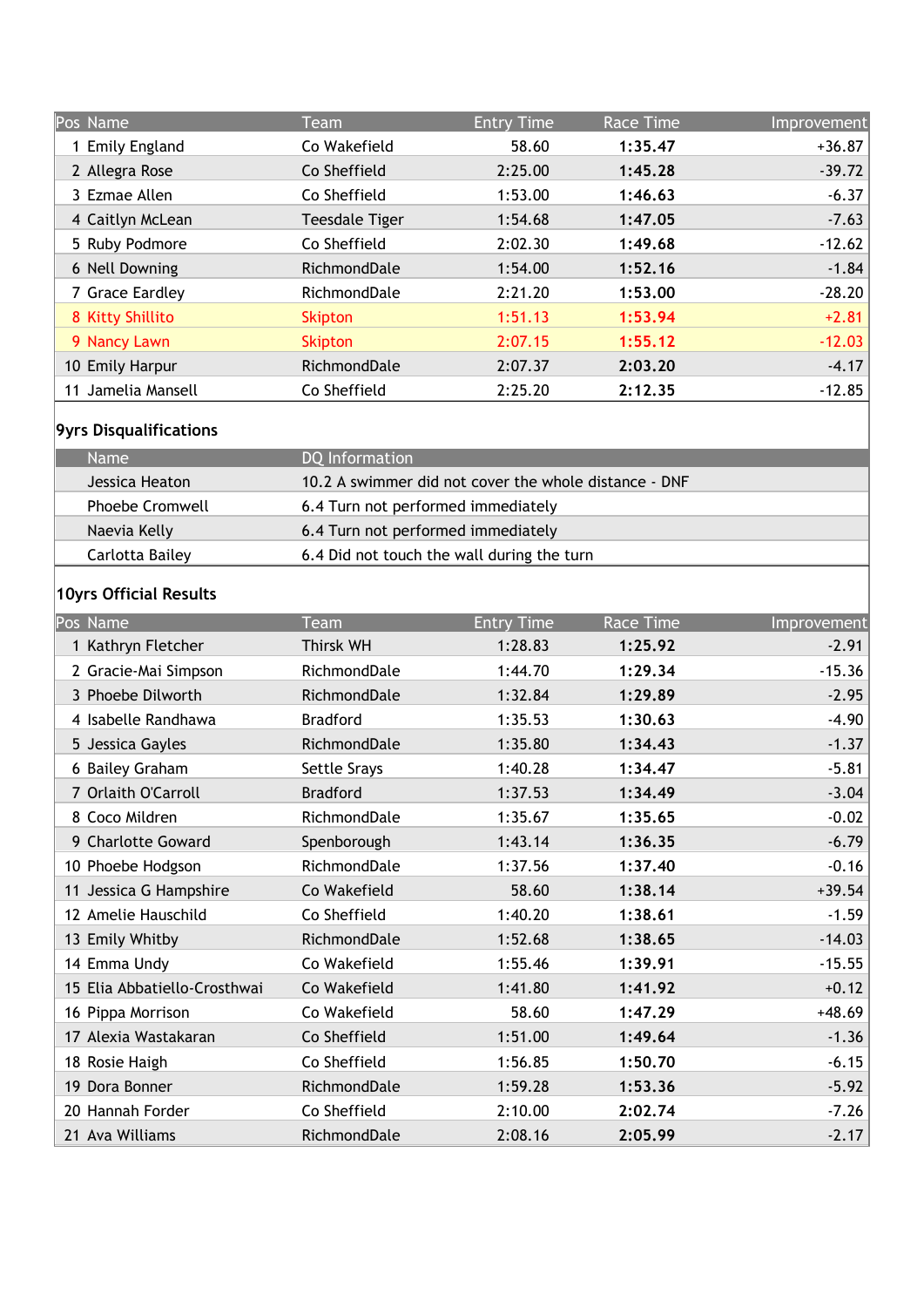| 22 Sophia Newton               | RichmondDale                               | 2:21.37           | 2:12.15          | $-9.22$     |  |
|--------------------------------|--------------------------------------------|-------------------|------------------|-------------|--|
| <b>10yrs Disqualifications</b> |                                            |                   |                  |             |  |
| <b>Name</b>                    | DQ Information                             |                   |                  |             |  |
| Freya Gibbon                   | Did Not Compete                            |                   |                  |             |  |
| <b>11yrs Official Results</b>  |                                            |                   |                  |             |  |
| Pos Name                       | <b>Team</b>                                | <b>Entry Time</b> | <b>Race Time</b> | Improvement |  |
| 1 Naomi Broadley               | Co Wakefield                               | 1:22.68           | 1:19.25          | $-3.43$     |  |
| 2 Amelia Wright                | Harrogate                                  | 1:21.02           | 1:20.87          | $-0.15$     |  |
| 3 Scarlett Goodwin             | RichmondDale                               | 1:29.77           | 1:22.28          | $-7.49$     |  |
| 4 Mia Webb                     | RichmondDale                               | 1:26.27           | 1:24.15          | $-2.12$     |  |
| 5 Grace Avery                  | Co Wakefield                               | 1:32.67           | 1:24.89          | $-7.78$     |  |
| 6 Ava Messenger                | Co Wakefield                               | 1:27.85           | 1:24.91          | $-2.94$     |  |
| 7 Samantha Taylor              | York City                                  | 1:27.84           | 1:26.18          | $-1.66$     |  |
| 8 Emily Taylor                 | RichmondDale                               | 1:35.15           | 1:26.40          | $-8.75$     |  |
| 9 Rebecca Farnsworth           | York City                                  | 1:41.78           | 1:27.12          | $-14.66$    |  |
| 10 Lily Oddy                   | <b>Skipton</b>                             | 1:24.13           | 1:27.51          | $+3.38$     |  |
| 11 Molly Garvey                | York City                                  | 1:32.00           | 1:27.64          | $-4.36$     |  |
| 12 Anna Altus Mor              | York City                                  | 1:38.59           | 1:28.35          | $-10.24$    |  |
| 13 India Wilson                | York City                                  | 1:28.10           | 1:29.12          | $+1.02$     |  |
| 14 Jaime Berry                 | Harrogate                                  | 1:40.05           | 1:29.30          | $-10.75$    |  |
| 15 Emilia Roberton             | York City                                  | 1:39.12           | 1:30.16          | $-8.96$     |  |
| 16 Mabel Whitaker              | Settle Srays                               | 1:35.39           | 1:31.67          | $-3.72$     |  |
| 17 Poppy Briggs                | <b>Teesdale Tiger</b>                      | 1:42.41           | 1:32.17          | $-10.24$    |  |
| 18 Martha Harris               | York City                                  | 1:46.26           | 1:33.34          | $-12.92$    |  |
| 19 Emily McSeveny              | York City                                  | 1:40.63           | 1:33.88          | $-6.75$     |  |
| 20 Amelia Atkinson             | RichmondDale                               | 1:49.80           | 1:34.14          | $-15.66$    |  |
| 21 Katy Hinchcliffe            | <b>Skipton</b>                             | 1:35.13           | 1:34.95          | $-0.18$     |  |
| 22 Olive Tattersall            | <b>Skipton</b>                             | 1:43.13           | 1:35.06          | $-8.07$     |  |
| 23 Annabel Edwards             | York City                                  | 1:40.00           | 1:35.73          | $-4.27$     |  |
| 24 Jessica McLean              | Co Sheffield                               | 1:55.40           | 1:36.39          | $-19.01$    |  |
| 25 Ziva McCall                 | Co Wakefield                               | 1:43.77           | 1:38.34          | $-5.43$     |  |
| 26 Emily Smith                 | Harrogate                                  | 1:33.20           | 1:39.34          | $+6.14$     |  |
| 27 Hannah Inayat               | Co Sheffield                               | 1:51.50           | 1:42.14          | $-9.36$     |  |
| 28 Elena Williamson            | RichmondDale                               | 1:49.37           | 1:51.92          | $+2.55$     |  |
| 29 Abigail Leighton            | RichmondDale                               | 1:55.00           | 1:53.21          | $-1.79$     |  |
| 30 Katie Harpur                | RichmondDale                               | 1:55.32           | 1:57.42          | $+2.10$     |  |
| <b>11yrs Disqualifications</b> |                                            |                   |                  |             |  |
| Name                           | DQ Information                             |                   |                  |             |  |
| Bethany Hill                   | 6.4 Did not touch the wall during the turn |                   |                  |             |  |
| Mirabelle Kirkbride            | Did Not Compete                            |                   |                  |             |  |
| Emma Heaton                    | Did Not Compete                            |                   |                  |             |  |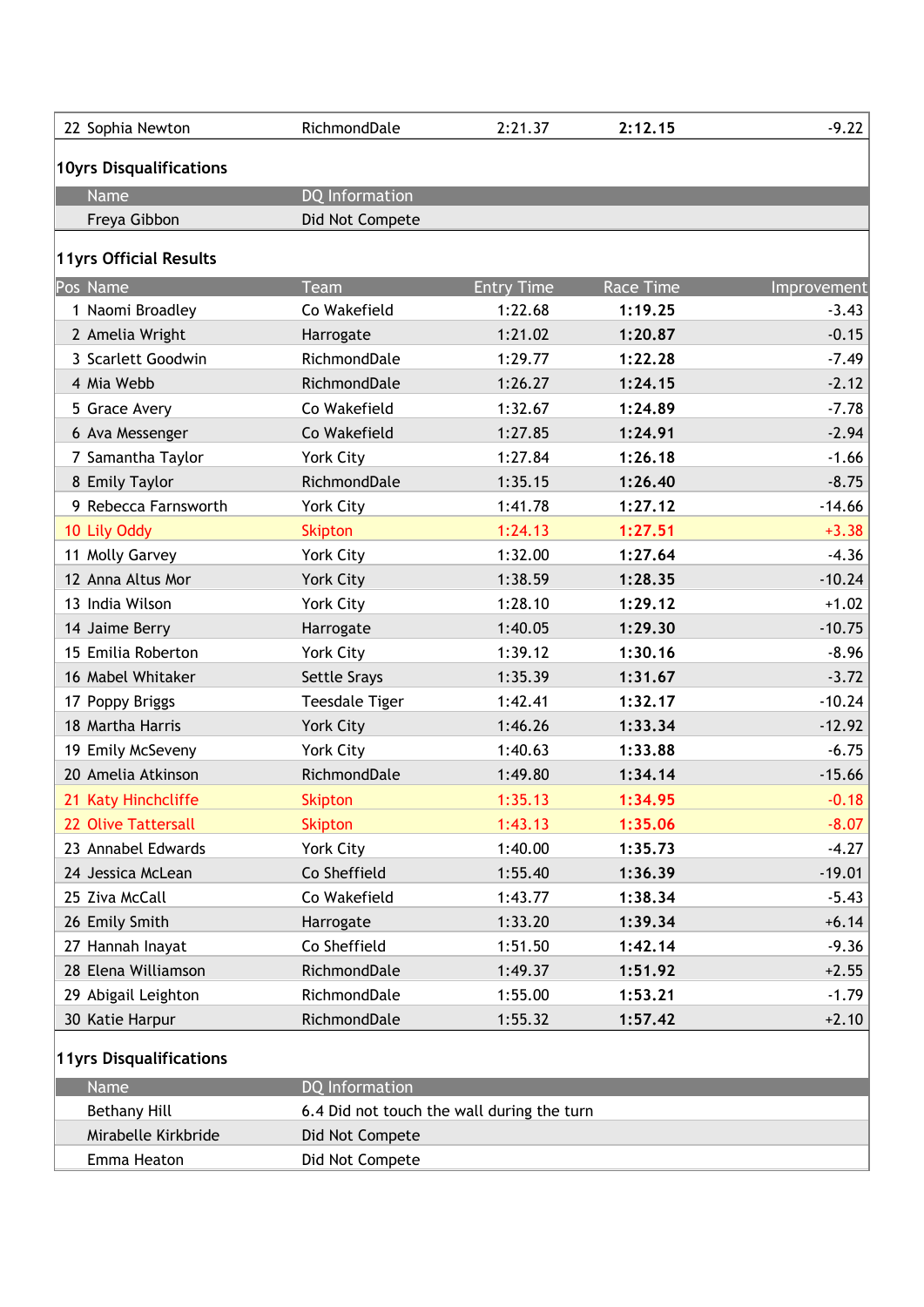| Pos Name           | Team                | <b>Entry Time</b> | Race Time | Improvement |
|--------------------|---------------------|-------------------|-----------|-------------|
| 1 Faye Harper      | Co Wakefield        | 1:13.11           | 1:11.33   | $-1.78$     |
| 2 Heather Ridsdale | <b>New Earswick</b> | 1:16.20           | 1:13.15   | $-3.05$     |
| 3 Eve Parkin       | York City           | 1:16.94           | 1:13.17   | $-3.77$     |
| 4 Olivia McSeveny  | York City           | 1:16.46           | 1:16.76   | $+0.30$     |
| 5 Millie Holmes    | Harrogate           | 1:39.48           | 1:20.42   | $-19.06$    |

| 6 Carolina Alvarez Odell | York City             | 1:23.10   | 1:20.83 | $-2.27$  |
|--------------------------|-----------------------|-----------|---------|----------|
| 7 Molly Orr              | Harrogate             | 1:37.74   | 1:20.98 | $-16.76$ |
| 8 Lily Stansfield        | Harrogate             | 1:22.34   | 1:21.62 | $-0.72$  |
| 9 Jessica Craig          | York City             | 1:23.98   | 1:22.50 | $-1.48$  |
| 10 Clara Robinson        | York City             | 1:22.73   | 1:22.80 | $+0.07$  |
| 11 Freya Clark           | <b>New Earswick</b>   | <b>NT</b> | 1:24.22 | npt      |
| 12 Blossom Oddy          | <b>Skipton</b>        | 1:57.80   | 1:24.46 | $-33.34$ |
| 13 Amber Ryde            | RichmondDale          | 1:22.03   | 1:24.57 | $+2.54$  |
| 14 Georgina Royce        | York City             | 1:27.52   | 1:24.61 | $-2.91$  |
| 15 Sophia Hewings        | Co Wakefield          | 1:24.83   | 1:25.35 | $+0.52$  |
| 16 Elisah Goward         | Spenborough           | 1:31.77   | 1:27.19 | $-4.58$  |
| 17 Amy Hagyard           | <b>Bradford</b>       | 1:32.76   | 1:28.00 | $-4.76$  |
| 18 Emily Anstee          | Co Wakefield          | 1:42.00   | 1:28.08 | $-13.92$ |
| 19 Nevaeh Gordon         | RichmondDale          | 1:34.85   | 1:28.31 | $-6.54$  |
| 20 Elyza Hylands         | Harrogate             | 1:39.97   | 1:28.81 | $-11.16$ |
| 21 Amelia Murgatroyd     | York City             | 1:40.62   | 1:28.88 | $-11.74$ |
| 22 Ruby Dilworth         | RichmondDale          | 1:34.85   | 1:29.72 | $-5.13$  |
| 23 Ellie S Shield        | Co Wakefield          | 1:32.89   | 1:29.95 | $-2.94$  |
| 24 Thea Onions           | <b>Teesdale Tiger</b> | 1:42.75   | 1:32.85 | $-9.90$  |
| 25 Ava Sykes-Chung       | Co Wakefield          | 1:58.68   | 1:33.54 | $-25.14$ |
| 26 Isabella Bardsley     | Co Wakefield          | 1:33.89   | 1:35.09 | $+1.20$  |
| 27 Isla Callard          | York City             | 1:50.60   | 1:35.74 | $-14.86$ |
| 28 Verity Metcalfe       | Co Wakefield          | <b>NT</b> | 1:36.49 | npt      |
| 29 Ruby Howarth-Osbourne | Co Sheffield          | 1:45.22   | 1:38.94 | $-6.28$  |
| 30 Olivia Hall           | <b>Teesdale Tiger</b> | 1:56.08   | 1:39.65 | $-16.43$ |
| 31 Isabella Wallace      | <b>Skipton</b>        | 1:41.37   | 1:41.55 | $+0.18$  |
| 32 Caitlin Moffatt       | RichmondDale          | 1:53.00   | 1:50.64 | $-2.36$  |

## **12yrs Disqualifications**

| <b>Name</b>   | DQ Information                                                                  |
|---------------|---------------------------------------------------------------------------------|
| Abigail James | 6.4 Turn not performed immediately                                              |
| Abigail Evans | 6.4 Turn not performed immediately                                              |
| Lottie Oliver | 6.4 More than one single/double simultaneous arm pull used to initiate the turn |
| Martha Gibbon | 6.4 More than one single/double simultaneous arm pull used to initiate the turn |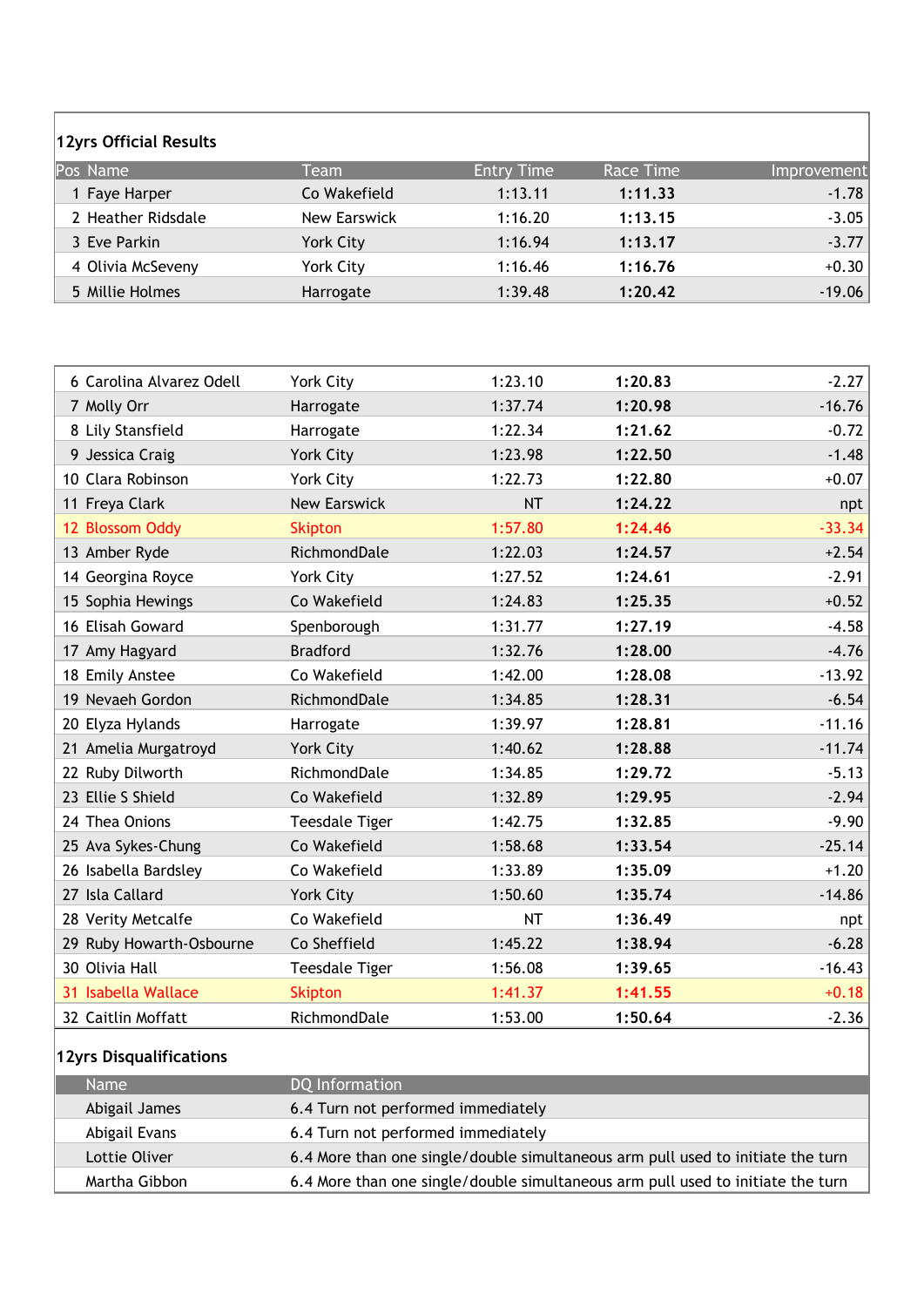| Sofie Watson           | Did Not Compete  |                   |                  |             |
|------------------------|------------------|-------------------|------------------|-------------|
| 13yrs Official Results |                  |                   |                  |             |
| Pos Name               | Team             | <b>Entry Time</b> | <b>Race Time</b> | Improvement |
| 1 Daisy Ball           | Co Wakefield     | 1:15.65           | 1:13.99          | $-1.66$     |
| 2 Ava Turner           | York City        | 1:16.44           | 1:14.08          | $-2.36$     |
| 3 Chloe Macdonald      | York City        | 1:20.21           | 1:15.43          | $-4.78$     |
| 4 Masha Aleksandrov    | Harrogate        | 1:27.26           | 1:15.76          | $-11.50$    |
| 5 Milllie Darrand      | York City        | 1:21.93           | 1:15.83          | $-6.10$     |
| 6 Sophie Holmes        | Harrogate        | 1:18.21           | 1:17.67          | $-0.54$     |
| 7 Phoebe Evans         | York City        | 1:20.00           | 1:17.76          | $-2.24$     |
| 8 Evie Mosey           | York City        | 1:26.10           | 1:17.87          | $-8.23$     |
| 9 Evie Hobson          | <b>Bradford</b>  | 1:23.61           | 1:19.27          | $-4.34$     |
| 10 Zoe Suddes          | York City        | 1:19.33           | 1:20.76          | $+1.43$     |
| 11 Emmie Horwell       | <b>York City</b> | 1:22.80           | 1:20.88          | $-1.92$     |
| 12 Ruby Donaldson      | <b>Bradford</b>  | 1:40.26           | 1:23.60          | $-16.66$    |
| 13 Grace Gayles        | RichmondDale     | 1:26.59           | 1:23.82          | $-2.77$     |
| 14 Ruby Sugarman       | Wetherby         | <b>NT</b>         | 1:24.76          | npt         |

| 15 Jessica Oakey        | Settle Srays    | 1:25.91 | 1:25.87 | $-0.04$  |
|-------------------------|-----------------|---------|---------|----------|
| 16 Emma Griffiths       | <b>Bradford</b> | 1:27.77 | 1:26.88 | $-0.89$  |
| 17 Aimee Roskilly       | Harrogate       | 1:45.23 | 1:27.07 | $-18.16$ |
| 18 Eva Hauge            | York City       | 1:30.99 | 1:28.44 | $-2.55$  |
| 19 Jenna Thomas-Durrant | York City       | 1:33.03 | 1:29.05 | $-3.98$  |
| 20 Barker Ava           | <b>Skipton</b>  | 1:29.13 | 1:31.48 | $+2.35$  |
| 21 Emily Jones          | Settle Srays    | 1:40.00 | 1:32.74 | $-7.26$  |
| 22 Millie Hodgson       | RichmondDale    | 1:40.60 | 1:34.95 | $-5.65$  |
| 23 Ellie Thomson        | York City       | 1:40.47 | 1:38.85 | $-1.62$  |
| 24 Chloe Wright         | Settle Srays    | 1:47.79 | 1:41.19 | $-6.60$  |

| Name                   | DQ Information   |                                            |           |             |  |
|------------------------|------------------|--------------------------------------------|-----------|-------------|--|
| Abigail Harris         |                  | 6.4 Did not touch the wall during the turn |           |             |  |
| 14yrs Official Results |                  |                                            |           |             |  |
| Pos Name               | Team             | <b>Entry Time</b>                          | Race Time | Improvement |  |
| 1 Jamie-Leigh Tyson    | <b>Ulverston</b> | 1:07.10                                    | 1:07.89   | $+0.79$     |  |
| 2 Emilia Jones         | York City        | 1:13.42                                    | 1:12.09   | $-1.33$     |  |
| 3 Sophie Baker         | Harrogate        | 1:17.76                                    | 1:13.80   | $-3.96$     |  |

 Millie Mayger Thirsk WH 1:15.21 **1:13.80** -1.41 Amelia Jewell Bradford 1:15.96 **1:15.40** -0.56 Grace Messenger Co Wakefield 1:16.62 **1:15.55** -1.07 Ellie Rowson York City 1:18.57 **1:15.70** -2.87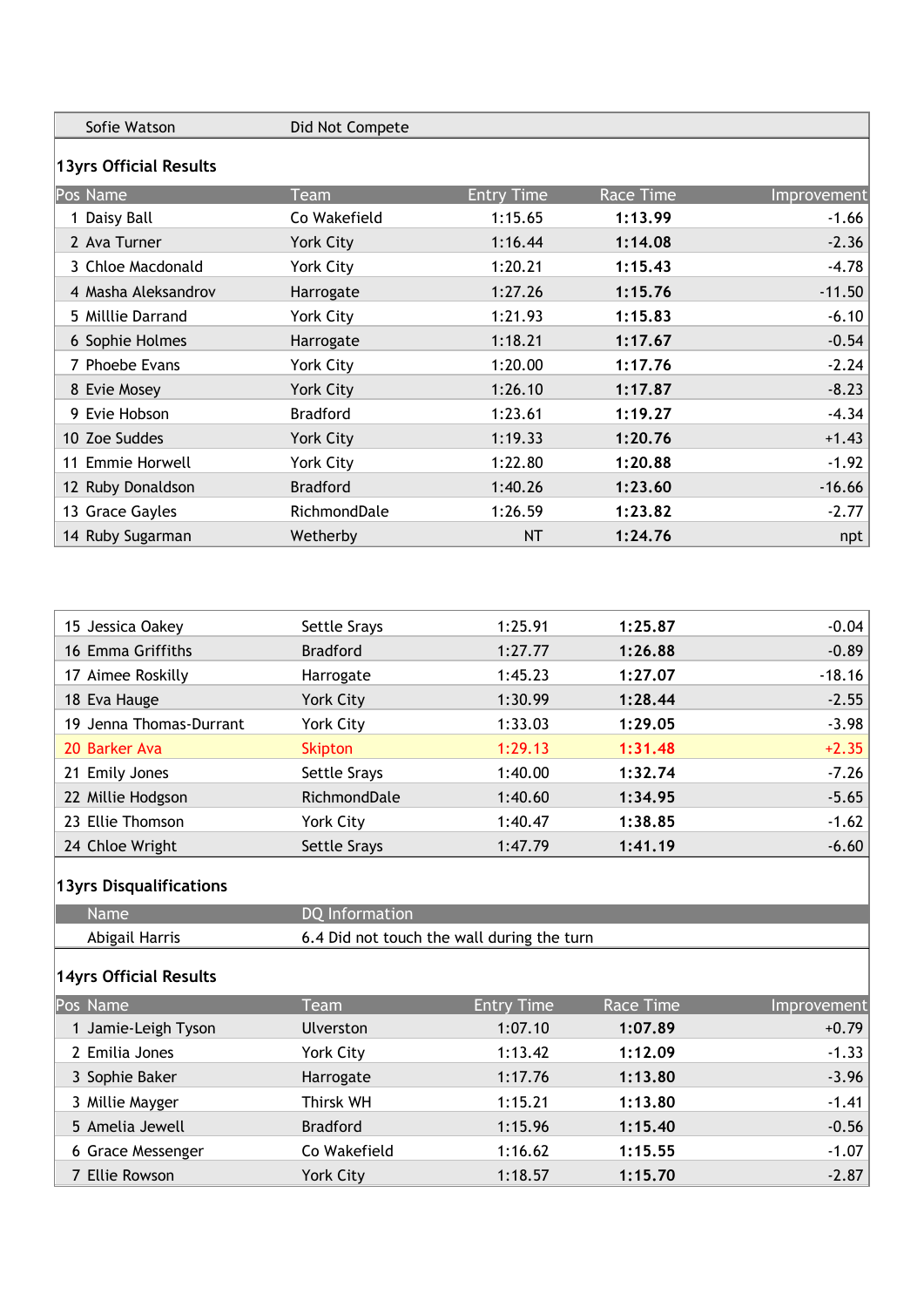| 8 Katie Varley                 | New Earswick                              | 1:21.96                      | 1:15.91                     | $-6.05$                           |
|--------------------------------|-------------------------------------------|------------------------------|-----------------------------|-----------------------------------|
| 9 Poppy Davis-Coyle            | York City                                 | 1:12.37                      | 1:17.09                     | $+4.72$                           |
| 10 Saoirse Behan               | Settle Srays                              | 1:15.61                      | 1:17.48                     | $+1.87$                           |
| 11 Lucy Summers                | Thirsk WH                                 | 1:20.03                      | 1:19.30                     | $-0.73$                           |
| 12 Florence Ladbury            | Harrogate                                 | 1:25.32                      | 1:19.70                     | $-5.62$                           |
| 13 Poppy Sharp                 | New Earswick                              | 1:25.00                      | 1:20.93                     | $-4.07$                           |
| 14 Emilia Hartley              | Spenborough                               | 1:23.11                      | 1:21.16                     | $-1.95$                           |
| 15 Olivia Handley              | RichmondDale                              | 1:24.60                      | 1:21.42                     | $-3.18$                           |
| 16 Eloise Gunn                 | York City                                 | 1:27.67                      | 1:23.48                     | $-4.19$                           |
| 17 Madeline Greig              | Settle Srays                              | 1:32.98                      | 1:23.71                     | $-9.27$                           |
| 18 Brooke Thomas-Durrant       | York City                                 | 1:21.43                      | 1:23.91                     | $+2.48$                           |
| 19 Phoebe Oliver               | Settle Srays                              | 1:36.85                      | 1:24.00                     | $-12.85$                          |
| 20 Jessica Jennison            | Thirsk WH                                 | 1:30.00                      | 1:24.33                     | $-5.67$                           |
| 21 Harriet Hodgson             | RichmondDale                              | 1:25.31                      | 1:25.59                     | $+0.28$                           |
| 22 Libby Robinson              | <b>Teesdale Tiger</b>                     | 1:27.34                      | 1:26.63                     | $-0.71$                           |
| 23 Libby Bennett               | <b>Bingley</b>                            | 1:27.15                      | 1:26.71                     | $-0.44$                           |
| 24 Kylah Cowan                 | RichmondDale                              | 1:32.04                      | 1:27.25                     | $-4.79$                           |
| 25 Isla Forsdyke               | York City                                 | 1:26.19                      | 1:30.33                     | $+4.14$                           |
| 26 Lola Greenwood              | <b>Bradford</b>                           | 1:34.53                      | 1:30.96                     | $-3.57$                           |
| 27 Amelia Lee                  | Thirsk WH                                 | 1:35.00                      | 1:32.70                     | $-2.30$                           |
| 28 Ella Gibbon                 | RichmondDale                              | 1:35.00                      | 1:50.63                     | $+15.63$                          |
| 29 Lily Webster                | <b>Bradford</b>                           | 1:48.00                      | 1:53.60                     | $+5.60$                           |
|                                | Event 103 Boys 9yrs & Over 100m Butterfly |                              |                             |                                   |
| <b>9yrs Official Results</b>   |                                           |                              |                             |                                   |
| Pos Name                       | <b>Team</b>                               | <b>Entry Time</b>            | <b>Race Time</b>            | Improvement                       |
| 1 Max Smith                    | Co Sheffield                              | 2:15.00                      | 1:53.14                     | $-21.86$                          |
| 2 William Webster              | Co Sheffield                              | 2:00.00                      | 2:12.45                     | $+12.45$                          |
| <b>11yrs Official Results</b>  |                                           |                              |                             |                                   |
| Pos Name                       |                                           |                              |                             |                                   |
| 1 Stanley Dunne                |                                           |                              |                             |                                   |
|                                | <b>Team</b>                               | <b>Entry Time</b><br>1:15.21 | <b>Race Time</b><br>1:15.32 |                                   |
| 2 Ben Artis                    | <b>Skipton</b><br><b>Bingley</b>          | 1:38.07                      | 1:28.72                     | Improvement<br>$+0.11$<br>$-9.35$ |
| 3 Kai Mayers                   | <b>Bradford</b>                           | 1:32.00                      | 1:29.16                     |                                   |
| <b>11yrs Disqualifications</b> |                                           |                              |                             |                                   |
| Name                           | DQ Information                            |                              |                             | $-2.84$                           |
| Lucus Garcia                   | Did Not Compete                           |                              |                             |                                   |
| <b>12yrs Official Results</b>  |                                           |                              |                             |                                   |
| Pos Name                       | <b>Team</b>                               | <b>Entry Time</b>            | <b>Race Time</b>            | Improvement                       |
| 1 William Dale-Wood            | Thirsk WH                                 | 1:12.56                      | 1:16.15                     | $+3.59$                           |
| 2 Daniel Hawkins               | Harrogate<br>York City                    | 1:42.63<br>1:39.81           | 1:17.78<br>1:27.54          | $-24.85$<br>$-12.27$              |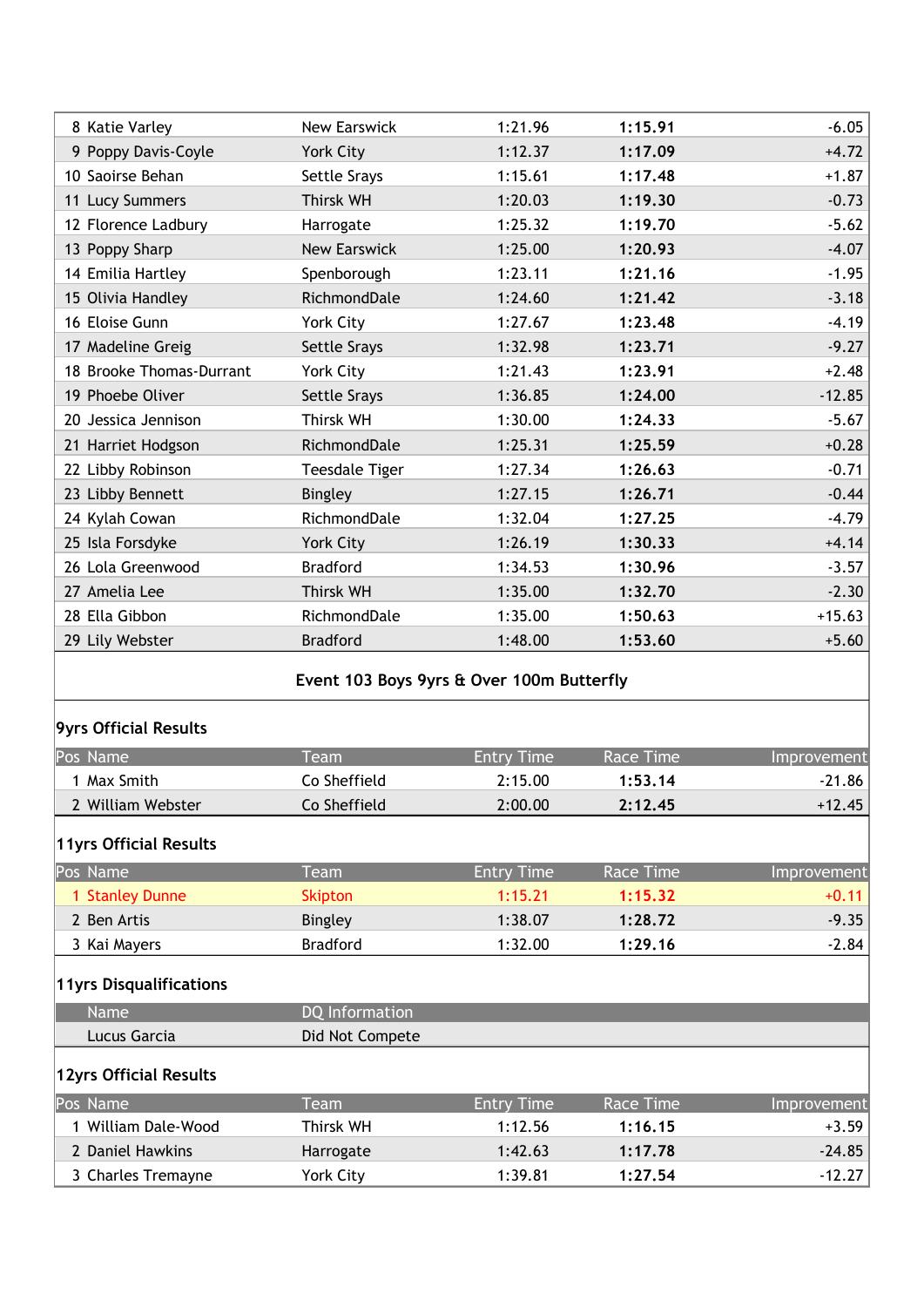| 4 Ollie Smith                  | RichmondDale        | 1:53.90           | 1:33.88          | $-20.02$    |
|--------------------------------|---------------------|-------------------|------------------|-------------|
| 5 Joshua Crozier               | RichmondDale        | 1:40.29           | 1:33.91          | $-6.38$     |
| 6 Jacob Armstrong              | York City           | 1:50.37           | 1:40.57          | $-9.80$     |
| 7 Neel S Mehendale             | Co Wakefield        | <b>NT</b>         | 2:04.81          | npt         |
| <b>12yrs Disqualifications</b> |                     |                   |                  |             |
| <b>Name</b>                    | DQ Information      |                   |                  |             |
| <b>Maximilian Moulton</b>      | Did Not Compete     |                   |                  |             |
| 13yrs Official Results         |                     |                   |                  |             |
| Pos Name                       | Team                | <b>Entry Time</b> | <b>Race Time</b> | Improvement |
| 1 Freddy Dean                  | <b>Bradford</b>     | 1:17.10           | 1:10.32          | $-6.78$     |
| 2 Thomas Brooks                | Spenborough         | 1:13.54           | 1:10.77          | $-2.77$     |
| 3 Quinn-Austin Kelly           | <b>Bingley</b>      | 1:14.52           | 1:12.49          | $-2.03$     |
| 4 Will Skiggs                  | <b>Bradford</b>     | 1:19.31           | 1:19.38          | $+0.07$     |
| 5 Henry Fillingham             | <b>Bradford</b>     | 1:23.30           | 1:22.32          | $-0.98$     |
| 6 Marcu Ghetu                  | Harrogate           | 1:53.29           | 1:26.37          | $-26.92$    |
| 13yrs Disqualifications        |                     |                   |                  |             |
| <b>Name</b>                    | DQ Information      |                   |                  |             |
| Henry Roberts                  | Did Not Compete     |                   |                  |             |
| <b>14yrs Official Results</b>  |                     |                   |                  |             |
|                                |                     |                   |                  |             |
| Pos Name                       | <b>Team</b>         | <b>Entry Time</b> | <b>Race Time</b> | Improvement |
| 1 Keelan Behan                 | Settle Srays        | 1:03.38           | 1:03.49          | $+0.11$     |
|                                |                     |                   |                  |             |
| 2 Luke Gilliver                | Dearne Vall         | <b>NT</b>         | 1:03.64          | npt         |
| 3 Benjamin Dale-Wood           | Thirsk WH           | 1:03.44           | 1:04.33          | $+0.89$     |
| 4 Harry Cockburn               | <b>Skipton</b>      | 1:07.00           | 1:06.66          | $-0.34$     |
| 5 Harley Grimes                | <b>New Earswick</b> | 1:15.51           | 1:07.35          | $-8.16$     |
| 6 William Byram                | Co Wakefield        | 1:09.15           | 1:07.44          | $-1.71$     |
| 7 James Barker                 | <b>New Earswick</b> | 1:12.50           | 1:09.60          | $-2.90$     |
| 8 Tinaye Makahamadze           | <b>New Earswick</b> | 1:14.30           | 1:10.46          | $-3.84$     |
| 9 Thomas Eardley               | RichmondDale        | 1:17.79           | 1:11.66          | $-6.13$     |
| 10 Oscar Hobson                | <b>Bradford</b>     | 1:11.69           | 1:11.80          | $+0.11$     |
| 11 Nathan Carrington           | York City           | 1:14.02           | 1:13.39          | $-0.63$     |
| 12 Oliver Mayger               | Thirsk WH           | 1:16.31           | 1:15.28          | $-1.03$     |
| 13 Gabriel Medd                | <b>Bradford</b>     | 1:20.95           | 1:17.34          | $-3.61$     |
| 14 Harvey Guy                  | RichmondDale        | 1:29.52           | 1:22.22          | $-7.30$     |
| 15 Max Shillito                | <b>Skipton</b>      | 1:37.28           | 1:25.56          | $-11.72$    |
| 16 Reuben Aston                | RichmondDale        | 1:29.04           | 1:26.53          | $-2.51$     |
| 17 Zak Dower                   | York City           | 1:30.06           | 1:26.99          | $-3.07$     |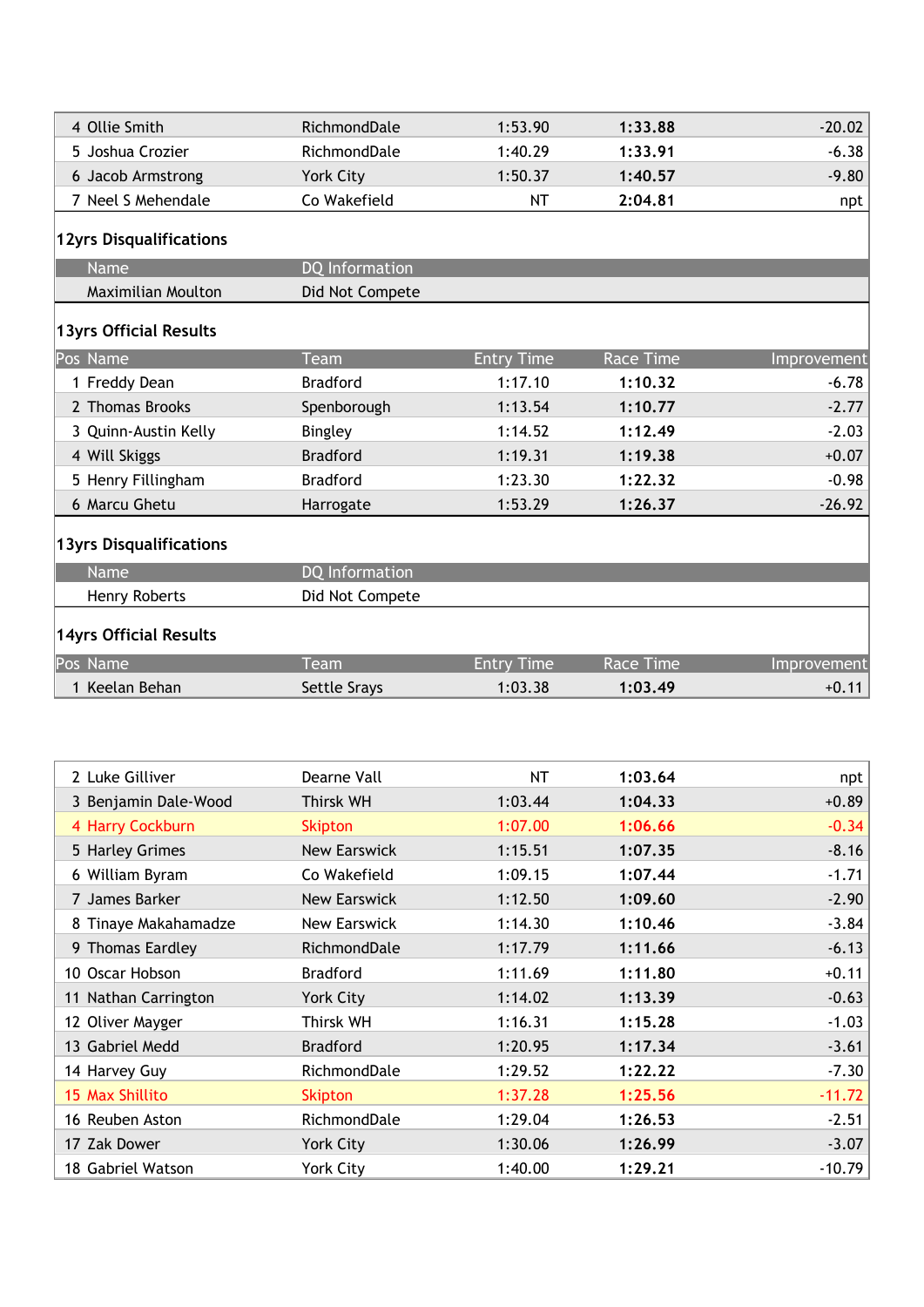| <b>14yrs Disqualifications</b> |                                            |                   |                  |             |
|--------------------------------|--------------------------------------------|-------------------|------------------|-------------|
| <b>Name</b>                    | DQ Information                             |                   |                  |             |
| Will Browning                  | Did Not Compete                            |                   |                  |             |
|                                | Event 104 Girls 9yrs & Over 100m Freestyle |                   |                  |             |
| <b>9yrs Official Results</b>   |                                            |                   |                  |             |
| Pos Name                       | Team                                       | <b>Entry Time</b> | <b>Race Time</b> | Improvement |
| 1 Emily England                | Co Wakefield                               | 50.40             | 1:25.33          | $+34.93$    |
| 2 Jessica Heaton               | York City                                  | 1:50.00           | 1:33.42          | $-16.58$    |
| 3 Ezmae Allen                  | Co Sheffield                               | 1:38.00           | 1:34.32          | $-3.68$     |
| 4 Phoebe Cromwell              | Co Sheffield                               | 1:50.57           | 1:37.93          | $-12.64$    |
| 5 Ruby Podmore                 | Co Sheffield                               | 1:50.82           | 1:38.28          | $-12.54$    |
| 6 Grace Eardley                | RichmondDale                               | 1:45.38           | 1:40.18          | $-5.20$     |
| 7 Elsa Atwell                  | Harrogate                                  | 2:27.30           | 1:41.70          | $-45.60$    |
| 8 Chloe Atkinson               | RichmondDale                               | 1:40.00           | 1:42.47          | $+2.47$     |
| 9 Allegra Rose                 | Co Sheffield                               | 2:27.00           | 1:42.64          | $-44.36$    |
| 10 Caitlyn McLean              | <b>Teesdale Tiger</b>                      | <b>NT</b>         | 1:43.04          | npt         |
| 11 Isabelle Tyson              | Ulverston                                  | <b>NT</b>         | 1:43.64          | npt         |
| 12 Layla Fairfield             | Harrogate                                  | 1:48.50           | 1:46.80          | $-1.70$     |
| 13 Nell Downing                | RichmondDale                               | 1:50.91           | 1:48.10          | $-2.81$     |
| 14 Naevia Kelly                | <b>Bingley</b>                             | <b>NT</b>         | 1:51.91          | npt         |
| 15 Carlotta Bailey             | Co Sheffield                               | 2:00.00           | 1:52.22          | $-7.78$     |
| 16 Nancy Lawn                  | <b>Skipton</b>                             | 1:53.92           | 1:55.26          | $+1.34$     |
| 17 Kitty Shillito              | <b>Skipton</b>                             | 1:50.40           | 1:57.49          | $+7.09$     |
| 18 Emily Harpur                | RichmondDale                               | 2:25.50           | 2:03.17          | $-22.33$    |
| 19 Madeleine Leighton          | RichmondDale                               | <b>NT</b>         | 2:08.00          | npt         |
| 20 Jamelia Mansell             | Co Sheffield                               | 2:27.20           | 2:28.18          | $+0.98$     |
| 10yrs Official Results         |                                            |                   |                  |             |
| Pos Name                       | <b>Team</b>                                | <b>Entry Time</b> | <b>Race Time</b> | Improvement |
| 1 Kathryn Fletcher             | <b>Thirsk WH</b>                           | 1:16.00           | 1:17.42          | $+1.42$     |
| 2 Gracie-Mai Simpson           | RichmondDale                               | 1:21.97           | 1:22.18          | $+0.21$     |
| 3 Phoebe Dilworth              | RichmondDale                               | 1:22.08           | 1:22.41          | $+0.33$     |
| 4 Orlaith O'Carroll            | <b>Bradford</b>                            | 1:24.89           | 1:23.67          | $-1.22$     |
| 5 Coco Mildren                 | RichmondDale                               | 1:28.71           | 1:26.26          | $-2.45$     |
| 6 Isabelle Randhawa            | <b>Bradford</b>                            | 1:30.30           | 1:26.85          | $-3.45$     |
| 7 Emily Whitby                 | RichmondDale                               | 1:36.18           | 1:27.01          | $-9.17$     |
| 8 Bailey Graham                | Settle Srays                               | <b>NT</b>         | 1:27.59          | npt         |
| 9 Jessica G Hampshire          | Co Wakefield                               | 50.40             | 1:27.80          | $+37.40$    |
| 10 Jessica Gayles              | RichmondDale                               | 1:26.99           | 1:27.95          | $+0.96$     |
| 11 Amelie Hauschild            | Co Sheffield                               | 1:42.45           | 1:29.71          | $-12.74$    |
| 12 Elia Abbatiello-Crosthwai   | Co Wakefield                               | 1:55.28           | 1:31.03          | $-24.25$    |
| 13 Phoebe Hodgson              | RichmondDale                               | 1:33.68           | 1:32.78          | $-0.90$     |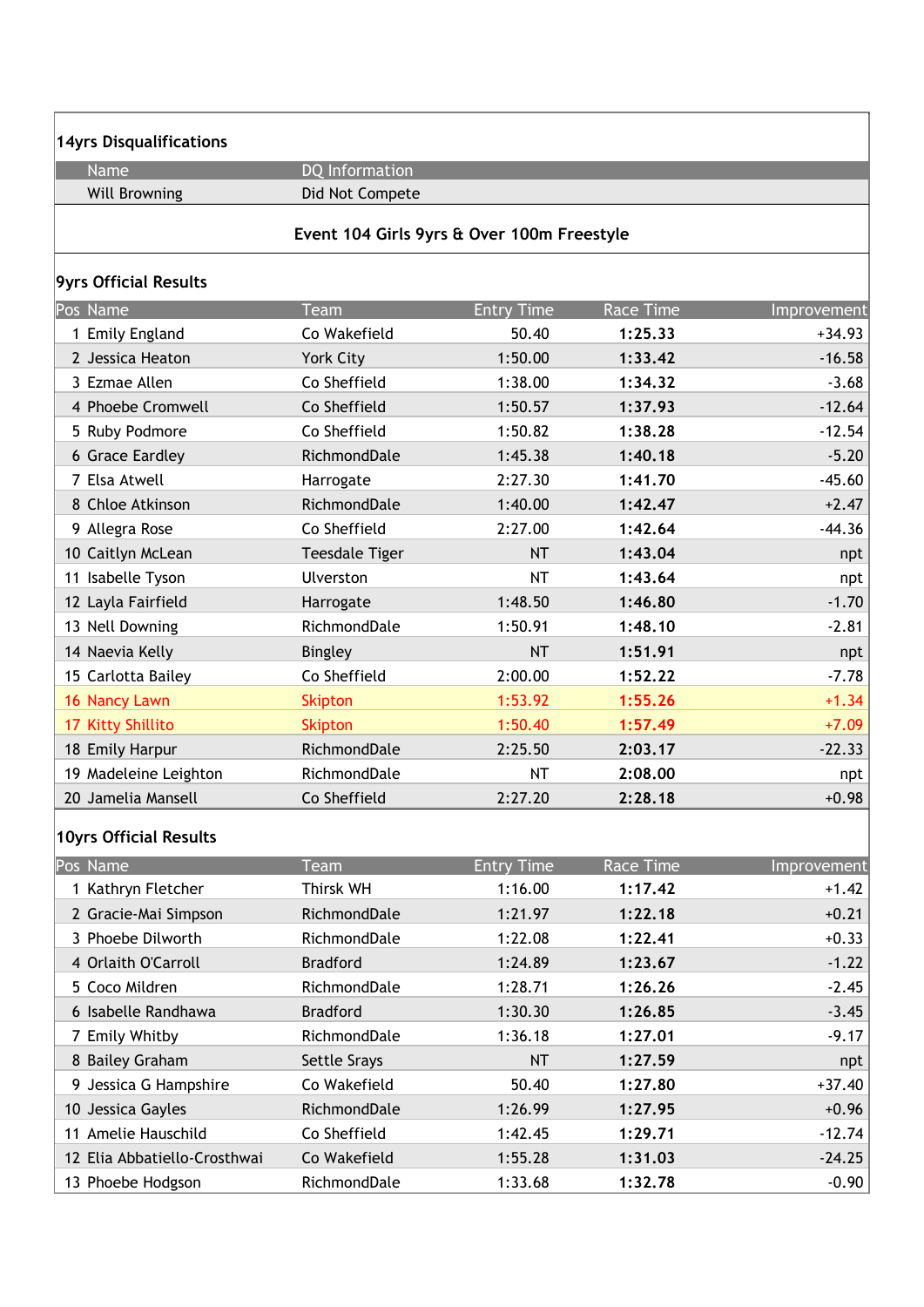| 14 Viktoria Antonov  | York City    | 1:45.00 | 1:33.72 | $-11.28$ |
|----------------------|--------------|---------|---------|----------|
| 15 Charlotte Goward  | Spenborough  | 1:35.28 | 1:34.16 | $-1.12$  |
| 16 Rosie Haigh       | Co Sheffield | 1:38.40 | 1:34.47 | $-3.93$  |
| 17 Emma Undy         | Co Wakefield | 1:48.60 | 1:36.43 | $-12.17$ |
| 18 Pippa Morrison    | Co Wakefield | 50.40   | 1:38.57 | $+48.17$ |
| 19 Alexia Wastakaran | Co Sheffield | 1:42.00 | 1:47.43 | $+5.43$  |

| 20 Hannah Forder        | Co Sheffield    | 2:00.00 | 1:49.76 | $-10.24$ |
|-------------------------|-----------------|---------|---------|----------|
| 21 Ava Williams         | RichmondDale    | 1:56.00 | 1:53.90 | $-2.10$  |
| 22 Grace Campion        | York City       | 1:45.00 | 1:55.59 | $+10.59$ |
| 23 Dora Bonner          | RichmondDale    | 2:16.95 | 1:59.39 | $-17.56$ |
| 24 Sophia Newton        | RichmondDale    | 2:22.71 | 2:07.18 | $-15.53$ |
| 10yrs Disqualifications |                 |         |         |          |
| <b>Name</b>             | DQ Information  |         |         |          |
| Freya Gibbon            | Did Not Compete |         |         |          |
| 11 Yrs Official Results |                 |         |         |          |

### Pos Name Team Team Entry Time Race Time Improvement Amelia Wright Harrogate 1:07.86 **1:06.89** -0.97 Mia Webb RichmondDale 1:16.54 **1:14.20** -2.34 Samantha Taylor York City 1:19.28 **1:15.25** -4.03 Ava Messenger Co Wakefield 1:16.19 **1:15.46** -0.73 Naomi Broadley Co Wakefield 1:14.88 **1:15.56** +0.68 Scarlett Goodwin RichmondDale 1:20.34 **1:15.78** -4.56 Anna Altus Mor York City 1:21.20 **1:16.82** -4.38 India Wilson York City 1:19.50 **1:17.51** -1.99 Grace Avery Co Wakefield 1:17.22 **1:18.11** +0.89 Emily Taylor RichmondDale 1:22.26 **1:18.18** -4.08 Poppy Briggs Teesdale Tiger 1:42.67 **1:19.34** -23.33 Jaime Berry Harrogate 1:22.88 **1:19.73** -3.15 Rebecca Farnsworth York City 1:27.71 **1:19.87** -7.84 Lily Oddy Skipton 1:22.18 **1:20.33** -1.85 Molly Garvey York City 1:26.78 **1:20.66** -6.12 Mabel Whitaker Settle Srays 1:37.08 **1:21.80** -15.28 Emily McSeveny York City 1:25.48 **1:22.69** -2.79 Emilia Roberton York City 1:28.56 **1:23.46** -5.10 Adelaide Atwell Harrogate 1:52.03 **1:24.13** -27.90 Amelia Atkinson RichmondDale 1:43.60 **1:25.00** -18.60 Annabel Edwards York City 1:30.00 **1:25.88** -4.12 Katy Hinchcliffe Skipton 1:24.13 **1:27.14** +3.01 Martha Harris York City 1:39.24 **1:27.96** -11.28

Emily Smith Harrogate 1:26.50 **1:28.91** +2.41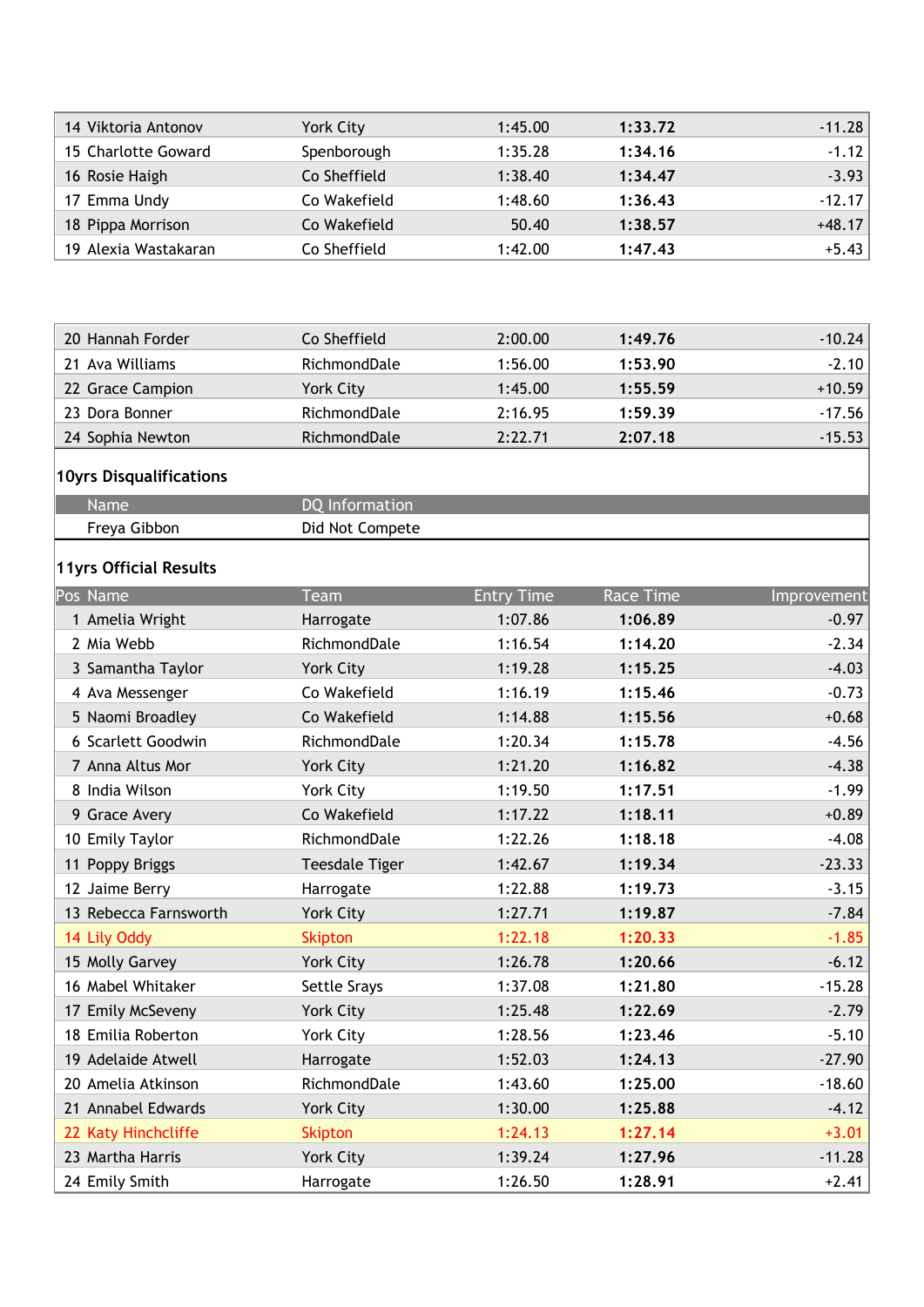| 25 Olive Tattersall    | <b>Skipton</b> | 1:29.32 | 1:28.94 | $-0.38$  |
|------------------------|----------------|---------|---------|----------|
| 26 Hannah Inayat       | Co Sheffield   | 1:35.50 | 1:31.91 | $-3.59$  |
| 27 Jessica McLean      | Co Sheffield   | 1:45.30 | 1:32.24 | $-13.06$ |
| 28 Ziva McCall         | Co Wakefield   | 1:30.27 | 1:32.58 | $+2.31$  |
| 29 Elena Williamson    | RichmondDale   | 1:42.21 | 1:39.81 | $-2.40$  |
| 30 Katie Harpur        | RichmondDale   | 1:42.32 | 1:40.10 | $-2.22$  |
| 31 Abigail Leighton    | RichmondDale   | 1:45.00 | 1:44.51 | $-0.49$  |
| 32 Mirabelle Kirkbride | Settle Srays   | ΝT      | 1:54.58 | npt      |
| 33 Bethany Hill        | Co Sheffield   | 2:21.00 | 2:12.05 | $-8.95$  |

| Name        | <b>DQ</b> Information |  |
|-------------|-----------------------|--|
| Emma Heaton | Did Not Compete       |  |
|             |                       |  |

| Pos Name   | eam       | <b>Entry Time</b> | Race Time | <b>Improvement</b> |
|------------|-----------|-------------------|-----------|--------------------|
| Eve Parkin | York City | 1:09.30           | 1:07.37   | .93 <sup>2</sup>   |

| 2 Heather Ridsdale        | New Earswick        | 1:08.90 | 1:08.29 | $-0.61$  |
|---------------------------|---------------------|---------|---------|----------|
| 3 Faye Harper             | Co Wakefield        | 1:06.74 | 1:08.49 | $+1.75$  |
| 4 Olivia McSeveny         | York City           | 1:10.25 | 1:09.29 | $-0.96$  |
| 5 Millie Holmes           | Harrogate           | 1:27.52 | 1:10.54 | $-16.98$ |
| 6 Molly Orr               | Harrogate           | 1:27.96 | 1:10.86 | $-17.10$ |
| 7 Abigail James           | York City           | 1:10.40 | 1:11.00 | $+0.60$  |
| 8 Sophia Thom             | York City           | 1:15.82 | 1:11.31 | $-4.51$  |
| 9 Clara Robinson          | York City           | 1:13.31 | 1:12.53 | $-0.78$  |
| 10 Carolina Alvarez Odell | York City           | 1:16.66 | 1:13.62 | $-3.04$  |
| 11 Sophia Hewings         | Co Wakefield        | 1:13.06 | 1:14.87 | $+1.81$  |
| 12 Lily Stansfield        | Harrogate           | 1:32.00 | 1:15.30 | $-16.70$ |
| 13 Isla Callard           | York City           | 1:26.20 | 1:15.59 | $-10.61$ |
| 14 Amber Ryde             | RichmondDale        | 1:14.77 | 1:15.70 | $+0.93$  |
| 15 Blossom Oddy           | <b>Skipton</b>      | 1:20.42 | 1:15.94 | $-4.48$  |
| 16 Laila Ward             | Co Wakefield        | 1:20.60 | 1:16.35 | $-4.25$  |
| 17 Georgina Royce         | York City           | 1:19.63 | 1:16.59 | $-3.04$  |
| 18 Ruby Dilworth          | RichmondDale        | 1:23.35 | 1:17.36 | $-5.99$  |
| 19 Jessica Craig          | York City           | 1:16.32 | 1:17.42 | $+1.10$  |
| 20 Freya Clark            | <b>New Earswick</b> | 1:32.94 | 1:17.85 | $-15.09$ |
| 21 Petronella Horner      | York City           | 1:26.10 | 1:17.98 | $-8.12$  |
| 22 Emily Anstee           | Co Wakefield        | 1:16.70 | 1:18.27 | $+1.57$  |
| 23 Amelia Murgatroyd      | York City           | 1:24.59 | 1:18.34 | $-6.25$  |
| 24 Ellie S Shield         | Co Wakefield        | 1:22.40 | 1:19.15 | $-3.25$  |
| 25 Sofie Watson           | York City           | 1:22.87 | 1:19.88 | $-2.99$  |
| 26 Elyza Hylands          | Harrogate           | 1:44.07 | 1:20.13 | $-23.94$ |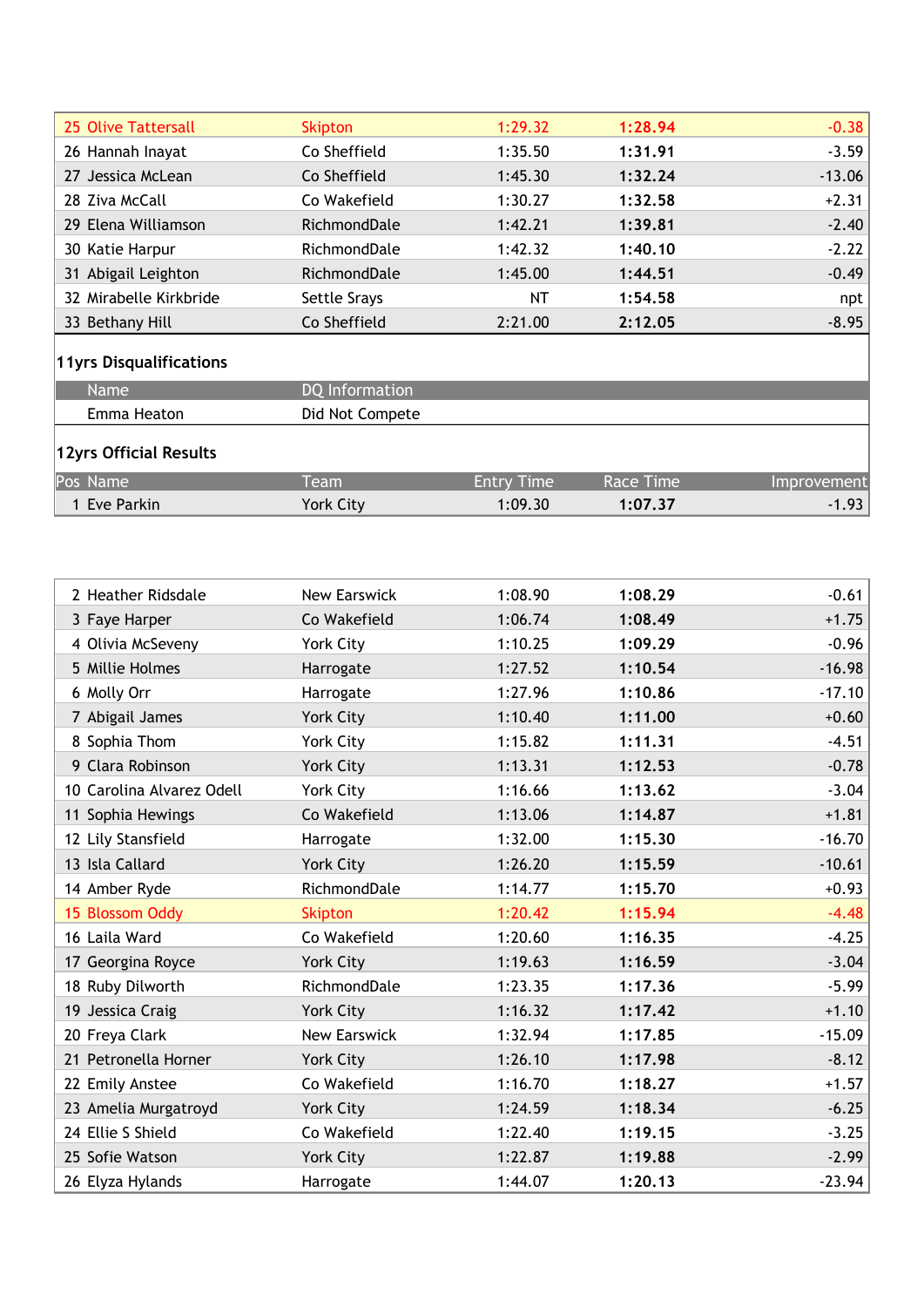| 27 Elisah Goward              | Spenborough           | 1:24.89           | 1:21.21          | $-3.68$     |
|-------------------------------|-----------------------|-------------------|------------------|-------------|
| 28 Isabella Bardsley          | Co Wakefield          | 1:21.80           | 1:22.53          | $+0.73$     |
| 29 Maya Foulkes               | York City             | 1:38.62           | 1:22.60          | $-16.02$    |
| 30 Ava Sykes-Chung            | Co Wakefield          | 1:38.83           | 1:22.92          | $-15.91$    |
| 31 Ella Karadzic              | Co Wakefield          | <b>NT</b>         | 1:23.35          | npt         |
| 32 Amy Hagyard                | <b>Bradford</b>       | 1:20.07           | 1:23.78          | $+3.71$     |
| 33 Thea Onions                | Teesdale Tiger        | 1:31.35           | 1:24.20          | $-7.15$     |
| 34 Nevaeh Gordon              | RichmondDale          | 1:23.35           | 1:24.28          | $+0.93$     |
| 35 Olivia Hall                | <b>Teesdale Tiger</b> | 1:34.92           | 1:24.62          | $-10.30$    |
| 36 Alexandra Garbett          | York City             | 1:28.00           | 1:25.36          | $-2.64$     |
| 37 Verity Metcalfe            | Co Wakefield          | <b>NT</b>         | 1:27.23          | npt         |
| 38 Isabella Wallace           | <b>Skipton</b>        | 1:26.27           | 1:27.25          | $+0.98$     |
| 39 Martha Gibbon              | RichmondDale          | 1:35.00           | 1:30.57          | $-4.43$     |
| 40 Ruby Howarth-Osbourne      | Co Sheffield          | 1:38.40           | 1:31.15          | $-7.25$     |
| 41 Kaitlin Fernandez          | Co Wakefield          | <b>NT</b>         | 1:31.58          | npt         |
| 42 Abigail Evans              | York City             | 1:48.37           | 1:32.01          | $-16.36$    |
| 43 Lottie Oliver              | <b>Settle Srays</b>   | 1:47.47           | 1:36.71          | $-10.76$    |
| 44 Caitlin Moffatt            | RichmondDale          | 1:40.00           | 1:41.75          | $+1.75$     |
| <b>13yrs Official Results</b> |                       |                   |                  |             |
| Pos Name                      | Team                  | <b>Entry Time</b> | <b>Race Time</b> | Improvement |
| 1 Daisy Ball                  | Co Wakefield          | 1:03.73           | 1:02.83          | $-0.90$     |
| 2 Masha Aleksandrov           | Harrogate             | 1:11.89           | 1:05.49          | $-6.40$     |
| 3 Sophie Holmes               | Harrogate             | 1:10.21           | 1:05.78          | $-4.43$     |
| 4 Elora Shaw                  | Harrogate             | 1:15.63           | 1:06.56          | $-9.07$     |

| 7 Ava Turner       | York City       | 1:08.51 | 1:07.45 | $-1.06$  |
|--------------------|-----------------|---------|---------|----------|
| 8 Emmie Horwell    | York City       | 1:09.46 | 1:07.59 | $-1.87$  |
| 9 Phoebe Evans     | York City       | 1:09.00 | 1:08.11 | $-0.89$  |
| 10 Evie Mosey      | York City       | 1:18.81 | 1:08.36 | $-10.45$ |
| 11 Zoe Suddes      | York City       | 1:08.30 | 1:08.90 | $+0.60$  |
| 12 Milly Timbers   | <b>Skipton</b>  | 1:10.84 | 1:09.61 | $-1.23$  |
| 13 Evie Hobson     | <b>Bradford</b> | 1:11.97 | 1:10.08 | $-1.89$  |
| 14 Grace Gayles    | RichmondDale    | 1:15.14 | 1:11.13 | $-4.01$  |
| 15 Ruby Donaldson  | <b>Bradford</b> | 1:26.29 | 1:12.50 | $-13.79$ |
| 16 Aimee Roskilly  | Harrogate       | 1:25.93 | 1:13.17 | $-12.76$ |
| 17 Emma Griffiths  | <b>Bradford</b> | 1:15.89 | 1:14.36 | $-1.53$  |
| 18 Isabella Wright | <b>Skipton</b>  | 1:17.39 | 1:14.82 | $-2.57$  |
| 19 Abigail Harris  | York City       | 1:14.79 | 1:15.01 | $+0.22$  |
| 20 Ruby Sugarman   | Wetherby        | ΝT      | 1:15.29 | npt      |
|                    |                 |         |         |          |

 Chloe Macdonald York City 1:08.45 **1:06.79** -1.66 Milllie Darrand York City 1:08.76 **1:07.08** -1.68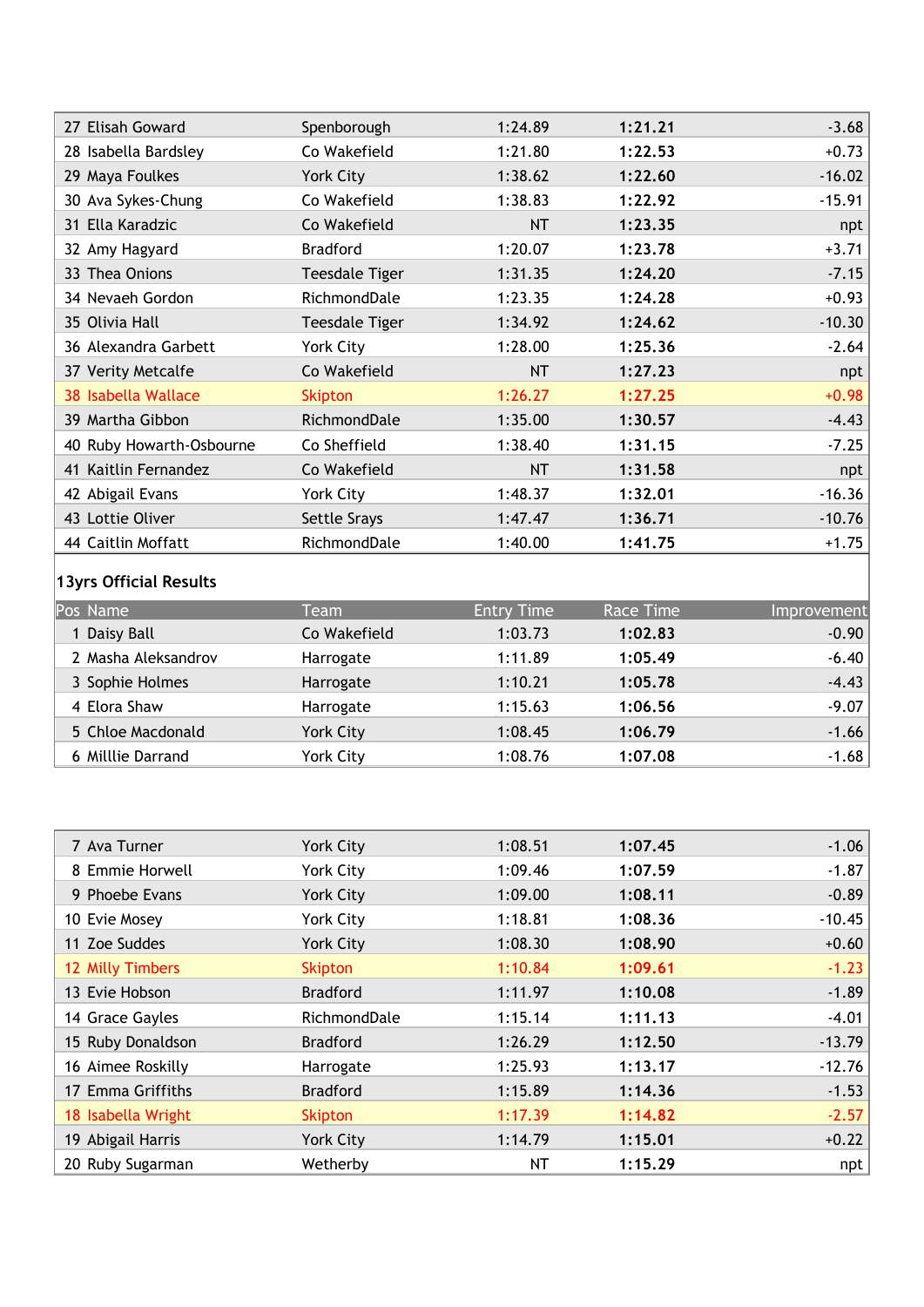| 21 Jessica Oakey        | Settle Srays   | 1:21.79 | 1:17.69 | $-4.10$  |
|-------------------------|----------------|---------|---------|----------|
| 22 Millie Hodgson       | RichmondDale   | 1:18.04 | 1:19.30 | $+1.26$  |
| 23 Eva Hauge            | York City      | 1:27.49 | 1:20.02 | $-7.47$  |
| 24 Jenna Thomas-Durrant | York City      | 1:25.85 | 1:21.34 | $-4.51$  |
| 25 Barker Ava           | <b>Skipton</b> | 1:25.45 | 1:22.62 | $-2.83$  |
| 26 Emily Jones          | Settle Srays   | 1:30.79 | 1:22.70 | $-8.09$  |
| 27 Chloe Wright         | Settle Srays   | 1:43.42 | 1:25.37 | $-18.05$ |
| 28 Ellie Thomson        | York City      | 1:29.64 | 1:25.97 | $-3.67$  |

| Pos Name             | <b>Team</b>         | <b>Entry Time</b> | <b>Race Time</b> | Improvement |
|----------------------|---------------------|-------------------|------------------|-------------|
| 1 Jamie-Leigh Tyson  | Ulverston           | 59.65             | 1:00.15          | $+0.50$     |
| 2 Emilia Jones       | York City           | 1:04.82           | 1:04.23          | $-0.59$     |
| 3 Florence Ladbury   | Harrogate           | 1:10.39           | 1:04.55          | $-5.84$     |
| 4 Amelia Jewell      | <b>Bradford</b>     | 1:05.81           | 1:05.13          | $-0.68$     |
| 5 Annabelle Loft     | York City           | 1:05.13           | 1:05.56          | $+0.43$     |
| 6 Isla Yates         | York City           | 1:07.67           | 1:06.15          | $-1.52$     |
| 7 Millie Mayger      | Thirsk WH           | 1:05.19           | 1:06.74          | $+1.55$     |
| 8 Saoirse Behan      | Settle Srays        | 1:07.46           | 1:07.23          | $-0.23$     |
| 9 Ellie Rowson       | York City           | 1:08.44           | 1:07.26          | $-1.18$     |
| 10 Sophie Baker      | Harrogate           | 1:13.06           | 1:07.86          | $-5.20$     |
| 11 Grace Messenger   | Co Wakefield        | 1:07.81           | 1:08.12          | $+0.31$     |
| 12 Layla Kirkley     | <b>Skipton</b>      | 1:09.07           | 1:08.24          | $-0.83$     |
| 13 Poppy Davis-Coyle | York City           | 1:06.13           | 1:08.47          | $+2.34$     |
| 14 Megan Richmond    | <b>Bradford</b>     | 1:08.10           | 1:08.71          | $+0.61$     |
| 15 Emilia Hartley    | Spenborough         | 1:08.39           | 1:08.98          | $+0.59$     |
| 16 Katie Varley      | New Earswick        | <b>NT</b>         | 1:09.02          | npt         |
| 17 Daisy Haigh       | Co Sheffield        | 1:11.65           | 1:10.12          | $-1.53$     |
| 18 Phoebe Oliver     | Settle Srays        | 1:15.05           | 1:10.98          | $-4.07$     |
| 19 Lucy Summers      | Thirsk WH           | 1:10.83           | 1:11.07          | $+0.24$     |
| 20 Lilia Richmond    | <b>Bradford</b>     | 1:11.65           | 1:11.39          | $-0.26$     |
| 21 Evie Eccles       | <b>Skipton</b>      | 1:13.86           | 1:11.40          | $-2.46$     |
| 22 Alice Broadley    | Co Wakefield        | 1:14.13           | 1:12.21          | $-1.92$     |
| 23 Poppy Sharp       | <b>New Earswick</b> | 1:18.00           | 1:12.76          | $-5.24$     |
| 24 Kiarna Woodhead   | <b>New Earswick</b> | 1:13.15           | 1:13.38          | $+0.23$     |
| 25 Harriet Hodgson   | RichmondDale        | 1:13.14           | 1:13.68          | $+0.54$     |
| 26 Rose Lever        | <b>Bradford</b>     | 1:14.52           | 1:14.19          | $-0.33$     |
| 27 Jessica Jennison  | Thirsk WH           | 1:18.20           | 1:14.96          | $-3.24$     |

| 28 Eloise Gunn    | York City      | 1:14.42 | 1:15.00 | $+0.58$ |
|-------------------|----------------|---------|---------|---------|
| 29 Libby Bennett  | <b>Bingley</b> | 1:13.05 | 1:15.15 | $+2.10$ |
| 30 Madeline Greig | Settle Srays   | 1:22.49 | 1:15.16 | $-7.33$ |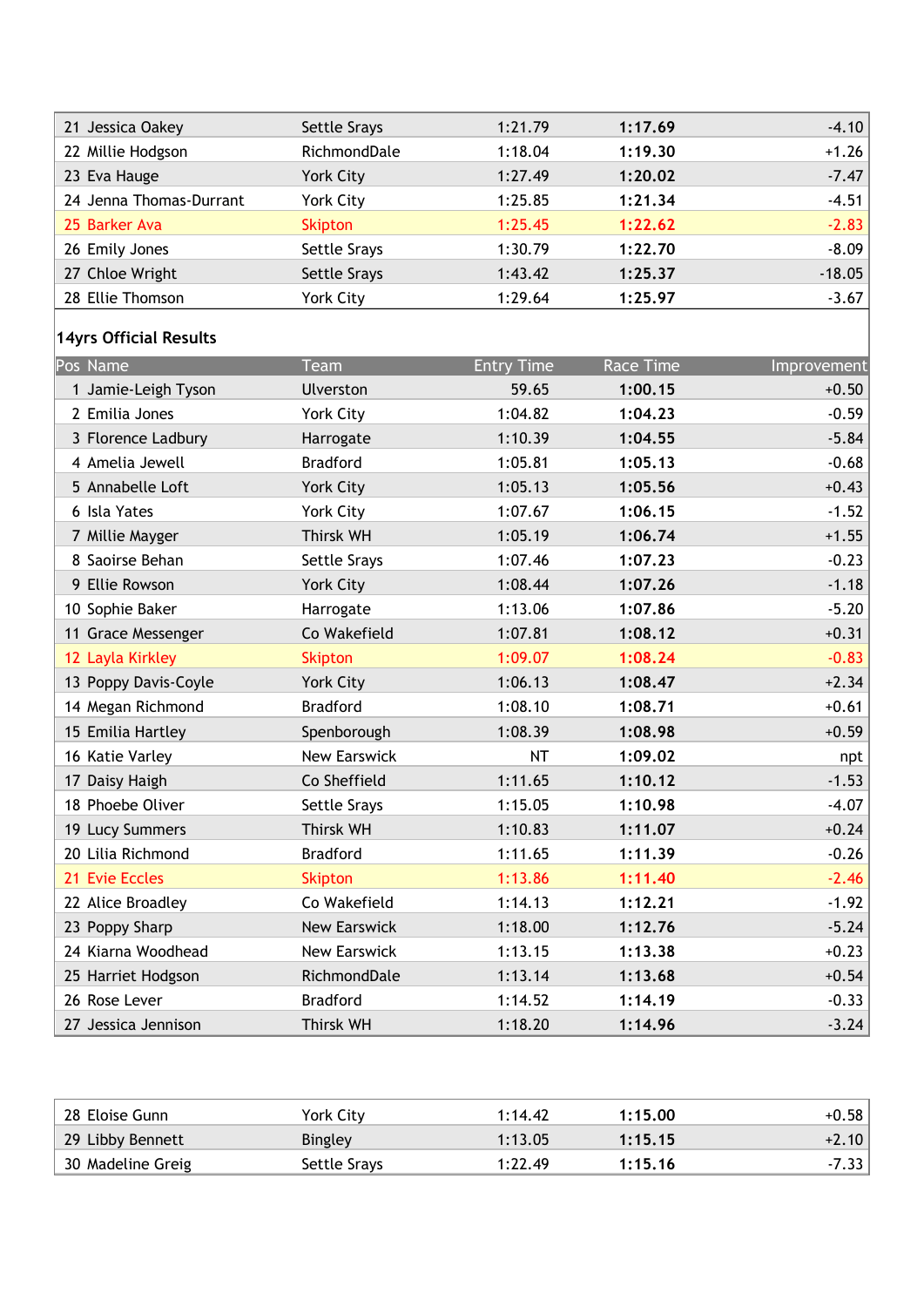| 31 Olivia Handley        | RichmondDale     | 1:13.59 | 1:15.77 | $+2.18$  |
|--------------------------|------------------|---------|---------|----------|
| 32 Isla Forsdyke         | York City        | 1:17.23 | 1:16.58 | $-0.65$  |
| 33 Kylah Cowan           | RichmondDale     | 1:18.73 | 1:16.59 | $-2.14$  |
| 34 Lola Greenwood        | <b>Bradford</b>  | 1:18.48 | 1:17.00 | $-1.48$  |
| 35 Brooke Thomas-Durrant | York City        | 1:13.33 | 1:17.11 | $+3.78$  |
| 36 Isabelle Rhodes       | York City        | 1:22.98 | 1:17.84 | $-5.14$  |
| 37 Libby Robinson        | Teesdale Tiger   | 1:16.65 | 1:18.00 | $+1.35$  |
| 38 Emily Hobson          | <b>York City</b> | 1:30.85 | 1:27.42 | $-3.43$  |
| 39 Ella Gibbon           | RichmondDale     | 1:20.00 | 1:32.43 | $+12.43$ |
| 40 Lily Webster          | <b>Bradford</b>  | 1:43.96 | 1:46.86 | $+2.90$  |

| Name           | <b>DO</b> Information |  |
|----------------|-----------------------|--|
| Sophia Garbett | Did Not Compete       |  |

### **Event 105 Boys 9yrs & Over 100m Breaststroke**

### **9yrs Official Results**

| Pos Name       | Team             | <b>Entry Time</b> | Race Time | Improvement |
|----------------|------------------|-------------------|-----------|-------------|
| 1 Max Smith    | Co Sheffield     | 2:11.70           | 1:58.40   | $-13.30$    |
| 2 Harry Baxter | <b>York City</b> | 2:00.00           | 2:11.35   | $+11.35$    |
| 3 Seb Bailey   | Co Sheffield     | 2:22.00           | 2:18.48   | $-3.52$     |
| 4 Joshua Davis | Co Sheffield     | 3:00.00           | 2:20.37   | $-39.63$    |
| 5 Sam Rowson   | York City        | 2:25.35           | 2:24.83   | $-0.52$     |
| 6 Zack Mahovo  | Co Sheffield     | 3:00.00           | 2:26.89   | $-33.11$    |

#### **10yrs Official Results**

| Pos Name              | Team         | <b>Entry Time</b> | Race Time | Improvement |
|-----------------------|--------------|-------------------|-----------|-------------|
| Henry Mace            | York City    | 2:01.27           | 1:49.38   | $-11.89$    |
| 2 Jamie Aspinall      | Co Sheffield | 1:57.50           | 1:50.83   | $-6.67$     |
| 3 Robert Shuttleworth | Settle Srays | ΝT                | 2:07.03   | npt         |
| 4 Noah Shephard       | Co Sheffield | 2:16.68           | 2:07.59   | $-9.09$     |
| 5 Charlie Ndlovu      | Co Sheffield | 2:50.00           | 2:27.47   | $-22.53$    |

## **10yrs Disqualifications**

| <b>Name</b>     | DQ Information            |  |
|-----------------|---------------------------|--|
| : Reuben Anstee | 7.6 Did not touch at turn |  |

| Pos Name        | Team            | <b>Entry Time</b> | Race Time | Improvement |
|-----------------|-----------------|-------------------|-----------|-------------|
| 1 Stanley Dunne | <b>Skipton</b>  | 1:31.63           | 1:31.74   | $+0.11$     |
| 2 Zach Carney   | <b>Bingley</b>  | 1:42.76           | 1:41.99   | $-0.77$     |
| 3 Kai Mayers    | <b>Bradford</b> | 1:38.00           | 1:42.69   | $+4.69$     |
| 4 Joseph Hoyle  | <b>Bradford</b> | 1:51.31           | 1:48.12   | $-3.19$     |
| 5 Stan Sawyer   | York City       | 1:45.00           | 1:51.20   | $+6.20$     |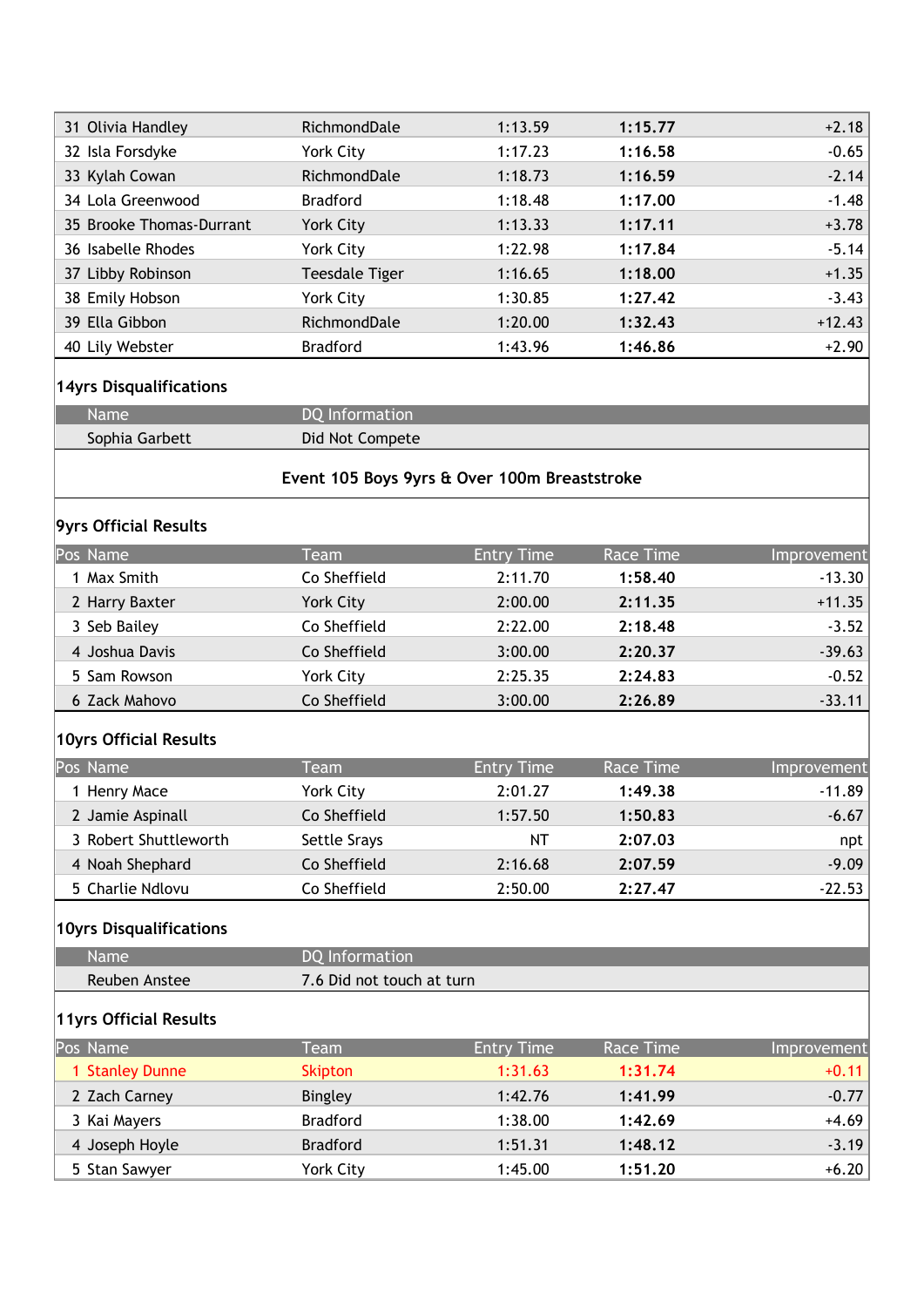| 6 William Taylor    | Thirsk WH    | 1:40.00 | 1:51.25 | $+11.25$ |
|---------------------|--------------|---------|---------|----------|
| 7 George Johnson    | Co Sheffield | 1:54.75 | 1:53.30 | $-1.45$  |
| 8 Bobbi Potts       | Harrogate    | 2:21.03 | 1:54.84 | $-26.19$ |
| 9 Matthew Chen      | Co Wakefield | NΤ      | 1:55.68 | npt      |
| 10 Lawrence Longley | York City    | 1:48.00 | 1:59.20 | $+11.20$ |
| 11 Edward Lutas     | York City    | 1:50.00 | 2:02.47 | $+12.47$ |
| 12 Aidan Fairfield  | Harrogate    | 2:08.00 | 2:03.32 | $-4.68$  |
| 13 Owen Dart        | Harrogate    | ΝT      | 2:18.38 | npt      |

| Pos Name            | Team      | <b>Entry Time</b> | Race Time | Improvement |
|---------------------|-----------|-------------------|-----------|-------------|
| 1 Toby Ryder        | Thirsk WH | 1:31.52           | 1:30.80   | $-0.72$     |
| 2 Daniel Hawkins    | Harrogate | 1:31.14           | 1:30.83   | $-0.31$     |
| 3 William Dale-Wood | Thirsk WH | 1:33.96           | 1:33.72   | $-0.24$     |
| 4 Charles Tremayne  | York City | 1:40.86           | 1:35.87   | $-4.99$     |
| 5 Oliver Battle     | Bingley   | 1:44.45           | 1:41.72   | $-2.73$     |

| 6 Oliver Sharp       | New Earswick | 1:45.00 | 1:44.92 | $-0.08$  |
|----------------------|--------------|---------|---------|----------|
| 7 Alex Leggott       | RichmondDale | 2:09.40 | 1:45.26 | $-24.14$ |
| 8 Jacob Armstrong    | York City    | 1:50.00 | 1:46.98 | $-3.02$  |
| 8 Santiago Malaga    | Co Wakefield | NT      | 1:46.98 | npt      |
| 10 Ollie Smith       | RichmondDale | 1:50.90 | 1:48.04 | $-2.86$  |
| 11 Joshua Crozier    | RichmondDale | 1:58.29 | 1:48.90 | $-9.39$  |
| 12 Victor Roberts    | York City    | 1:55.71 | 1:52.16 | $-3.55$  |
| 13 Evan Chapman      | York City    | 2:00.00 | 1:53.14 | $-6.86$  |
| 14 Patrick Harmar    | Harrogate    | 2:04.10 | 1:54.67 | $-9.43$  |
| 15 Levente Ungar     | York City    | 1:57.65 | 1:56.40 | $-1.25$  |
| 16 Benjamin Glaister | RichmondDale | 2:46.10 | 1:57.67 | $-48.43$ |
| 17 Oliver Johnson    | RichmondDale | 2:02.35 | 2:09.60 | $+7.25$  |
| 18 Neel S Mehendale  | Co Wakefield | NT      | 2:09.78 | npt      |

### **12yrs Disqualifications**

| Name                    | DQ Information                                                                    |
|-------------------------|-----------------------------------------------------------------------------------|
| <b>William Gawthorp</b> | 7.3 Elbows over water except for last stroke before/during turn or last stroke at |
|                         | finish                                                                            |

| Pos Name             | Team            | <b>Entry Time</b> | Race Time | Improvement |
|----------------------|-----------------|-------------------|-----------|-------------|
| Max Dawson           | Co Sheffield    | 1:20.33           | 1:18.14   | $-2.19$     |
| 2 Quinn-Austin Kelly | <b>Bingley</b>  | 1:21.40           | 1:19.64   | $-1.76$     |
| 3 Thomas Brooks      | Spenborough     | 1:19.80           | 1:19.70   | $-0.10$     |
| 4 Freddy Dean        | <b>Bradford</b> | 1:22.44           | 1:21.89   | $-0.55$     |
| 5 Micah Warner       | <b>Skipton</b>  | 1:27.62           | 1:26.41   | $-1.21$     |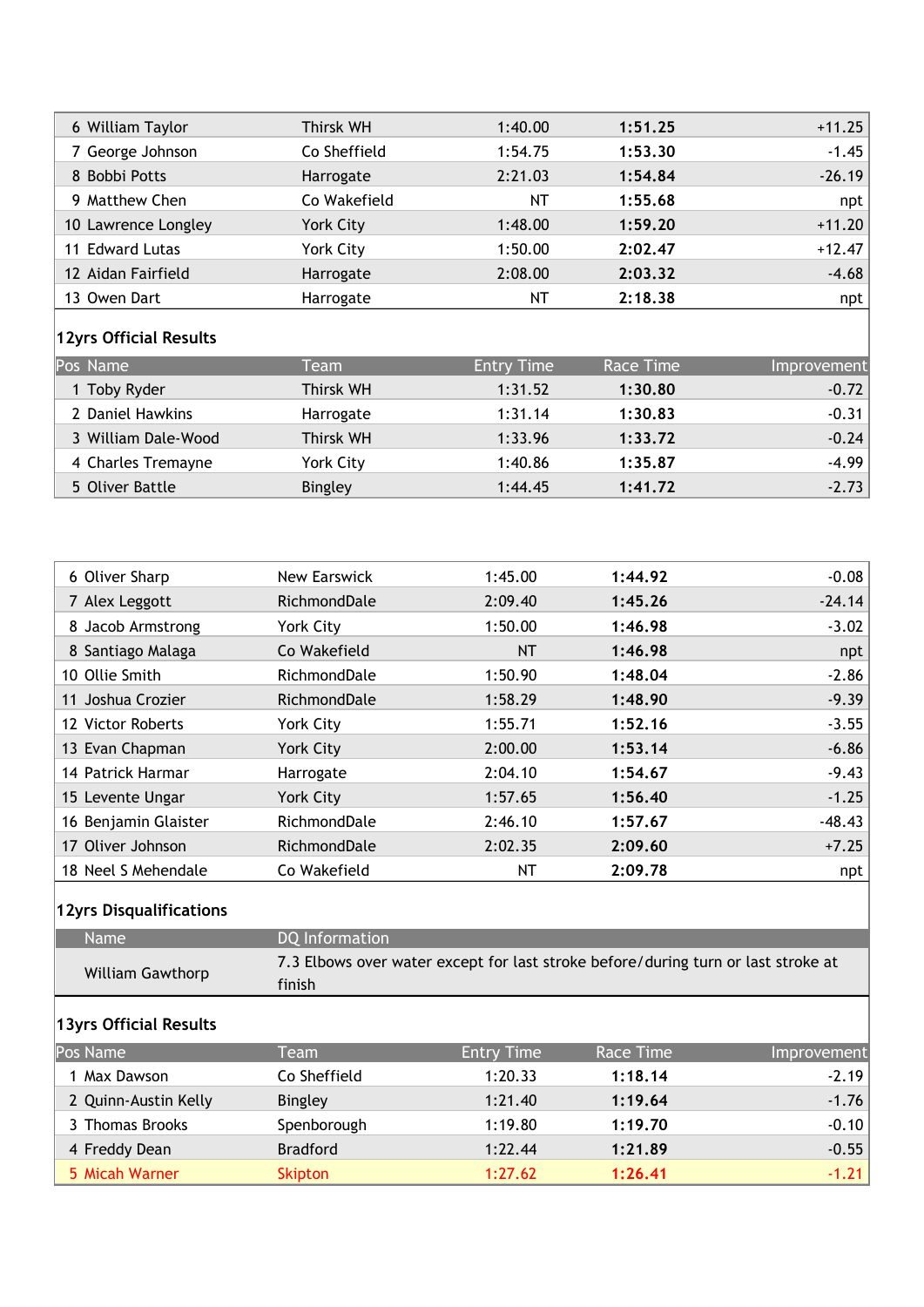| 6 Henry Fillingham            | <b>Bradford</b>     | 1:31.41           | 1:27.77          | $-3.64$     |
|-------------------------------|---------------------|-------------------|------------------|-------------|
| 7 Will Skiggs                 | <b>Bradford</b>     | 1:32.70           | 1:27.80          | $-4.90$     |
| 8 Ethan Barlow                | Thirsk WH           | 1:29.40           | 1:29.10          | $-0.30$     |
| 9 Jamie Ellis                 | <b>New Earswick</b> | <b>NT</b>         | 1:39.49          | npt         |
| 10 Carlos Alvarez Odell       | York City           | 1:46.81           | 1:40.29          | $-6.52$     |
| 11 Oscar Shaw                 | York City           | 1:37.35           | 1:42.08          | $+4.73$     |
| 12 Marcu Ghetu                | Harrogate           | 2:00.94           | 1:42.88          | $-18.06$    |
| 13yrs Disqualifications       |                     |                   |                  |             |
| <b>Name</b>                   | DQ Information      |                   |                  |             |
| <b>Abelard Roberts</b>        | Did Not Compete     |                   |                  |             |
| <b>14yrs Official Results</b> |                     |                   |                  |             |
| Pos Name                      | Team                | <b>Entry Time</b> | <b>Race Time</b> | Improvement |
| 1 Keelan Behan                | Settle Srays        | 1:13.69           | 1:12.99          | $-0.70$     |
| 2 Benjamin Dale-Wood          | <b>Thirsk WH</b>    | 1:13.62           | 1:13.53          | $-0.09$     |
| 3 Rudi Chan                   | York City           | 1:20.00           | 1:13.98          | $-6.02$     |
| 3 James Barker                | <b>New Earswick</b> | 1:13.84           | 1:13.98          | $+0.14$     |
| 5 William Byram               | Co Wakefield        | 1:18.55           | 1:15.57          | $-2.98$     |
| 6 Max Walker                  | <b>Thirsk WH</b>    | 1:16.09           | 1:15.61          | $-0.48$     |
| 7 Harley Grimes               | <b>New Earswick</b> | 1:19.13           | 1:16.69          | $-2.44$     |
| 8 Oscar Hobson                | <b>Bradford</b>     | 1:19.38           | 1:18.90          | $-0.48$     |
| 9 Harry Cockburn              | <b>Skipton</b>      | 1:18.70           | 1:19.46          | $+0.76$     |
| 10 Nathan Carrington          | York City           | 1:19.20           | 1:19.80          | $+0.60$     |
| Jack Azemar-Battle<br>11      | <b>Bingley</b>      | 1:25.30           | 1:20.10          | $-5.20$     |
| 12 Tinaye Makahamadze         | <b>New Earswick</b> | 1:23.02           | 1:20.60          | $-2.42$     |
| 13 Oliver Mayger              | Thirsk WH           | 1:20.91           | 1:21.22          | $+0.31$     |

| 14 Thomas Eardley              | RichmondDale          | 1:21.97 | 1:22.12 | $+0.15$  |
|--------------------------------|-----------------------|---------|---------|----------|
| 15 Luke Jenkinson              | Co Wakefield          | 1:29.21 | 1:27.47 | $-1.74$  |
| 16 Billy Ainsworth             | <b>York City</b>      | 1:32.84 | 1:30.89 | $-1.95$  |
| 17 Harry Wright                | Harrogate             | 1:43.39 | 1:32.69 | $-10.70$ |
| 18 Ned Whitaker                | Settle Srays          | 1:31.96 | 1:33.17 | $+1.21$  |
| 19 Reuben Aston                | RichmondDale          | 1:33.85 | 1:33.24 | $-0.61$  |
| 20 Daniel Pickup               | York City             | 1:45.52 | 1:33.27 | $-12.25$ |
| 21 Zak Dower                   | York City             | 1:36.85 | 1:34.31 | $-2.54$  |
| 22 Harvey Guy                  | RichmondDale          | 1:40.06 | 1:35.10 | $-4.96$  |
| 23 Isaac Hebden                | York City             | 1:41.96 | 1:45.89 | $+3.93$  |
| 24 Joshua Townson              | <b>Bradford</b>       | 1:50.00 | 1:50.44 | $+0.44$  |
| 25 Lucas Wainwright            | RichmondDale          | 2:20.01 | 2:14.78 | $-5.23$  |
| <b>14yrs Disqualifications</b> |                       |         |         |          |
| Name                           | <b>DQ</b> Information |         |         |          |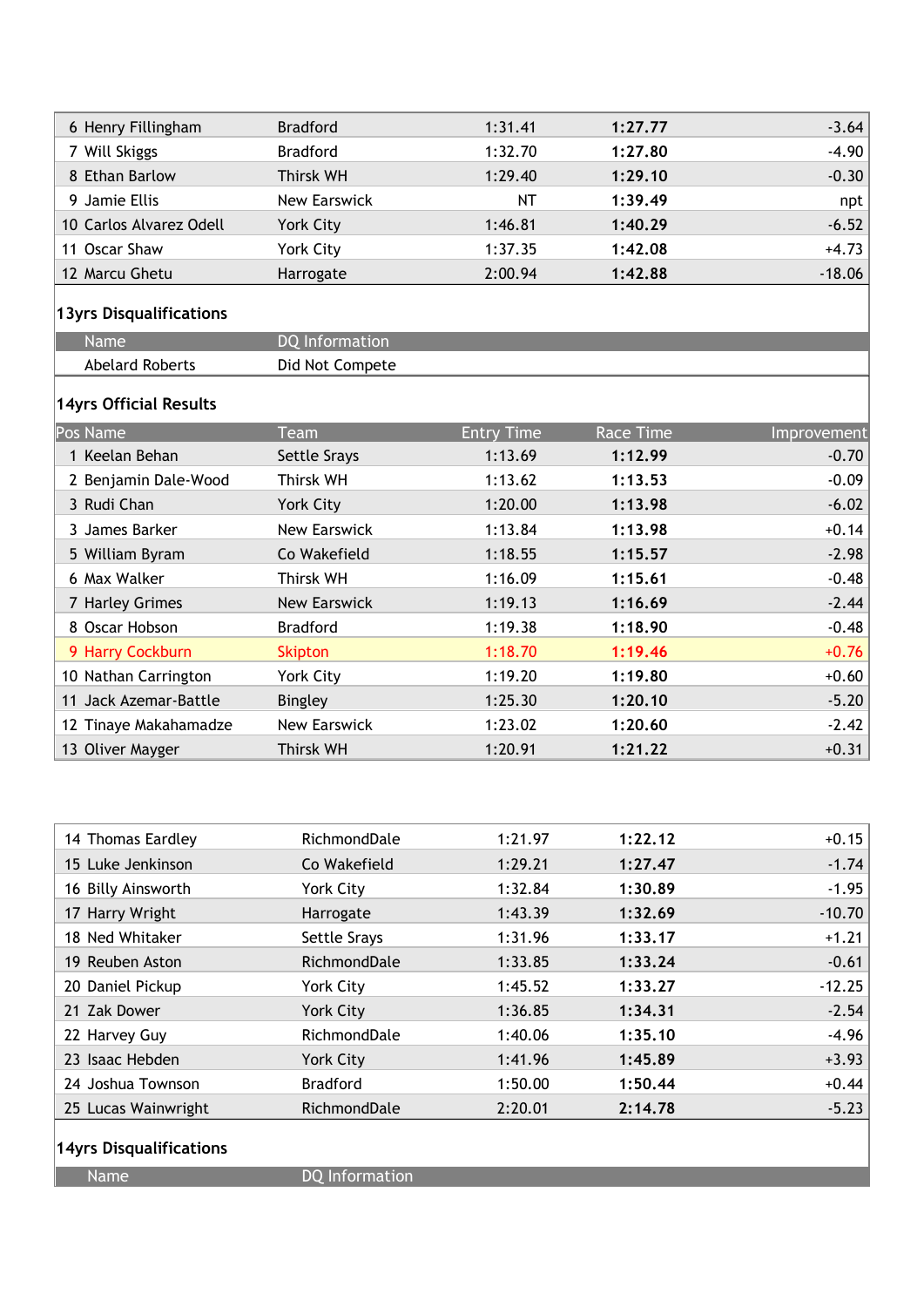| Ethan Clifford | Did Not Compete |
|----------------|-----------------|
| Luke Gilliver  | Did Not Compete |

### **Event 201 Girls 9yrs & Over 100m Ind Medley**

### **9yrs Official Results**

| Pos Name          | Team             | <b>Entry Time</b> | <b>Race Time</b> | Improvement |
|-------------------|------------------|-------------------|------------------|-------------|
| 1 Emily England   | Co Wakefield     | NΤ                | 1:37.72          | npt         |
| 2 Ezmae Allen     | Co Sheffield     | 1:46.00           | 1:45.37          | $-0.63$     |
| 3 Nell Downing    | RichmondDale     | 2:10.00           | 1:53.31          | $-16.69$    |
| 4 Jessica Heaton  | <b>York City</b> | 2:00.00           | 1:53.57          | $-6.43$     |
| 5 Ruby Podmore    | Co Sheffield     | 2:06.77           | 1:53.95          | $-12.82$    |
| 6 Allegra Rose    | Co Sheffield     | 3:00.00           | 1:54.82          | $-1:05.18$  |
| 7 Grace Eardley   | RichmondDale     | 2:07.00           | 1:55.73          | $-11.27$    |
| 8 Kitty Shillito  | <b>Skipton</b>   | 1:52.13           | 2:01.04          | $+8.91$     |
| 9 Carlotta Bailey | Co Sheffield     | 2:07.00           | 2:03.09          | $-3.91$     |
| 10 Nancy Lawn     | <b>Skipton</b>   | 1:53.13           | 2:04.40          | $+11.27$    |
| 11 Naevia Kelly   | <b>Bingley</b>   | 1:59.08           | 2:08.10          | $+9.02$     |
| 12 Emily Harpur   | RichmondDale     | 2:12.00           | 2:11.00          | $-1.00$     |

### **9yrs Disqualifications**

| Name                   | DQ Information                              |
|------------------------|---------------------------------------------|
| Caitlyn McLean         | 8.2 Arms not brought forward over the water |
| <b>Phoebe Cromwell</b> | 4.4 Starting before the starting signal     |
| Elsa Atwell            | 8.2 Arms not brought forward over the water |
| Layla Fairfield        | 7.4 Leg movements not on same plane         |
| Isabelle Tyson         | 8.2 Arms not brought forward simultaneously |
| Jamelia Mansell        | 6.5 Not on the back at finish               |

| Pos Name                     | Team,               | <b>Entry Time</b> | <b>Race Time</b> | Improvement |
|------------------------------|---------------------|-------------------|------------------|-------------|
| 1 Kathryn Fletcher           | Thirsk WH           | 1:35.99           | 1:27.26          | $-8.73$     |
| 2 Phoebe Dilworth            | RichmondDale        | 1:38.00           | 1:28.55          | $-9.45$     |
| 3 Tallulah Elder             | Harrogate           | 2:02.67           | 1:32.65          | $-30.02$    |
| 4 Isabelle Randhawa          | <b>Bradford</b>     | 1:41.93           | 1:33.42          | $-8.51$     |
| 5 Jessica G Hampshire        | Co Wakefield        | ΝT                | 1:35.10          | npt         |
| 6 Orlaith O'Carroll          | <b>Bradford</b>     | 1:40.08           | 1:39.20          | $-0.88$     |
| 7 Amelie Hauschild           | Co Sheffield        | 1:46.44           | 1:40.50          | $-5.94$     |
| 8 Bailey Graham              | <b>Settle Srays</b> | 1:44.07           | 1:40.64          | $-3.43$     |
| 9 Emily Whitby               | RichmondDale        | 1:56.08           | 1:41.25          | $-14.83$    |
| 10 Coco Mildren              | RichmondDale        | 1:43.23           | 1:41.42          | $-1.81$     |
| 11 Jessica Gayles            | RichmondDale        | 1:46.11           | 1:42.03          | $-4.08$     |
| 12 Phoebe Hodgson            | RichmondDale        | 1:38.63           | 1:42.34          | $+3.71$     |
| 13 Elia Abbatiello-Crosthwai | Co Wakefield        | 1:50.00           | 1:45.88          | $-4.12$     |
| 14 Emma Undy                 | Co Wakefield        | 1:52.89           | 1:46.22          | $-6.67$     |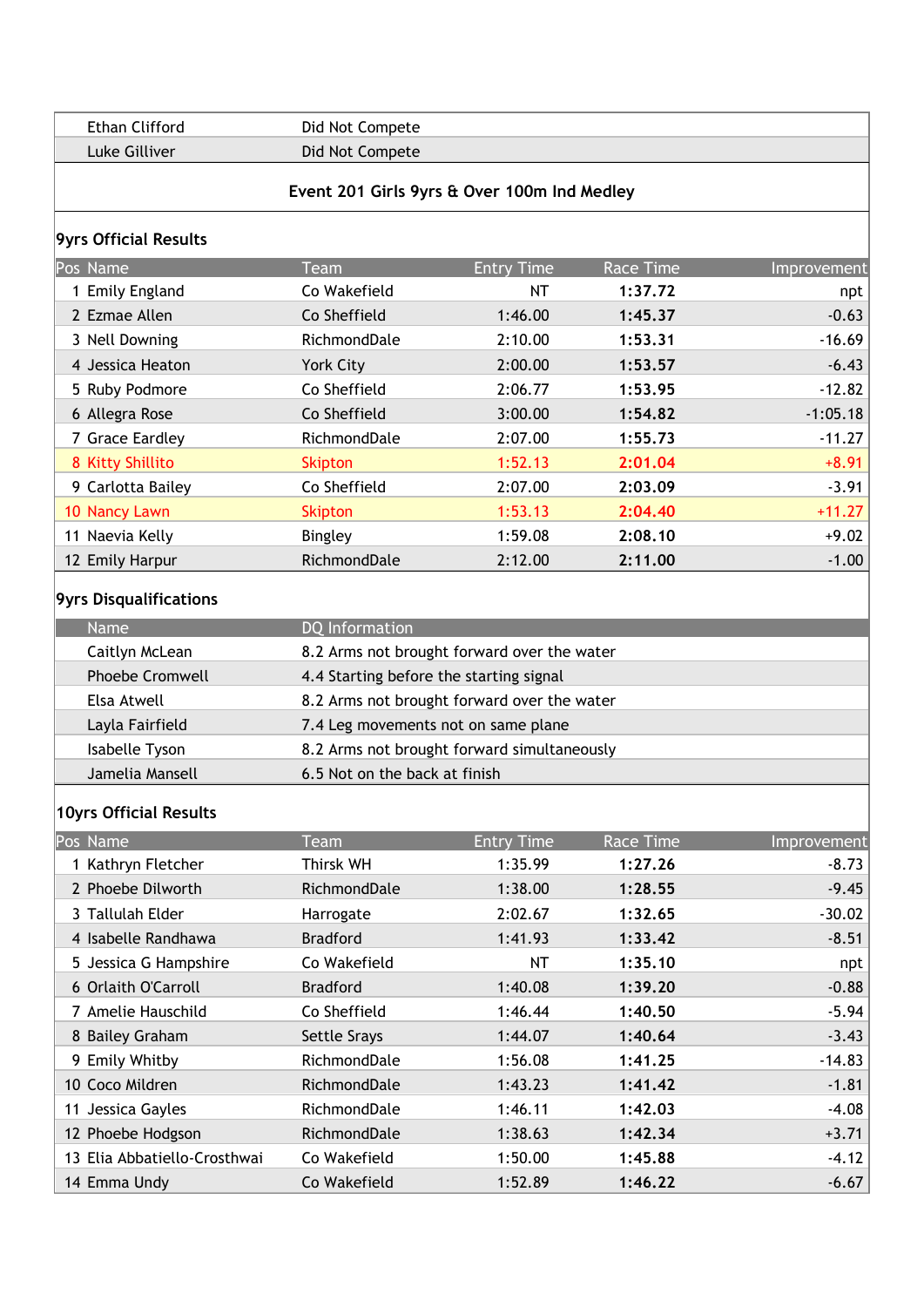| 15 Viktoria Antonov | York City      | 1:50.00 | 1:46.26 | $-3.74$  |
|---------------------|----------------|---------|---------|----------|
| 16 Maya Herar       | <b>Bingley</b> | 1:57.62 | 1:48.88 | $-8.74$  |
| 17 Rosie Haigh      | Co Sheffield   | 2:04.15 | 1:53.03 | $-11.12$ |
| 18 Grace Campion    | York City      | 2:00.00 | 1:54.68 | $-5.32$  |

| - 19 Alexia Wastakaran | Co Sheffield | 2:03.00 | 1:56.21 | -6.79    |
|------------------------|--------------|---------|---------|----------|
| 20 Hannah Forder       | Co Sheffield | 2:17.41 | 2:03.72 | $-13.69$ |
| 21 Sophia Newton       | RichmondDale | 1:55.00 | 2:26.54 | $+31.54$ |
|                        |              |         |         |          |

| Pos Name                      | <b>Team</b>           | <b>Entry Time</b> | <b>Race Time</b> | Improvement |
|-------------------------------|-----------------------|-------------------|------------------|-------------|
| 1 Ava Messenger               | Co Wakefield          | 1:29.07           | 1:21.56          | $-7.51$     |
| 2 Scarlett Goodwin            | RichmondDale          | 1:29.82           | 1:25.64          | $-4.18$     |
| 3 India Wilson                | York City             | 1:31.92           | 1:25.71          | $-6.21$     |
| 4 Mia Webb                    | RichmondDale          | 1:29.56           | 1:26.49          | $-3.07$     |
| 5 Lily Oddy                   | <b>Skipton</b>        | 1:26.13           | 1:26.52          | $+0.39$     |
| 6 Samantha Taylor             | York City             | 1:29.74           | 1:27.31          | $-2.43$     |
| 7 Jaime Berry                 | Harrogate             | 1:34.63           | 1:29.76          | $-4.87$     |
| 8 Anna Altus Mor              | York City             | 1:44.50           | 1:31.17          | $-13.33$    |
| 9 Katy Hinchcliffe            | <b>Skipton</b>        | 1:36.13           | 1:31.74          | $-4.39$     |
| 10 Emily McSeveny             | York City             | 1:41.10           | 1:32.49          | $-8.61$     |
| 11 Poppy Briggs               | <b>Teesdale Tiger</b> | 1:47.78           | 1:32.63          | $-15.15$    |
| 12 Molly Garvey               | York City             | 1:35.93           | 1:32.74          | $-3.19$     |
| 13 Amelia Atkinson            | RichmondDale          | 1:40.00           | 1:33.40          | $-6.60$     |
| 14 Emilia Roberton            | York City             | 1:37.06           | 1:33.51          | $-3.55$     |
| 15 Selene Matusiak            | York City             | 1:42.64           | 1:34.85          | $-7.79$     |
| 16 Betsy Rider                | <b>Skipton</b>        | <b>NT</b>         | 1:35.12          | npt         |
| 17 Mabel Whitaker             | <b>Settle Srays</b>   | 1:45.41           | 1:36.75          | $-8.66$     |
| 18 Rebecca Farnsworth         | York City             | 1:39.72           | 1:36.93          | $-2.79$     |
| 19 Martha Harris              | York City             | 1:47.76           | 1:37.31          | $-10.45$    |
| 20 Adelaide Atwell            | Harrogate             | 2:05.37           | 1:38.72          | $-26.65$    |
| 21 Jessica McLean             | Co Sheffield          | 1:50.87           | 1:41.24          | $-9.63$     |
| 22 Alice Dilley               | York City             | 1:46.64           | 1:45.55          | $-1.09$     |
| 23 Hannah Inayat              | Co Sheffield          | 1:55.00           | 1:45.85          | $-9.15$     |
| 24 Elena Williamson           | RichmondDale          | 2:05.00           | 1:51.32          | $-13.68$    |
| 25 Katie Harpur               | RichmondDale          | 1:55.00           | 1:57.45          | $+2.45$     |
| 26 Bethany Hill               | Co Sheffield          | 2:29.09           | 2:13.03          | $-16.06$    |
| <b>12yrs Official Results</b> |                       |                   |                  |             |

| Pos Name          | Team        | <b>Entry Time</b> | Race Time | Improvement |
|-------------------|-------------|-------------------|-----------|-------------|
| Poppy Nutman      | Spenborough | 1:20.03           | 1:15.12   | $-4.91$     |
| 2 Eve Parkin      | York City   | 1:21.37           | 1:17.38   | $-3.99$     |
| 3 Olivia McSeveny | York City   | 1:21.28           | 1:18.27   | $-3.01$     |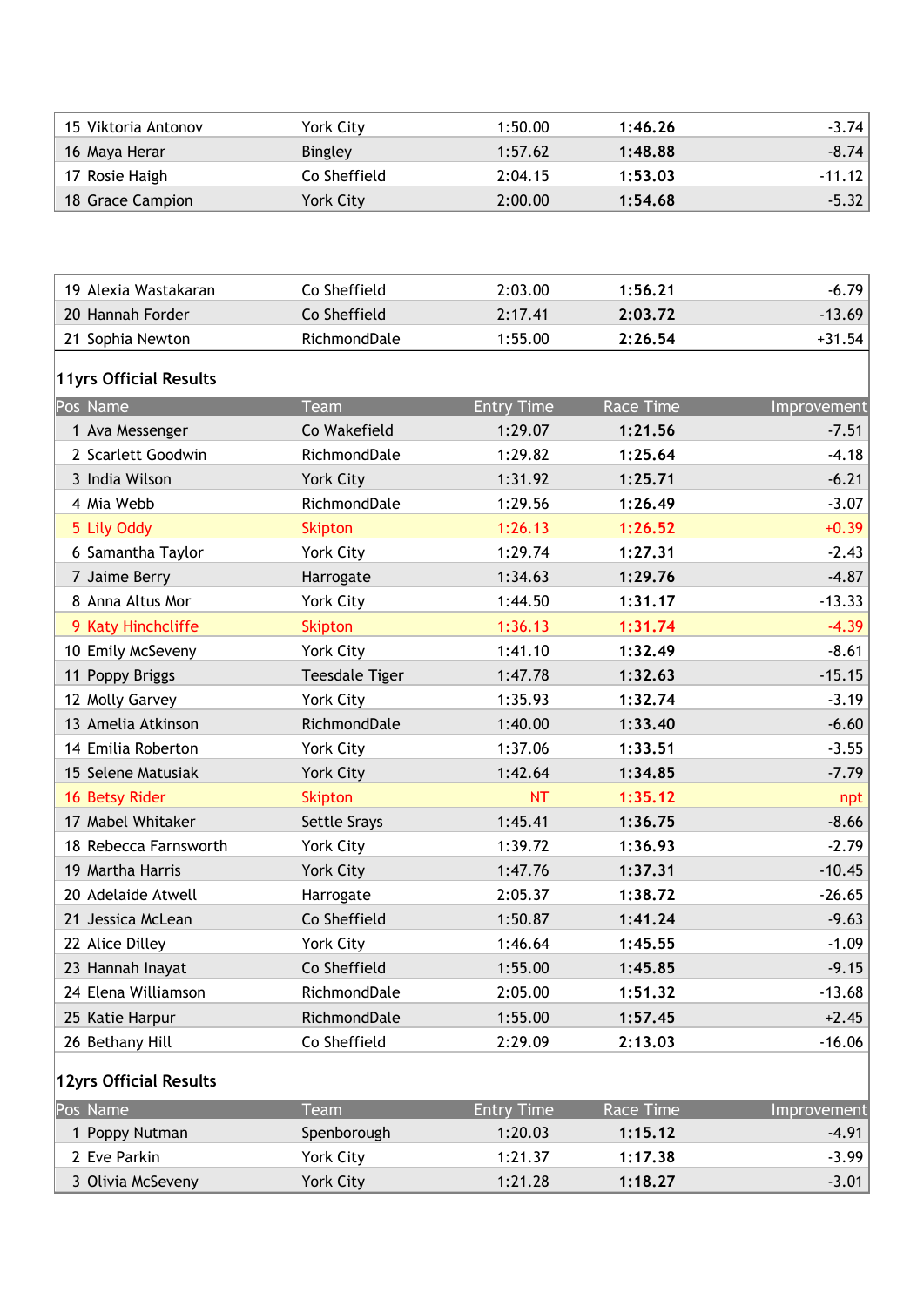| 4 Millie Holmes          | Harrogate      | 1:38.65 | 1:19.88 | $-18.77$ |
|--------------------------|----------------|---------|---------|----------|
| 5 Abigail James          | York City      | 1:21.19 | 1:20.96 | $-0.23$  |
| 6 Lily Stansfield        | Harrogate      | 1:38.30 | 1:22.21 | $-16.09$ |
| 7 Carolina Alvarez Odell | York City      | 1:27.64 | 1:23.24 | $-4.40$  |
| 8 Sophia Thom            | York City      | 1:27.36 | 1:23.27 | $-4.09$  |
| 9 Amber Ryde             | RichmondDale   | 1:27.28 | 1:23.46 | $-3.82$  |
| 10 Blossom Oddy          | <b>Skipton</b> | 1:28.21 | 1:24.65 | $-3.56$  |
| 11 Georgina Royce        | York City      | 1:25.31 | 1:25.10 | $-0.21$  |
| 12 Jessica Craig         | York City      | 1:29.62 | 1:26.20 | $-3.42$  |
| 13 Ruby Dilworth         | RichmondDale   | 1:43.25 | 1:26.99 | $-16.26$ |
| 14 Sophia Hewings        | Co Wakefield   | 1:40.72 | 1:27.09 | $-13.63$ |
| 14 Amelia Murgatroyd     | York City      | 1:29.92 | 1:27.09 | $-2.83$  |
| 16 Sofie Watson          | York City      | 1:30.57 | 1:27.10 | $-3.47$  |
| 17 Emily Anstee          | Co Wakefield   | 1:33.07 | 1:27.15 | $-5.92$  |

| 18 Petronella Horner           | York City                     | 1:32.95 | 1:27.18 | $-5.77$  |
|--------------------------------|-------------------------------|---------|---------|----------|
| 19 Elyza Hylands               | Harrogate                     | 2:01.01 | 1:29.00 | $-32.01$ |
| 20 Laila Ward                  | Co Wakefield                  | 1:34.70 | 1:29.30 | $-5.40$  |
| 21 Ellie S Shield              | Co Wakefield                  | 1:56.15 | 1:30.82 | $-25.33$ |
| 22 Amy Ferguson                | <b>Thirsk WH</b>              | 1:31.25 | 1:30.85 | $-0.40$  |
| 23 Elisah Goward               | Spenborough                   | 1:32.25 | 1:31.60 | $-0.65$  |
| 24 Nevaeh Gordon               | RichmondDale                  | 1:43.25 | 1:32.89 | $-10.36$ |
| 25 Maya Foulkes                | York City                     | 1:41.13 | 1:33.35 | $-7.78$  |
| 26 Olivia Hall                 | <b>Teesdale Tiger</b>         | 1:53.22 | 1:33.70 | $-19.52$ |
| 27 Isabella Bardsley           | Co Wakefield                  | 1:39.87 | 1:34.17 | $-5.70$  |
| 28 Isla Callard                | York City                     | 1:46.22 | 1:34.25 | $-11.97$ |
| 29 Thea Onions                 | <b>Teesdale Tiger</b>         | 1:42.40 | 1:35.52 | $-6.88$  |
| 30 Ava Sykes-Chung             | Co Wakefield                  | 1:43.52 | 1:36.31 | $-7.21$  |
| 31 Ruby Howarth-Osbourne       | Co Sheffield                  | 1:49.77 | 1:39.25 | $-10.52$ |
| 32 Abigail Evans               | York City                     | 1:48.75 | 1:42.38 | $-6.37$  |
| 33 Isabella Wallace            | <b>Skipton</b>                | 2:10.94 | 1:47.50 | $-23.44$ |
| 34 Lottie Oliver               | Settle Srays                  | 1:49.59 | 1:48.43 | $-1.16$  |
| 35 Martha Gibbon               | RichmondDale                  | 1:45.00 | 1:48.82 | $+3.82$  |
| <b>12yrs Disqualifications</b> |                               |         |         |          |
| <b>Name</b>                    | DQ Information                |         |         |          |
| Molly Orr                      | 6.5 Not on the back at finish |         |         |          |
| Clara Robinson                 | Did Not Compete               |         |         |          |

| Pos Name        | <b>Team</b>  | <b>Entry Time</b> | Race Time | Improvement |
|-----------------|--------------|-------------------|-----------|-------------|
| 1 Daisy Ball    | Co Wakefield | 1:15.09           | 1:13.13   | -1.96       |
| 2 Emmie Horwell | York City    | 1:16.16           | 1:15.85   | $-0.31$     |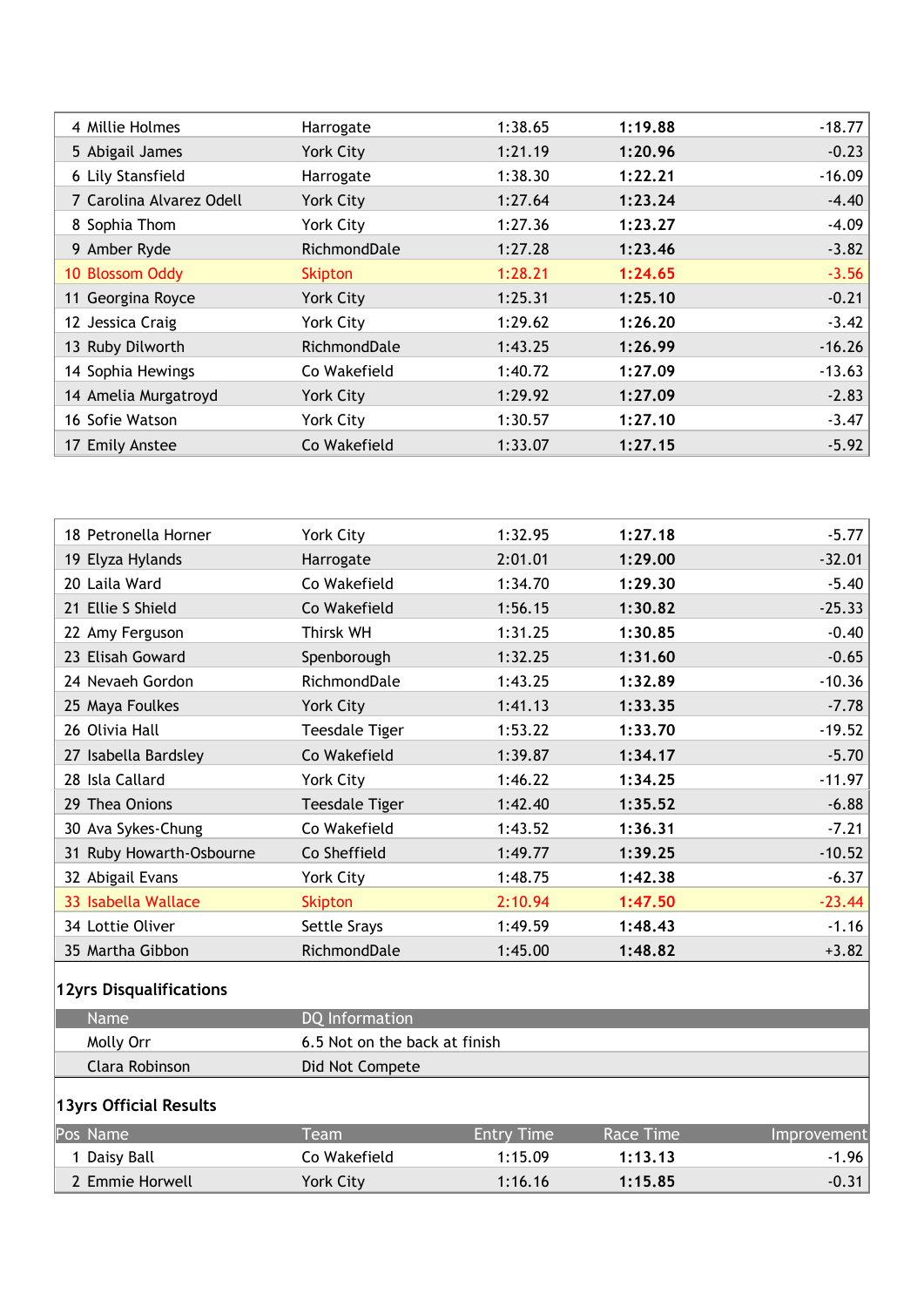| 3 Chloe Macdonald       | York City           | 1:19.15   | 1:16.77 | $-2.38$  |
|-------------------------|---------------------|-----------|---------|----------|
| 4 Sophie Holmes         | Harrogate           | 1:35.95   | 1:16.86 | $-19.09$ |
| 5 Milllie Darrand       | York City           | 1:22.83   | 1:16.97 | $-5.86$  |
| 6 Masha Aleksandrov     | Harrogate           | 1:20.24   | 1:17.00 | $-3.24$  |
| 7 Evie Hobson           | <b>Bradford</b>     | 1:25.97   | 1:17.51 | $-8.46$  |
| 8 Evie Mosey            | York City           | 1:20.00   | 1:18.76 | $-1.24$  |
| 9 Ava Turner            | York City           | 1:23.51   | 1:18.89 | $-4.62$  |
| 10 Milly Timbers        | <b>Skipton</b>      | 1:47.18   | 1:19.37 | $-27.81$ |
| 11 Phoebe Evans         | York City           | 1:20.00   | 1:21.03 | $+1.03$  |
| 12 Zoe Suddes           | York City           | 1:20.28   | 1:21.49 | $+1.21$  |
| 13 Ruby Donaldson       | <b>Bradford</b>     | 1:32.78   | 1:22.41 | $-10.37$ |
| 14 Abigail Harris       | York City           | 1:26.22   | 1:23.67 | $-2.55$  |
| 15 Grace Gayles         | RichmondDale        | 1:34.57   | 1:25.19 | $-9.38$  |
| 16 Isabella Wright      | <b>Skipton</b>      | 1:53.68   | 1:25.28 | $-28.40$ |
| 17 Emma Griffiths       | <b>Bradford</b>     | 1:25.91   | 1:25.89 | $-0.02$  |
| 18 Ruby Sugarman        | Wetherby            | <b>NT</b> | 1:27.82 | npt      |
| 19 Aimee Roskilly       | Harrogate           | 1:48.09   | 1:27.97 | $-20.12$ |
| 20 Eva Hauge            | York City           | 1:31.31   | 1:28.11 | $-3.20$  |
| 21 Jenna Thomas-Durrant | York City           | 1:32.66   | 1:29.59 | $-3.07$  |
| 22 Jessica Oakey        | <b>Settle Srays</b> | 1:30.66   | 1:30.69 | $+0.03$  |
| 23 Millie Hodgson       | RichmondDale        | 1:30.87   | 1:30.99 | $+0.12$  |
| 24 Barker Ava           | <b>Skipton</b>      | 1:49.48   | 1:32.05 | $-17.43$ |
| 25 Emily Jones          | Settle Srays        | 1:43.51   | 1:35.64 | $-7.87$  |
| 26 Ellie Thomson        | York City           | 1:38.13   | 1:35.97 | $-2.16$  |
|                         |                     |           |         |          |
|                         |                     |           |         |          |
|                         |                     |           |         |          |
| 27 Chloe Wright         | Settle Srays        | 1:46.01   | 1:37.70 | $-8.31$  |

| <b>Name</b>            | DQ Information                |                   |                  |             |
|------------------------|-------------------------------|-------------------|------------------|-------------|
| Elora Shaw             | 6.5 Not on the back at finish |                   |                  |             |
|                        |                               |                   |                  |             |
| 14yrs Official Results |                               |                   |                  |             |
| Pos Name               | Team                          | <b>Entry Time</b> | <b>Race Time</b> | Improvement |
| 1 Jamie-Leigh Tyson    | Ulverston                     | 1:08.58           | 1:09.10          | $+0.52$     |
| 2 Ruby Byrne           | <b>Skipton</b>                | 1:15.60           | 1:15.27          | $-0.33$     |
| 3 Amelia Jewell        | <b>Bradford</b>               | 1:19.87           | 1:15.88          | $-3.99$     |
| 4 Florence Ladbury     | Harrogate                     | 1:23.19           | 1:16.29          | $-6.90$     |
| 5 Poppy Davis-Coyle    | York City                     | 1:18.30           | 1:16.74          | $-1.56$     |
| 6 Annabelle Loft       | York City                     | 1:16.26           | 1:16.78          | $+0.52$     |
| 7 Isla Yates           | York City                     | 1:19.48           | 1:17.27          | $-2.21$     |
| 8 Mila Hughes          | Co Wakefield                  | 1:16.68           | 1:17.43          | $+0.75$     |
| 9 Grace Messenger      | Co Wakefield                  | 1:18.75           | 1:17.98          | $-0.77$     |
| 10 Emilia Hartley      | Spenborough                   | 1:21.71           | 1:18.52          | $-3.19$     |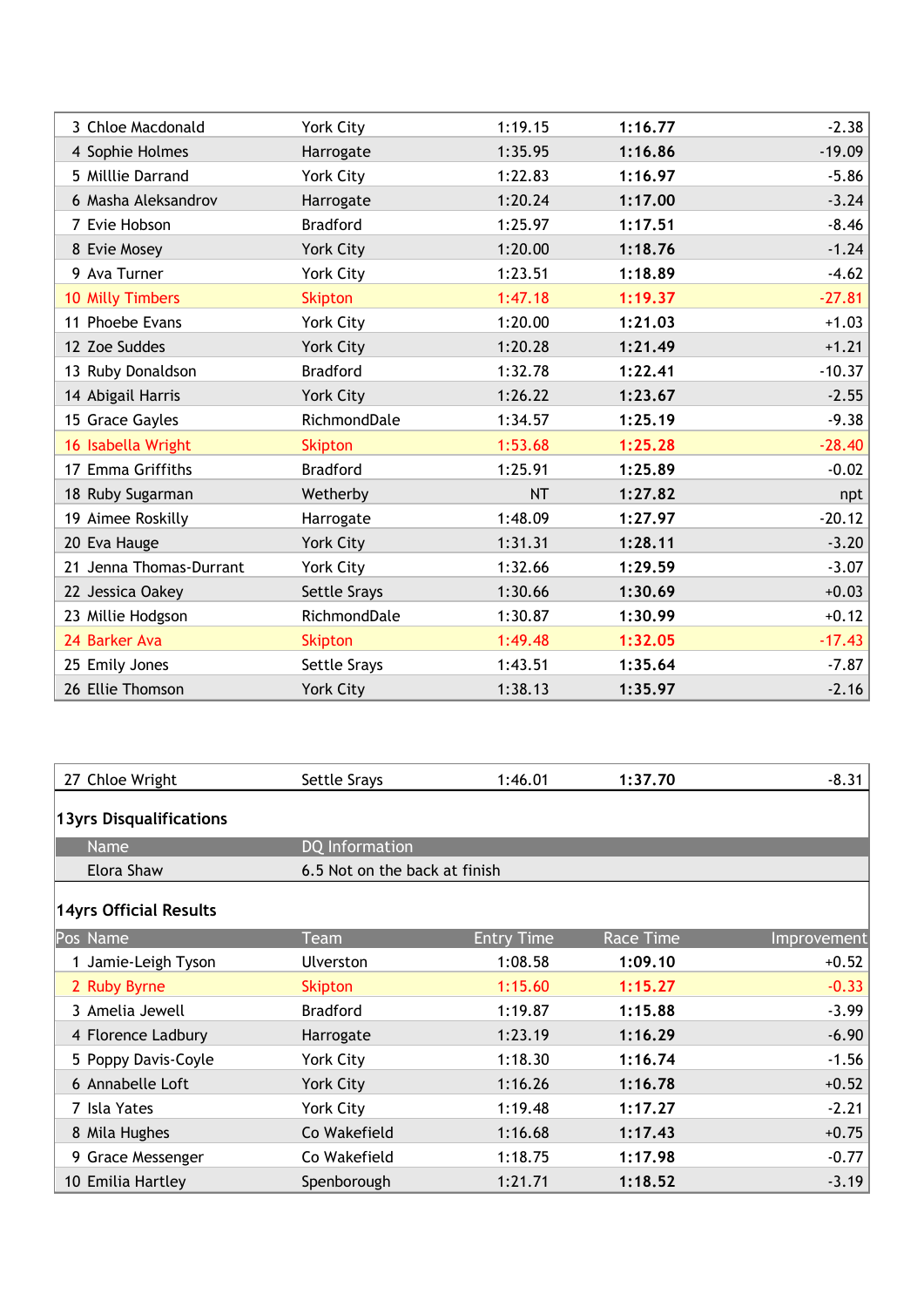| 11 Millie Mayger         | Thirsk WH       | 1:16.88 | 1:19.01 | $+2.13$  |
|--------------------------|-----------------|---------|---------|----------|
| 12 Saoirse Behan         | Settle Srays    | 1:18.24 | 1:19.55 | $+1.31$  |
| 13 Phoebe Oliver         | Settle Srays    | 1:22.91 | 1:21.11 | $-1.80$  |
| 14 Georgina Alderson     | Thirsk WH       | 1:21.86 | 1:21.57 | $-0.29$  |
| 15 Lilia Richmond        | <b>Bradford</b> | 1:21.92 | 1:21.93 | $+0.01$  |
| 15 Lucy Summers          | Thirsk WH       | 1:20.00 | 1:21.93 | $+1.93$  |
| 17 Evie Eccles           | <b>Skipton</b>  | 1:21.26 | 1:21.97 | $+0.71$  |
| 18 Harriet Hodgson       | RichmondDale    | 1:32.00 | 1:24.06 | $-7.94$  |
| 19 Kiarna Woodhead       | New Earswick    | 1:26.27 | 1:24.24 | $-2.03$  |
| 20 Olivia Handley        | RichmondDale    | 1:25.18 | 1:24.92 | $-0.26$  |
| 21 Daisy Haigh           | Co Sheffield    | 1:38.78 | 1:25.85 | $-12.93$ |
| 22 Madeline Greig        | Settle Srays    | 1:27.74 | 1:27.72 | $-0.02$  |
| 23 Brooke Thomas-Durrant | York City       | 1:27.74 | 1:27.79 | $+0.05$  |
| 24 Libby Bennett         | <b>Bingley</b>  | 1:25.38 | 1:28.06 | $+2.68$  |
| 25 Lola Greenwood        | <b>Bradford</b> | 1:35.44 | 1:29.31 | $-6.13$  |
| 26 Isabelle Rhodes       | York City       | 1:35.28 | 1:30.61 | $-4.67$  |
| 27 Emily Hobson          | York City       | 1:45.32 | 1:41.48 | $-3.84$  |
| 28 Ella Gibbon           | RichmondDale    | 1:45.00 | 1:47.07 | $+2.07$  |

#### **Event 202 Boys 9yrs & Over 100m Backstroke**

## **9yrs Official Results**

| Pos Name             | Team         | <b>Entry Time</b> | Race Time | Improvement |
|----------------------|--------------|-------------------|-----------|-------------|
| 1 Benjamin Thornhill | Bradford     | 1:36.92           | 1:34.50   | $-2.42$     |
| 2 William Webster    | Co Sheffield | 1:40.10           | 1:41.04   | $+0.94$     |
| 3 Max Smith          | Co Sheffield | 1:55.00           | 1:45.44   | $-9.56$     |
| 4 Seb Bailey         | Co Sheffield | 2:18.00           | 2:06.17   | $-11.83$    |
| 5 Zack Mahovo        | Co Sheffield | 2:45.00           | 2:30.80   | $-14.20$    |

### **9yrs Disqualifications**

| Name                 | DQ Information                          |
|----------------------|-----------------------------------------|
| Harry Baxter         | 4.4 Starting before the starting signal |
| Sam Rowson           | 6.4 Turn not performed immediately      |
| <b>Blake Sampson</b> | 6.4 Turn not performed immediately      |

| Pos Name                | Team             | <b>Entry Time</b> | <b>Race Time</b> | Improvement |
|-------------------------|------------------|-------------------|------------------|-------------|
| 1 Jamie Aspinall        | Co Sheffield     | 1:37.40           | 1:34.57          | $-2.83$     |
| 2 Henry Mace            | <b>York City</b> | 1:40.00           | 1:38.07          | $-1.93$     |
| 3 Tommy Kilmartin       | New Earswick     | ΝT                | 1:44.17          | npt         |
| 4 Benjamin Hangula      | Co Wakefield     | 1:44.72           | 1:45.10          | $+0.38$     |
| 5 Prior Sam             | Thirsk WH        | 1:50.00           | 1:47.39          | $-2.61$     |
| 6 Noah Shephard         | Co Sheffield     | 1:59.40           | 1:47.68          | $-11.72$    |
| 10yrs Disqualifications |                  |                   |                  |             |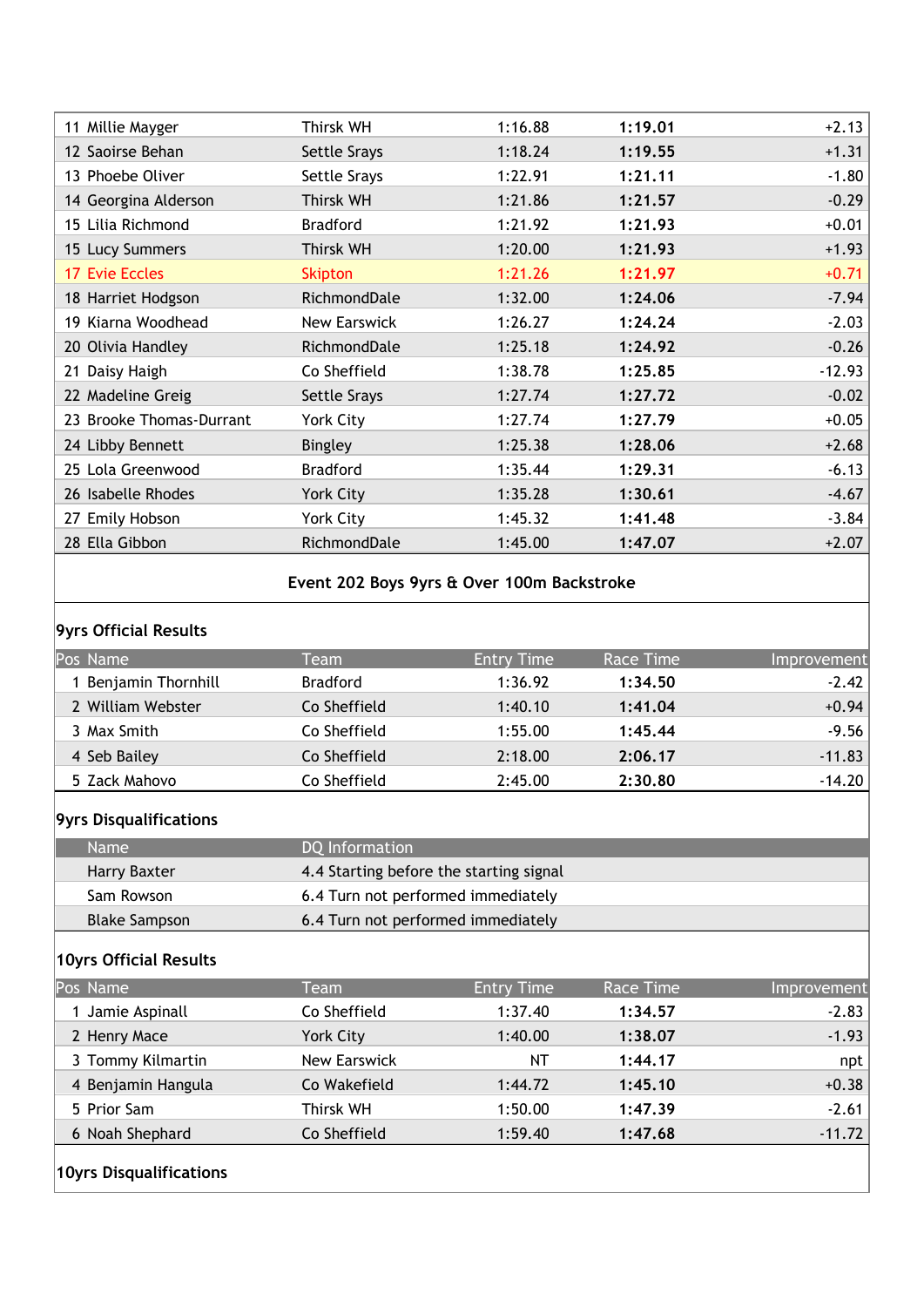| <b>Name</b>                    | DQ Information                     |                                    |                  |             |  |
|--------------------------------|------------------------------------|------------------------------------|------------------|-------------|--|
| Robert Shuttleworth            | 6.4 Turn not performed immediately |                                    |                  |             |  |
|                                |                                    |                                    |                  |             |  |
| <b>11yrs Official Results</b>  |                                    |                                    |                  |             |  |
| Pos Name                       | <b>Team</b>                        | <b>Entry Time</b>                  | <b>Race Time</b> | Improvement |  |
| 1 Stanley Dunne                | <b>Skipton</b>                     | 1:17.19                            | 1:17.03          | $-0.16$     |  |
| 2 Ben Artis                    | <b>Bingley</b>                     | 1:24.15                            | 1:24.23          | $+0.08$     |  |
| 3 William Taylor               | Thirsk WH                          | 1:24.33                            | 1:25.37          | $+1.04$     |  |
| 4 Joseph Hoyle                 | <b>Bradford</b>                    | 1:30.27                            | 1:27.75          | $-2.52$     |  |
| 5 Zach Carney                  | <b>Bingley</b>                     | 1:36.61                            | 1:32.98          | $-3.63$     |  |
| 6 Alexander Yates              | York City                          | 1:35.94                            | 1:33.29          | $-2.65$     |  |
| 7 Stan Sawyer                  | York City                          | 1:47.74                            | 1:36.51          | $-11.23$    |  |
| 8 Bobbi Potts                  | Harrogate                          | 2:01.75                            | 1:39.81          | $-21.94$    |  |
| 9 George Johnson               | Co Sheffield                       | 1:52.00                            | 1:43.49          | $-8.51$     |  |
| 10 Edward Lutas                | York City                          | 1:48.00                            | 1:47.82          | $-0.18$     |  |
| 11 Lawrence Longley            | York City                          | 1:45.00                            | 1:50.77          | $+5.77$     |  |
| 12 Owen Dart                   | Harrogate                          | 1:45.00                            | 2:03.05          | $+18.05$    |  |
| <b>11yrs Disqualifications</b> |                                    |                                    |                  |             |  |
|                                |                                    |                                    |                  |             |  |
| <b>Name</b>                    | DQ Information                     |                                    |                  |             |  |
| Alfie Ives                     |                                    | 6.4 Turn not performed immediately |                  |             |  |

| <b>12yrs Official Results</b> |                     |                   |                  |             |
|-------------------------------|---------------------|-------------------|------------------|-------------|
| Pos Name                      | <b>Team</b>         | <b>Entry Time</b> | <b>Race Time</b> | Improvement |
| 1 William Dale-Wood           | <b>Thirsk WH</b>    | 1:19.87           | 1:19.99          | $+0.12$     |
| 2 Toby Ryder                  | Thirsk WH           | 1:22.80           | 1:22.33          | $-0.47$     |
| 3 Ethan Blackburn             | <b>New Earswick</b> | 1:40.00           | 1:22.84          | $-17.16$    |
| 4 Joshua Crozier              | RichmondDale        | 1:25.05           | 1:23.29          | $-1.76$     |
| 5 Ollie Smith                 | RichmondDale        | 1:27.38           | 1:23.55          | $-3.83$     |
| 6 Charles Tremayne            | York City           | 1:34.33           | 1:24.58          | $-9.75$     |
| 7 William Thornhill           | <b>Bradford</b>     | 1:32.74           | 1:26.68          | $-6.06$     |
| 8 Oliver Sharp                | <b>New Earswick</b> | 1:35.00           | 1:26.80          | $-8.20$     |
| 9 Oliver Battle               | <b>Bingley</b>      | 1:30.48           | 1:31.20          | $+0.72$     |
| 10 Patrick Harmar             | Harrogate           | 1:47.80           | 1:33.66          | $-14.14$    |
| 11 Alex Leggott               | RichmondDale        | 1:37.64           | 1:34.30          | $-3.34$     |
| 12 Finlay Lockey-Smith        | York City           | 1:31.24           | 1:36.58          | $+5.34$     |
| 13 James Layton               | York City           | 1:50.00           | 1:38.23          | $-11.77$    |
| 14 Victor Roberts             | York City           | 1:42.74           | 1:39.33          | $-3.41$     |
| 15 Benjamin Glaister          | RichmondDale        | 1:51.90           | 1:40.34          | $-11.56$    |
| 16 Jacob Armstrong            | York City           | 1:51.04           | 1:40.72          | $-10.32$    |
| 17 Levente Ungar              | York City           | 1:55.00           | 1:48.58          | $-6.42$     |
| 18 Santiago Malaga            | Co Wakefield        | <b>NT</b>         | 1:49.06          | npt         |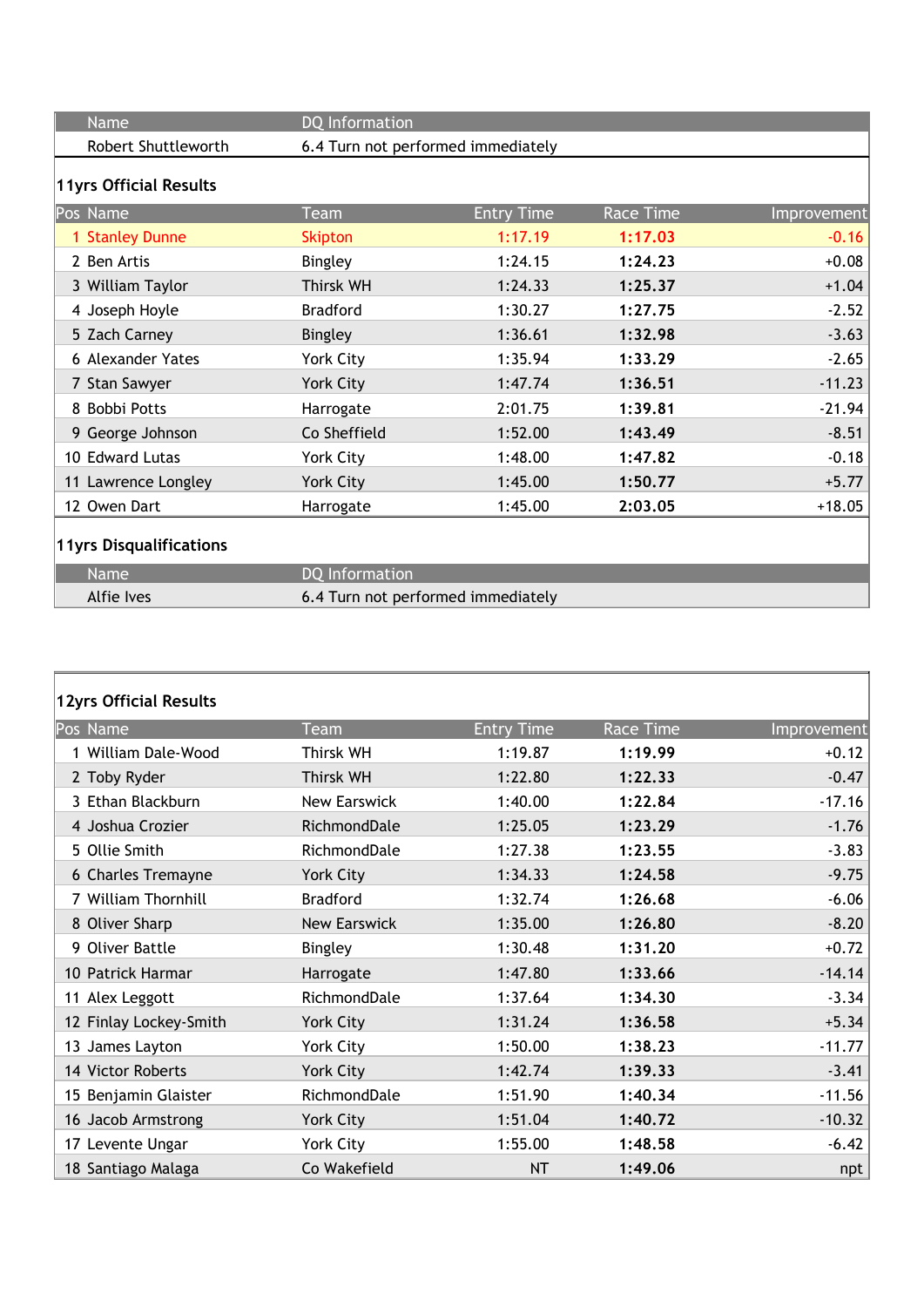| 19 William Gawthorp            | York City          | 1:53.85           | 1:49.59          | $-4.26$            |
|--------------------------------|--------------------|-------------------|------------------|--------------------|
| 20 Oliver Johnson              | RichmondDale       | 1:58.37           | 1:52.11          | $-6.26$            |
| 21 Neel S Mehendale            | Co Wakefield       | <b>NT</b>         | 1:57.48          | npt                |
| <b>12yrs Disqualifications</b> |                    |                   |                  |                    |
| Name                           | DQ Information     |                   |                  |                    |
| <b>Maximilian Moulton</b>      | Did Not Compete    |                   |                  |                    |
| <b>13yrs Official Results</b>  |                    |                   |                  |                    |
| Pos Name                       | <b>Team</b>        | <b>Entry Time</b> | <b>Race Time</b> | <b>Improvement</b> |
| 1 Freddy Dean                  | <b>Bradford</b>    | 1:08.82           | 1:07.74          | $-1.08$            |
| 2 Thomas Brooks                | Spenborough        | 1:12.97           | 1:09.86          | $-3.11$            |
| 3 Quinn-Austin Kelly           | Bingley            | 1:15.37           | 1:11.63          | $-3.74$            |
| 4 Will Skiggs                  | <b>Bradford</b>    | 1:14.31           | 1:12.40          | $-1.91$            |
| 5 Marcu Ghetu                  | Harrogate          | 1:44.48           | 1:16.98          | $-27.50$           |
| 6 Henry Roberts                | York City          | 1:22.22           | 1:22.73          | $+0.51$            |
| 7 Carlos Alvarez Odell         | York City          | 1:29.06           | 1:24.48          | $-4.58$            |
| 8 Abelard Roberts              | York City          | 1:27.57           | 1:25.63          | $-1.94$            |
| 9 Oscar Shaw                   | York City          | 1:43.74           | 1:39.13          | $-4.61$            |
| <b>14yrs Official Results</b>  |                    |                   |                  |                    |
| Pos Name                       | Team               | <b>Entry Time</b> | <b>Race Time</b> | Improvement        |
| 1 Luke Gilliver                | <b>Dearne Vall</b> | <b>NT</b>         | 1:02.91          | npt                |
| 2 Rudi Chan                    | York City          | 1:05.00           | 1:06.12          | $+1.12$            |
| 3 Lucas Stabler                | York City          | 1:09.69           | 1:07.44          | $-2.25$            |
| 4 Keelan Behan                 | Settle Srays       | 1:08.75           | 1:07.46          | $-1.29$            |
| 5 George Plumridge             | Beverley           | 1:09.83           | 1:08.98          | $-0.85$            |
| 6 Benjamin Dale-Wood           | <b>Thirsk WH</b>   | 1:09.05           | 1:11.62          | $+2.57$            |
| 7 Harry Cockburn               | <b>Skipton</b>     | 1:22.78           | 1:12.44          | $-10.34$           |
| 8 Jamie Bleanch                | York City          | 1:12.81           | 1:12.55          | $-0.26$            |
| 9 Gabriel Watson               | York City          | 1:15.04           | 1:13.39          | $-1.65$            |
|                                |                    |                   |                  |                    |

| 10 Oscar Hobson       | <b>Bradford</b>  | 1:18.80 | 1:13.76 | $-5.04$  |
|-----------------------|------------------|---------|---------|----------|
| 11 William Byram      | Co Wakefield     | 1:12.85 | 1:13.90 | $+1.05$  |
| 12 Jack Azemar-Battle | <b>Bingley</b>   | 1:17.45 | 1:15.39 | $-2.06$  |
| 13 Luke Jenkinson     | Co Wakefield     | 1:15.53 | 1:15.82 | $+0.29$  |
| 14 Lawrence Brewer    | York City        | 1:16.25 | 1:15.90 | $-0.35$  |
| 15 Thomas Eardley     | RichmondDale     | 1:19.45 | 1:16.30 | $-3.15$  |
| 16 Oliver Mayger      | Thirsk WH        | 1:18.91 | 1:17.43 | $-1.48$  |
| 17 Nathan Carrington  | <b>York City</b> | 1:20.52 | 1:18.02 | $-2.50$  |
| 18 Max Shillito       | <b>Skipton</b>   | 1:18.35 | 1:18.54 | $+0.19$  |
| 19 Harvey Guy         | RichmondDale     | 1:25.23 | 1:20.27 | $-4.96$  |
| 20 Reuben Aston       | RichmondDale     | 1:34.81 | 1:21.44 | $-13.37$ |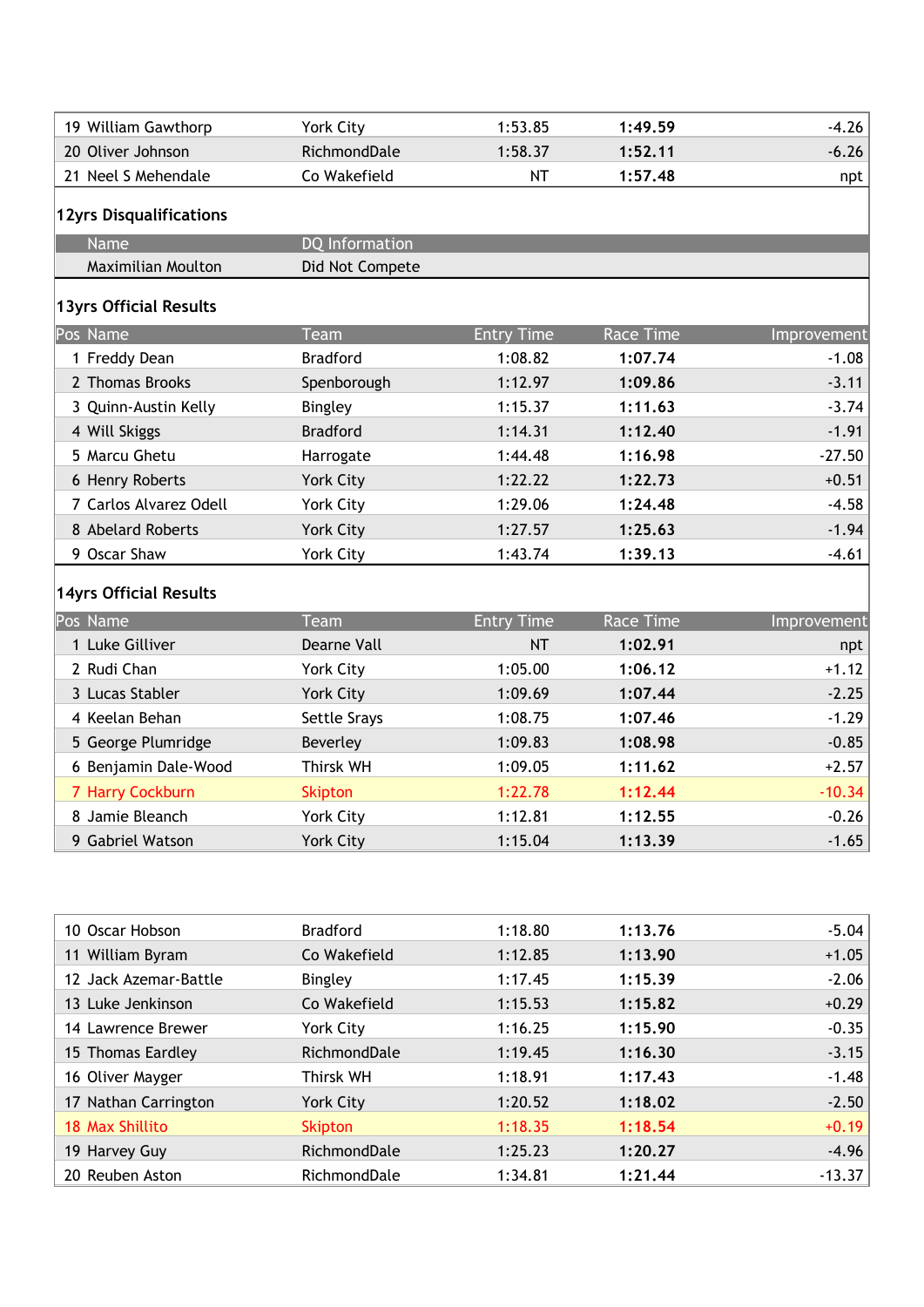| 21 Cameron Jones               | York City                                  | 1:49.71                                               | 1:22.19          | $-27.52$    |
|--------------------------------|--------------------------------------------|-------------------------------------------------------|------------------|-------------|
| 22 Zak Dower                   | York City                                  | 1:23.46                                               | 1:23.06          | $-0.40$     |
| 23 Isaac Hebden                | York City                                  | 1:24.71                                               | 1:24.34          | $-0.37$     |
| 24 Amos Hebden                 | York City                                  | 1:24.21                                               | 1:24.69          | $+0.48$     |
| 25 Ned Whitaker                | <b>Settle Srays</b>                        | 1:21.88                                               | 1:29.17          | $+7.29$     |
| 26 Jayden Randhawa             | <b>Bradford</b>                            | 1:34.88                                               | 1:35.72          | $+0.84$     |
| 27 Lucas Wainwright            | RichmondDale                               | 1:48.13                                               | 1:47.39          | $-0.74$     |
| <b>14yrs Disqualifications</b> |                                            |                                                       |                  |             |
| <b>Name</b>                    | DQ Information                             |                                                       |                  |             |
| Max Walker                     | 6.4 Turn not performed immediately         |                                                       |                  |             |
| Daniel Pickup                  | 6.4 Turn not performed immediately         |                                                       |                  |             |
|                                | Event 203 Girls 9yrs & Over 100m Butterfly |                                                       |                  |             |
| <b>9yrs Official Results</b>   |                                            |                                                       |                  |             |
| Pos Name                       | <b>Team</b>                                | <b>Entry Time</b>                                     | <b>Race Time</b> | Improvement |
| 1 Emily England                | Co Wakefield                               | <b>NT</b>                                             | 2:04.88          | npt         |
| <b>9yrs Disqualifications</b>  |                                            |                                                       |                  |             |
| <b>Name</b>                    | DQ Information                             |                                                       |                  |             |
| <b>Phoebe Cromwell</b>         |                                            | 10.2 A swimmer did not cover the whole distance - DNF |                  |             |
| <b>10yrs Official Results</b>  |                                            |                                                       |                  |             |
| Pos Name                       | Team                                       | <b>Entry Time</b>                                     | <b>Race Time</b> | Improvement |
| 1 Tallulah Elder               | Harrogate                                  | 1:40.00                                               | 1:36.10          | $-3.90$     |
| 2 Gracie-Mai Simpson           | RichmondDale                               | 1:49.80                                               | 1:36.25          | $-13.55$    |
| 3 Isabelle Randhawa            | <b>Bradford</b>                            | 2:02.03                                               | 1:51.99          | $-10.04$    |
| 4 Emma Undy                    | Co Wakefield                               | <b>NT</b>                                             | 1:57.01          | npt         |
| 5 Elia Abbatiello-Crosthwai    | Co Wakefield                               | NT.                                                   | 2:10.06          | npt         |
| 6 Rosie Haigh                  | Co Sheffield                               | 2:05.40                                               | 2:16.63          | $+11.23$    |
| <b>10yrs Disqualifications</b> |                                            |                                                       |                  |             |
| Name                           | DQ Information                             |                                                       |                  |             |
| Jessica G Hampshire            |                                            | 8.2 Arms not brought forward over the water           |                  |             |
| <b>11yrs Official Results</b>  |                                            |                                                       |                  |             |
| Pos Name                       | Team                                       | <b>Entry Time</b>                                     | <b>Race Time</b> | Improvement |
| 1 Mia Webb                     | RichmondDale                               | 1:28.14                                               | 1:28.34          | $+0.20$     |
| 2 India Wilson                 | York City                                  | 1:39.83                                               | 1:28.56          | $-11.27$    |
| 3 Samantha Taylor              | York City                                  | 1:29.21                                               | 1:31.29          | $+2.08$     |
| 4 Scarlett Goodwin             | RichmondDale                               | 1:36.59                                               | 1:34.47          | $-2.12$     |
| 5 Emily Taylor                 | RichmondDale                               | 1:54.40                                               | 1:35.04          | $-19.36$    |
| 6 Jaime Berry                  | Harrogate                                  | 1:36.01                                               | 1:35.18          | $-0.83$     |
| 7 Emilia Roberton              | York City                                  | 1:50.00                                               | 1:47.49          | $-2.51$     |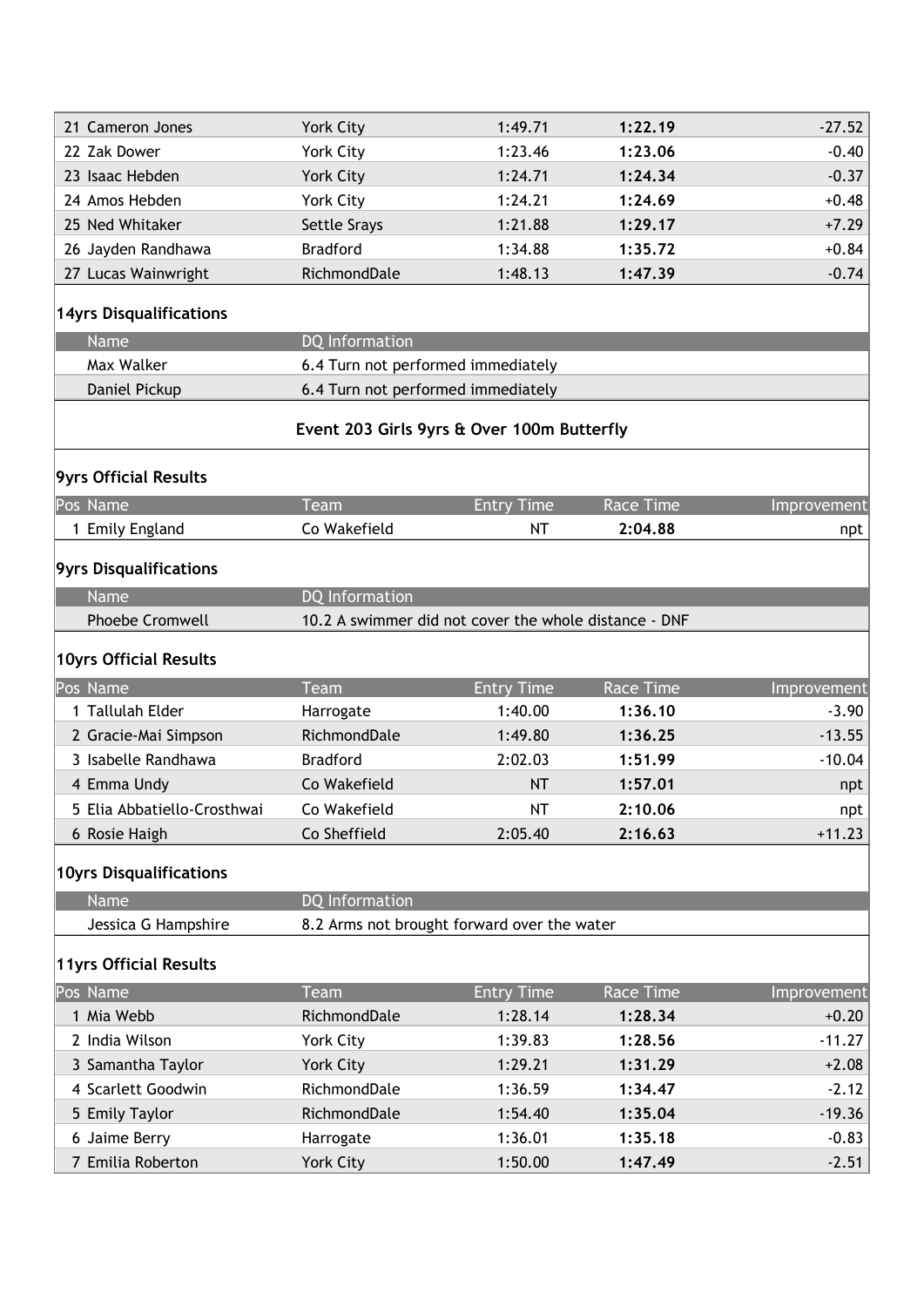| 8 Rebecca Farnsworth          | York City             | 1:55.00           | 2:01.68          | $+6.68$     |
|-------------------------------|-----------------------|-------------------|------------------|-------------|
| <b>12yrs Official Results</b> |                       |                   |                  |             |
| Pos Name                      | <b>Team</b>           | <b>Entry Time</b> | <b>Race Time</b> | Improvement |
| 1 Eve Parkin                  | York City             | 1:15.90           | 1:14.56          | $-1.34$     |
| 2 Lily Stansfield             | Harrogate             | 1:21.69           | 1:18.35          | $-3.34$     |
| 3 Olivia McSeveny             | <b>York City</b>      | 1:20.67           | 1:19.62          | $-1.05$     |
| 4 Poppy Nutman                | Spenborough           | 1:27.87           | 1:20.34          | $-7.53$     |
| 5 Faye Harper                 | Co Wakefield          | 1:24.55           | 1:21.57          | $-2.98$     |
| 6 Abigail James               | York City             | 1:23.30           | 1:23.81          | $+0.51$     |
| 7 Elyza Hylands               | Harrogate             | 2:16.50           | 1:32.40          | $-44.10$    |
| 8 Sophia Hewings              | Co Wakefield          | <b>NT</b>         | 1:33.17          | npt         |
| 9 Jessica Craig               | York City             | 1:40.25           | 1:34.74          | $-5.51$     |
| 10 Amy Ferguson               | Thirsk WH             | 1:38.37           | 1:34.91          | $-3.46$     |
|                               |                       |                   |                  |             |
|                               |                       |                   |                  |             |
| 11 Laila Ward                 | Co Wakefield          | 1:40.18           | 1:35.33          | $-4.85$     |
| 12 Ruby Dilworth              | RichmondDale          | 1:48.36           | 1:35.83          | $-12.53$    |
| 13 Ellie S Shield             | Co Wakefield          | <b>NT</b>         | 1:37.90          | npt         |
| 14 Amy Hagyard                | <b>Bradford</b>       | <b>NT</b>         | 1:39.11          | npt         |
| 15 Georgina Royce             | York City             | 1:43.06           | 1:39.70          | $-3.36$     |
| 16 Maya Foulkes               | York City             | 1:42.00           | 1:40.57          | $-1.43$     |
| 17 Thea Onions                | <b>Teesdale Tiger</b> | 1:50.01           | 1:41.63          | $-8.38$     |
| 18 Elisah Goward              | Spenborough           | 1:46.02           | 1:42.66          | $-3.36$     |
| 19 Isla Callard               | York City             | 1:52.00           | 1:43.57          | $-8.43$     |
| 20 Isabella Bardsley          | Co Wakefield          | <b>NT</b>         | 1:46.48          | npt         |
| 21 Nevaeh Gordon              | RichmondDale          | 1:48.36           | 1:59.13          | $+10.77$    |
|                               |                       |                   |                  |             |

| <b>Name</b>    | DQ Information             |
|----------------|----------------------------|
| Lottie Oliver  | 8.3 Breaststroke kick used |
| Clara Robinson | Did Not Compete            |
| Amber Ryde     | Did Not Compete            |

| Pos Name            | Team         | <b>Entry Time</b> | Race Time | Improvement |
|---------------------|--------------|-------------------|-----------|-------------|
| 1 Daisy Ball        | Co Wakefield | 1:12.20           | 1:10.07   | $-2.13$     |
| 2 Emmie Horwell     | York City    | 1:13.80           | 1:11.35   | $-2.45$     |
| 3 Masha Aleksandrov | Harrogate    | 1:23.88           | 1:12.95   | $-10.93$    |
| 4 Elora Shaw        | Harrogate    | 1:47.81           | 1:15.02   | $-32.79$    |
| 5 Abigail Harris    | York City    | 1:22.35           | 1:20.21   | $-2.14$     |
| 6 Millie Darrand    | York City    | 1:20.00           | 1:22.39   | $+2.39$     |
| 7 Zoe Suddes        | York City    | 1:44.23           | 1:24.46   | $-19.77$    |
| 8 Chloe Macdonald   | York City    | 1:27.70           | 1:25.59   | $-2.11$     |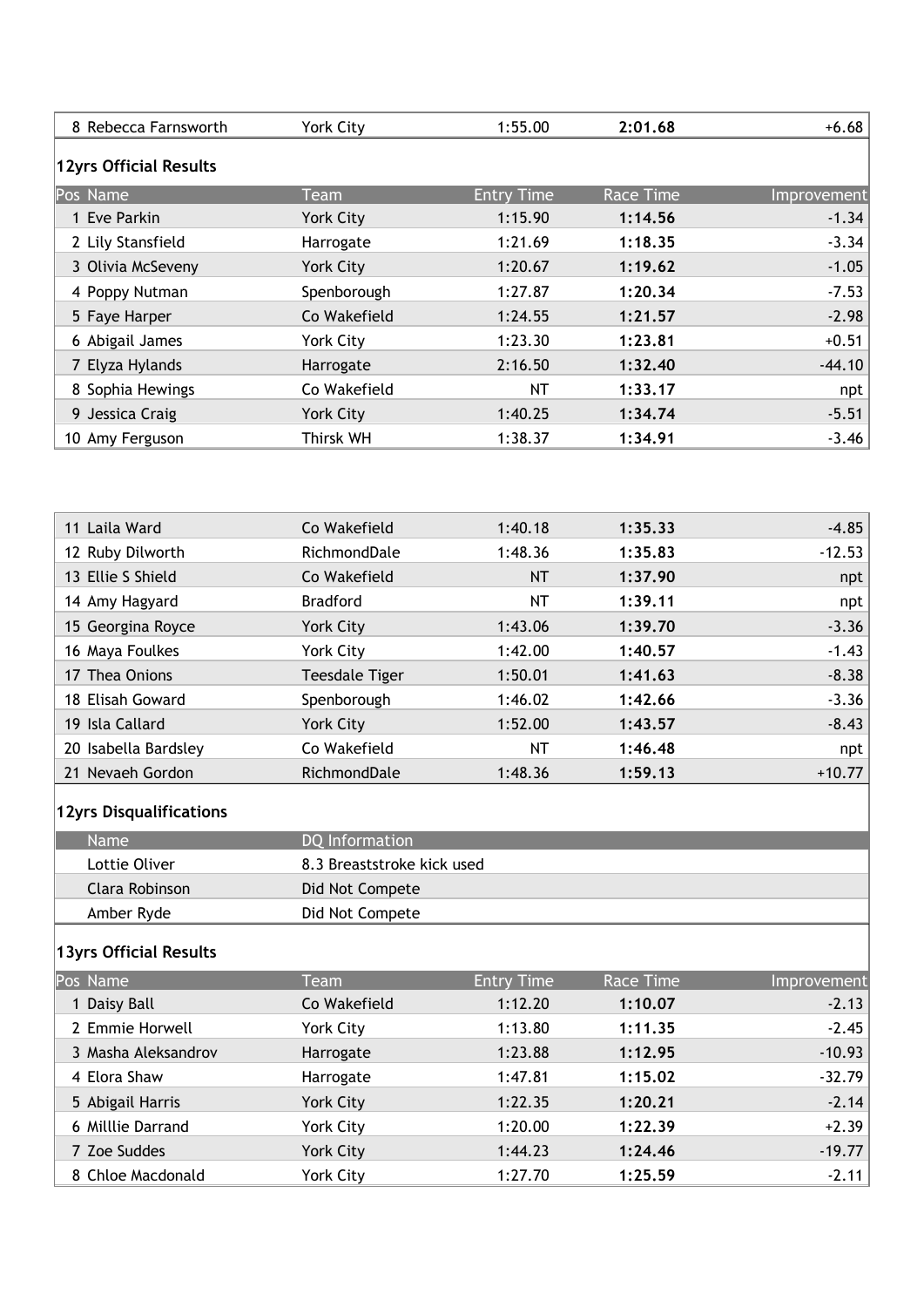| 9 Ruby Sugarman   | Wetherby     | ΝT      | 1:28.75 | npt      |
|-------------------|--------------|---------|---------|----------|
| 10 Ava Turner     | York City    | 1:25.00 | 1:31.51 | $+6.51$  |
| 11 Aimee Roskilly | Harrogate    | 2:00.74 | 1:31.66 | $-29.08$ |
| 12 Millie Hodgson | RichmondDale | 1:37.74 | 1:35.01 | $-2.73$  |
| 13 Jessica Oakey  | Settle Srays | 1:35.00 | 1:39.43 | $+4.43$  |
| 14 Grace Gayles   | RichmondDale | 1:43.97 | 1:40.90 | $-3.07$  |
| 15 Eva Hauge      | York City    | 1:40.00 | 1:42.14 | $+2.14$  |
| 16 Emily Jones    | Settle Srays | 1:50.00 | 1:48.01 | $-1.99$  |

| Pos Name            | Team             | <b>Entry Time</b> | <b>Race Time</b> | Improvement |
|---------------------|------------------|-------------------|------------------|-------------|
| 1 Jamie-Leigh Tyson | <b>Ulverston</b> | 1:08.72           | 1:08.54          | $-0.18$     |
| 2 Sophie Baker      | Harrogate        | 1:18.65           | 1:16.33          | $-2.32$     |
| 3 Isla Yates        | York City        | 1:20.37           | 1:17.39          | $-2.98$     |
| 4 Ruby Byrne        | <b>Skipton</b>   | 1:16.94           | 1:17.43          | $+0.49$     |
| 5 Poppy Davis-Coyle | York City        | 1:21.37           | 1:17.90          | $-3.47$     |
| 6 Emilia Hartley    | Spenborough      | 1:19.46           | 1:18.51          | $-0.95$     |
| 7 Megan Richmond    | <b>Bradford</b>  | 1:19.84           | 1:18.69          | $-1.15$     |
| 8 Georgina Alderson | Thirsk WH        | 1:20.97           | 1:18.99          | $-1.98$     |
| 9 Ellie Rowson      | York City        | 1:26.42           | 1:19.53          | $-6.89$     |
| 10 Millie Mayger    | Thirsk WH        | 1:21.00           | 1:23.55          | $+2.55$     |
| 11 Phoebe Oliver    | Settle Srays     | 1:29.64           | 1:25.38          | $-4.26$     |
| 12 Rose Lever       | <b>Bradford</b>  | 1:25.38           | 1:25.39          | $+0.01$     |
| 13 Daisy Haigh      | Co Sheffield     | 1:31.65           | 1:30.12          | $-1.53$     |

| 14 Olivia Handley  | RichmondDale        | 1:23.57 | 1:30.54 | $+6.97$ |
|--------------------|---------------------|---------|---------|---------|
| 15 Harriet Hodgson | RichmondDale        | 1:37.10 | 1:30.91 | $-6.19$ |
| 16 Eloise Gunn     | York City           | 1:35.18 | 1:31.66 | $-3.52$ |
| 17 Kylah Cowan     | <b>RichmondDale</b> | 1:40.38 | 1:32.40 | $-7.98$ |

### **14yrs Disqualifications**

| Name          | *ormation       |  |
|---------------|-----------------|--|
| Saoirse Behan | Did Not Compete |  |
|               |                 |  |

#### **Event 204 Boys 9yrs & Over 100m Freestyle**

| Pos Name           | Team             | <b>Entry Time</b> | Race Time | Improvement |
|--------------------|------------------|-------------------|-----------|-------------|
| Benjamin Thornhill | <b>Bradford</b>  | 1:34.49           | 1:30.54   | $-3.95$     |
| 2 William Webster  | Co Sheffield     | 1:30.00           | 1:32.63   | $+2.63$     |
| 3 Joshua Davis     | Co Sheffield     | 2:30.00           | 1:38.81   | $-51.19$    |
| 4 Max Smith        | Co Sheffield     | 1:53.00           | 1:42.93   | $-10.07$    |
| 5 Sam Rowson       | <b>York City</b> | 1:51.06           | 1:47.17   | $-3.89$     |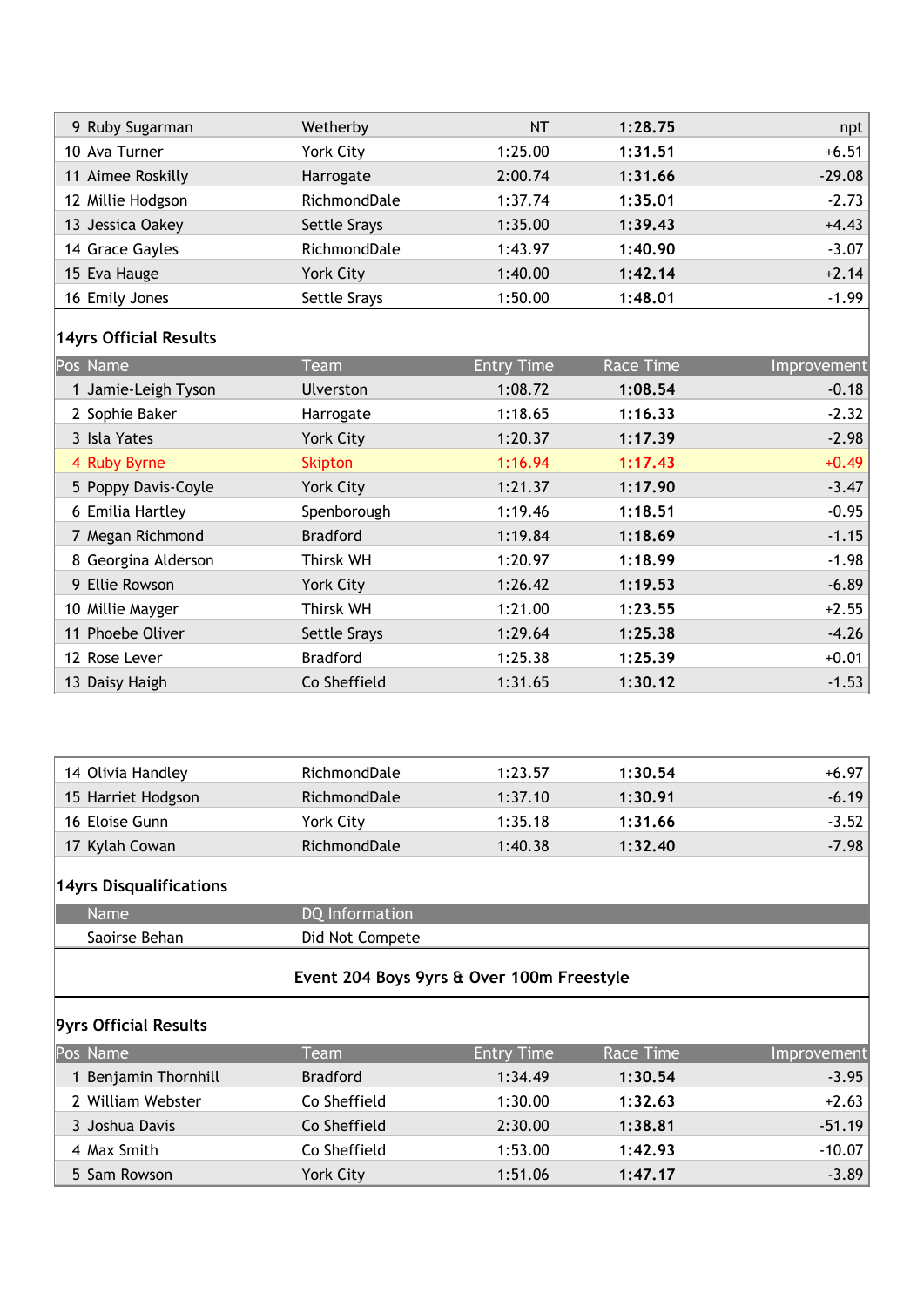| 6 Harry Baxter                | York City           | 1:38.00                                               | 1:48.86          | $+10.86$    |
|-------------------------------|---------------------|-------------------------------------------------------|------------------|-------------|
| 7 Blake Sampson               | Co Sheffield        | 1:50.00                                               | 1:50.60          | $+0.60$     |
| 8 Seb Bailey                  | Co Sheffield        | 2:10.00                                               | 2:07.57          | $-2.43$     |
| 9 Zack Mahovo                 | Co Sheffield        | 2:30.00                                               | 2:14.93          | $-15.07$    |
| <b>10yrs Official Results</b> |                     |                                                       |                  |             |
| Pos Name                      | Team                | <b>Entry Time</b>                                     | <b>Race Time</b> | Improvement |
| 1 Jamie Aspinall              | Co Sheffield        | 1:40.15                                               | 1:23.33          | $-16.82$    |
| 2 Henry Mace                  | York City           | 1:42.23                                               | 1:27.49          | $-14.74$    |
| 3 Benjamin Hangula            | Co Wakefield        | 1:34.86                                               | 1:28.53          | $-6.33$     |
| 4 Prior Sam                   | <b>Thirsk WH</b>    | 1:40.00                                               | 1:41.75          | $+1.75$     |
| 5 Tommy Kilmartin             | <b>New Earswick</b> | <b>NT</b>                                             | 1:42.09          | npt         |
| 6 Robert Shuttleworth         | <b>Settle Srays</b> | <b>NT</b>                                             | 1:42.62          | npt         |
| 7 Noah Shephard               | Co Sheffield        | 1:50.43                                               | 1:47.51          | $-2.92$     |
| 8 Charlie Ndlovu              | Co Sheffield        | 2:00.00                                               | 1:59.33          | $-0.67$     |
| 10yrs Disqualifications       |                     |                                                       |                  |             |
| <b>Name</b>                   | DQ Information      |                                                       |                  |             |
| Reuben Anstee                 |                     | 10.2 A swimmer did not cover the whole distance - DNF |                  |             |
|                               |                     |                                                       |                  |             |
| 11yrs Official Results        |                     |                                                       |                  |             |
| Pos Name                      | Team                | <b>Entry Time</b>                                     | <b>Race Time</b> | Improvement |
| 1 Stanley Dunne               | <b>Skipton</b>      | 1:06.72                                               | 1:06.41          | $-0.31$     |
| 2 Ben Artis                   | <b>Bingley</b>      | 1:20.09                                               | 1:17.29          | $-2.80$     |
| 3 Kai Mayers                  | <b>Bradford</b>     | 1:27.03                                               | 1:21.30          | $-5.73$     |
| 4 Zach Carney                 | <b>Bingley</b>      | 1:23.84                                               | 1:22.13          | $-1.71$     |
| 5 William Taylor              | Thirsk WH           | 1:17.13                                               | 1:24.81          | $+7.68$     |
| 6 Joseph Hoyle                | <b>Bradford</b>     | 1:28.32                                               | 1:28.75          | $+0.43$     |
| 7 Alexander Yates             | York City           | 1:33.00                                               | 1:28.95          | $-4.05$     |
| 8 Bobbi Potts                 | Harrogate           | 2:03.01                                               | 1:29.04          | $-33.97$    |
| 9 Aidan Fairfield             | Harrogate           | 1:28.40                                               | 1:30.22          | $+1.82$     |
| 10 George Johnson             | Co Sheffield        | 1:37.91                                               | 1:31.15          | $-6.76$     |
| 11 Stan Sawyer                | York City           | 1:32.73                                               | 1:31.23          | $-1.50$     |
| 12 Alfie Ives                 | Thirsk WH           | 1:34.05                                               | 1:31.42          | $-2.63$     |
| 13 Edward Lutas               | York City           | 1:40.00                                               | 1:35.00          | $-5.00$     |
| 14 Lawrence Longley           | York City           | 1:38.00                                               | 1:44.16          | $+6.16$     |
| 15 Owen Dart                  | Harrogate           | 1:40.00                                               | 1:54.25          | $+14.25$    |

| 12yrs Official Results |                  |                   |           |                    |
|------------------------|------------------|-------------------|-----------|--------------------|
| Pos Name               | Team             | <b>Entry Time</b> | Race Time | <b>Improvement</b> |
| 1 Charles Tremayne     | York City        | 1:08.12           | 1:06.16   | $-1.96$            |
| 2 William Dale-Wood    | <b>Thirsk WH</b> | 1:06.37           | 1:08.38   | $+2.01$            |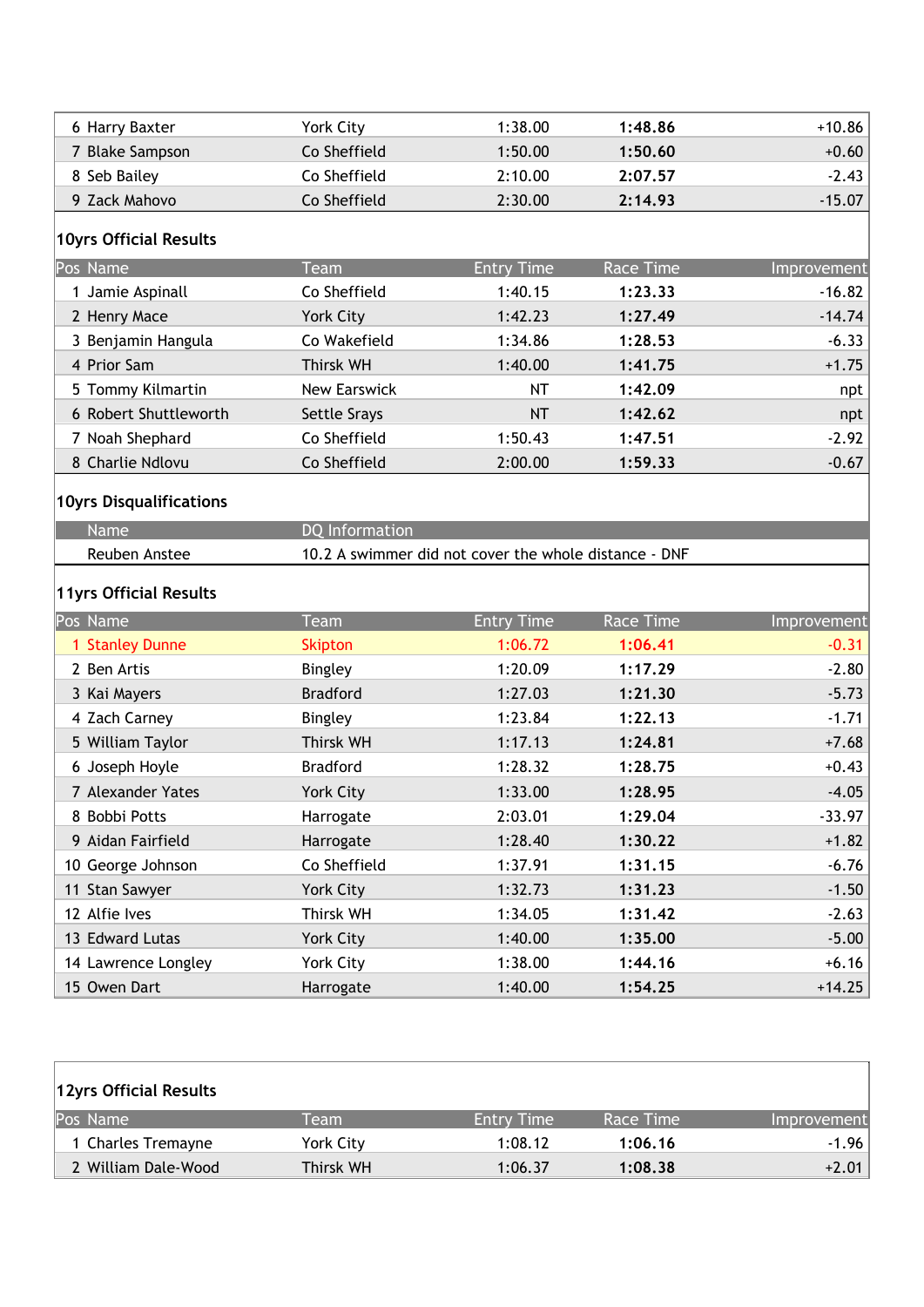| 3 Joshua Crozier              | RichmondDale        | 1:13.25           | 1:11.92          | $-1.33$     |
|-------------------------------|---------------------|-------------------|------------------|-------------|
| 4 Oliver Sharp                | <b>New Earswick</b> | 1:20.00           | 1:14.48          | $-5.52$     |
| 5 Toby Ryder                  | Thirsk WH           | 1:11.39           | 1:14.62          | $+3.23$     |
| 6 Ethan Blackburn             | <b>New Earswick</b> | 1:20.00           | 1:15.77          | $-4.23$     |
| 7 Ollie Smith                 | RichmondDale        | 1:15.89           | 1:15.81          | $-0.08$     |
| 8 William Thornhill           | <b>Bradford</b>     | 1:25.44           | 1:18.49          | $-6.95$     |
| 9 Benjamin Glaister           | RichmondDale        | 1:35.91           | 1:24.11          | $-11.80$    |
| 10 Jacob Armstrong            | York City           | 1:39.05           | 1:26.65          | $-12.40$    |
| 11 William Gawthorp           | York City           | 1:30.00           | 1:27.99          | $-2.01$     |
| 12 James Layton               | York City           | 1:30.00           | 1:28.44          | $-1.56$     |
| 13 Oliver Battle              | <b>Bingley</b>      | 1:28.57           | 1:28.57          | $+0.00$     |
| 14 Finlay Lockey-Smith        | York City           | 1:24.06           | 1:30.14          | $+6.08$     |
| 15 Santiago Malaga            | Co Wakefield        | <b>NT</b>         | 1:31.12          | npt         |
| 16 Victor Roberts             | York City           | 1:35.85           | 1:31.64          | $-4.21$     |
| 17 Alex Leggott               | RichmondDale        | 1:34.96           | 1:32.40          | $-2.56$     |
| 18 Evan Chapman               | York City           | 1:40.00           | 1:39.15          | $-0.85$     |
| 19 Neel S Mehendale           | Co Wakefield        | <b>NT</b>         | 1:44.25          | npt         |
| 20 Oliver Johnson             | RichmondDale        | 1:55.38           | 1:46.27          | $-9.11$     |
| 21 Levente Ungar              | York City           | 1:47.98           | 1:46.37          | $-1.61$     |
| 12yrs Disqualifications       |                     |                   |                  |             |
|                               |                     |                   |                  |             |
| <b>Name</b>                   | DQ Information      |                   |                  |             |
| <b>Maximilian Moulton</b>     | Did Not Compete     |                   |                  |             |
| 13yrs Official Results        |                     |                   |                  |             |
| Pos Name                      | <b>Team</b>         | <b>Entry Time</b> | <b>Race Time</b> | Improvement |
| 1 Freddy Dean                 | <b>Bradford</b>     | 1:00.25           | 59.95            | $-0.30$     |
| 2 Thomas Brooks               | Spenborough         | 1:04.25           | 1:02.74          | $-1.51$     |
| 3 Quinn-Austin Kelly          | <b>Bingley</b>      | 1:03.14           | 1:03.41          | $+0.27$     |
| 4 Will Skiggs                 | <b>Bradford</b>     | 1:07.56           | 1:08.88          | $+1.32$     |
| 5 Marcu Ghetu                 | Harrogate           | 1:28.29           | 1:09.05          | $-19.24$    |
| 6 Carlos Alvarez Odell        | York City           | 1:11.62           | 1:10.24          | $-1.38$     |
| 7 Henry Roberts               | York City           | 1:11.08           | 1:11.75          | $+0.67$     |
| 8 Micah Warner                | <b>Skipton</b>      | 1:12.82           | 1:12.59          | $-0.23$     |
| 9 Abelard Roberts             | York City           | 1:23.37           | 1:16.12          | $-7.25$     |
| 10 Oscar Shaw                 | York City           | 1:25.26           | 1:22.80          | $-2.46$     |
| <b>14yrs Official Results</b> |                     |                   |                  |             |
| Pos Name                      | Team                | <b>Entry Time</b> | <b>Race Time</b> | Improvement |
| 1 Luke Gilliver               | Dearne Vall         | <b>NT</b>         | 56.98            | npt         |
| 2 Benjamin Dale-Wood          | Thirsk WH           | 56.95             | 57.61            | $+0.66$     |
| 3 Keelan Behan                | Settle Srays        | 57.01             | 57.69            | $+0.68$     |

 Max Walker Thirsk WH 58.47 **58.94** +0.47 William Byram Co Wakefield 1:00.08 **59.48** -0.60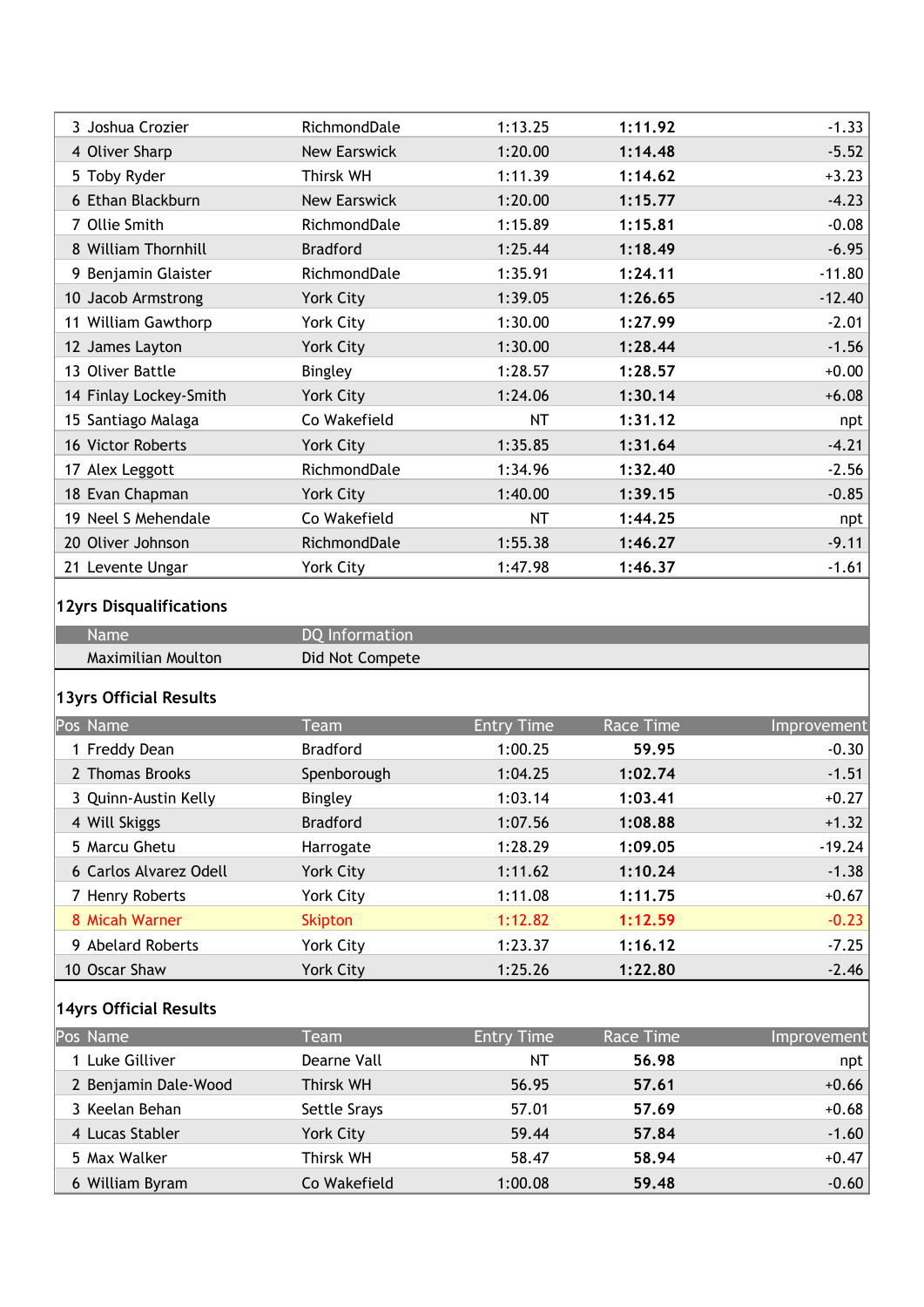| 7 Tinaye Makahamadze | New Earswick | 1:02.58 | 59.98   | $-2.60$ |
|----------------------|--------------|---------|---------|---------|
| 8 Rudi Chan          | York City    | 1:05.00 | 1:00.32 | $-4.68$ |

| 9 Thomas Eardley      | RichmondDale    | 1:02.16 | 1:00.50 | $-1.66$  |
|-----------------------|-----------------|---------|---------|----------|
| 10 Harry Cockburn     | <b>Skipton</b>  | 1:01.07 | 1:01.50 | $+0.43$  |
| 11 Oliver Mayger      | Thirsk WH       | 1:01.58 | 1:02.09 | $+0.51$  |
| 12 Oscar Hobson       | <b>Bradford</b> | 1:07.91 | 1:02.39 | $-5.52$  |
| 13 Ethan Clifford     | York City       | 1:09.55 | 1:02.65 | $-6.90$  |
| 14 Lawrence Brewer    | York City       | 1:15.07 | 1:04.17 | $-10.90$ |
| 15 Jamie Bleanch      | York City       | 1:06.14 | 1:04.27 | $-1.87$  |
| 16 Jack Azemar-Battle | <b>Bingley</b>  | 1:03.50 | 1:05.16 | $+1.66$  |
| 17 Gabriel Watson     | York City       | 1:06.24 | 1:05.30 | $-0.94$  |
| 18 Gabriel Medd       | <b>Bradford</b> | 1:07.78 | 1:06.01 | $-1.77$  |
| 19 Nathan Carrington  | York City       | 1:06.72 | 1:06.10 | $-0.62$  |
| 20 Harvey Guy         | RichmondDale    | 1:10.63 | 1:06.92 | $-3.71$  |
| 21 Max Shillito       | <b>Skipton</b>  | 1:08.48 | 1:07.38 | $-1.10$  |
| 22 Luke Jenkinson     | Co Wakefield    | 1:07.81 | 1:08.43 | $+0.62$  |
| 23 Zak Dower          | York City       | 1:11.42 | 1:11.60 | $+0.18$  |
| 24 Amos Hebden        | York City       | 1:13.05 | 1:12.75 | $-0.30$  |
| 25 Reuben Aston       | RichmondDale    | 1:15.83 | 1:13.17 | $-2.66$  |
| 26 Cameron Jones      | York City       | 1:20.24 | 1:14.15 | $-6.09$  |
| 27 Isaac Hebden       | York City       | 1:14.98 | 1:14.62 | $-0.36$  |
| 28 Jayden Randhawa    | <b>Bradford</b> | 1:21.57 | 1:19.18 | $-2.39$  |
| 29 Daniel Pickup      | York City       | 1:19.30 | 1:19.37 | $+0.07$  |
| 30 Lucas Wainwright   | RichmondDale    | 1:33.98 | 1:39.40 | $+5.42$  |

| Name           | DQ Information                          |
|----------------|-----------------------------------------|
| Joshua Townson | 4.4 Starting before the starting signal |
| Ned Whitaker   | Did Not Compete                         |
|                |                                         |

#### **Event 205 Girls 9yrs & Over 100m Breaststroke**

| Pos Name          | Team           | <b>Entry Time</b> | <b>Race Time</b> | Improvement |
|-------------------|----------------|-------------------|------------------|-------------|
| 1 Ezmae Allen     | Co Sheffield   | 2:10.00           | 1:55.07          | $-14.93$    |
| 2 Emily England   | Co Wakefield   | ΝT                | 1:58.35          | npt         |
| 3 Caitlyn McLean  | Teesdale Tiger | 2:24.95           | 2:01.89          | $-23.06$    |
| 4 Nell Downing    | RichmondDale   | 2:07.25           | 2:03.61          | $-3.64$     |
| 5 Ruby Podmore    | Co Sheffield   | 2:15.90           | 2:05.59          | $-10.31$    |
| 6 Grace Eardley   | RichmondDale   | 2:08.03           | 2:07.01          | $-1.02$     |
| 7 Allegra Rose    | Co Sheffield   | 2:47.00           | 2:07.10          | $-39.90$    |
| 8 Carlotta Bailey | Co Sheffield   | 2:15.00           | 2:07.21          | $-7.79$     |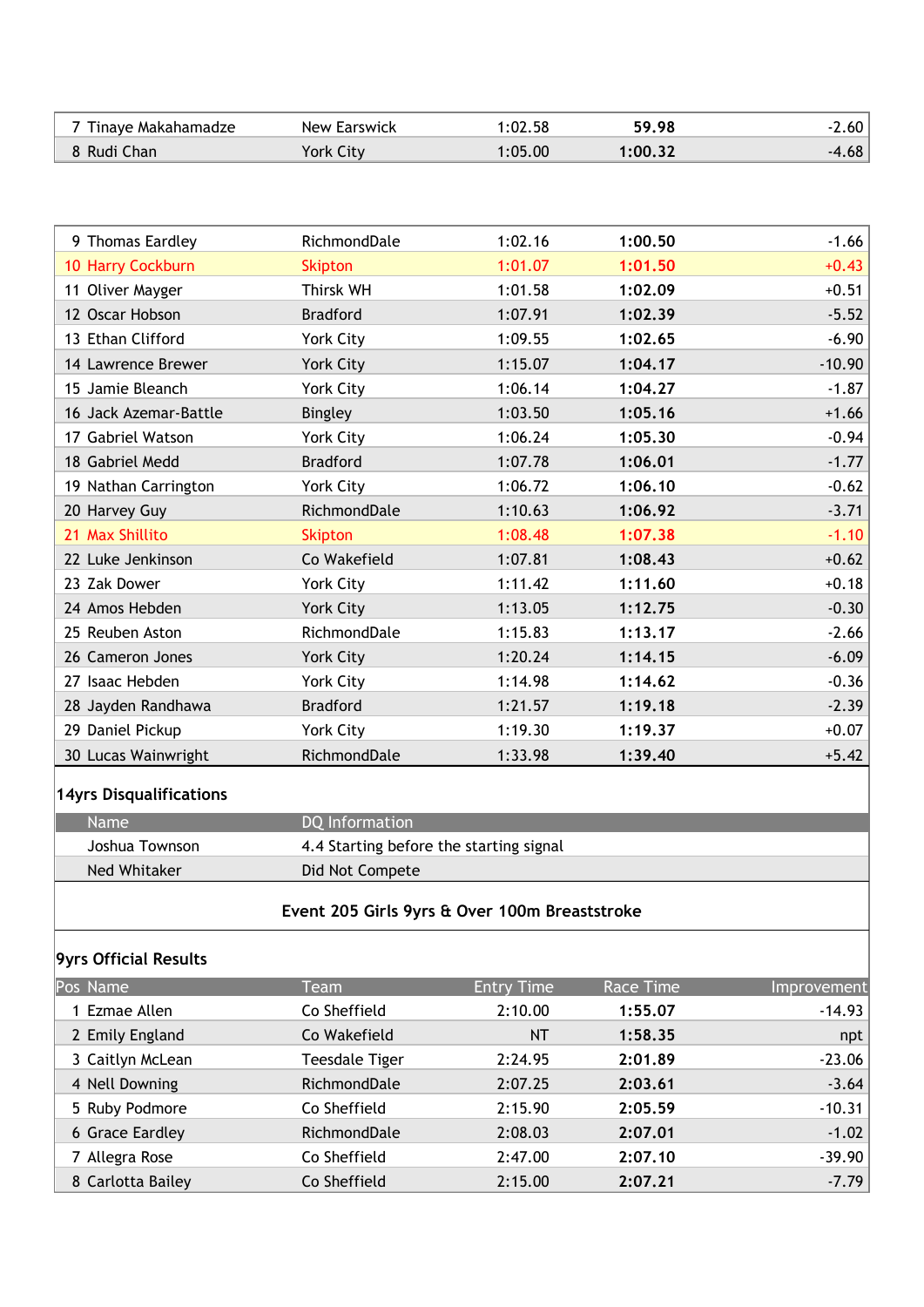| 9 Jessica Heaton   | York City        | 2:10.00   | 2:10.50 | $+0.50$  |
|--------------------|------------------|-----------|---------|----------|
| 10 Kitty Shillito  | <b>Skipton</b>   | 2:23.71   | 2:15.34 | $-8.37$  |
| 11 Emily Harpur    | RichmondDale     | 2:18.44   | 2:16.99 | $-1.45$  |
| 12 Layla Fairfield | Harrogate        | 2:20.50   | 2:18.59 | $-1.91$  |
| 13 Nancy Lawn      | <b>Skipton</b>   | 2:35.19   | 2:20.92 | $-14.27$ |
| 14 Isabelle Tyson  | <b>Ulverston</b> | <b>NT</b> | 2:22.66 | npt      |
| 15 Jamelia Mansell | Co Sheffield     | 2:47.49   | 2:26.07 | $-21.42$ |

| Name                   | DQ Information                                     |
|------------------------|----------------------------------------------------|
| Naevia Kelly           | 7.6 Did not touch at finish with both hands        |
| Chloe Atkinson         | 7.2 Arm Movements not in the same horizontal plane |
| Elsa Atwell            | 7.6 Did not touch at turn with both hands          |
| <b>Phoebe Cromwell</b> | 7.4 Leg movements not on same plane                |
| Madeleine Leighton     | 7.6 Did not touch at turn with both hands          |

| Pos Name              | Team                | <b>Entry Time</b> | <b>Race Time</b> | Improvement |
|-----------------------|---------------------|-------------------|------------------|-------------|
| 1 Kathryn Fletcher    | Thirsk WH           | 1:43.38           | 1:41.89          | $-1.49$     |
| 2 Tallulah Elder      | Harrogate           | 1:49.15           | 1:42.82          | $-6.33$     |
| 3 Phoebe Dilworth     | RichmondDale        | 1:50.58           | 1:43.28          | $-7.30$     |
| 4 Gracie-Mai Simpson  | RichmondDale        | 1:43.79           | 1:44.52          | $+0.73$     |
| 5 Amelie Hauschild    | Co Sheffield        | 1:53.20           | 1:46.24          | $-6.96$     |
| 6 Orlaith O'Carroll   | <b>Bradford</b>     | 2:01.06           | 1:52.38          | $-8.68$     |
| 7 Jessica G Hampshire | Co Wakefield        | 2:03.22           | 1:52.55          | $-10.67$    |
| 8 Coco Mildren        | RichmondDale        | 2:03.47           | 1:54.78          | $-8.69$     |
| 9 Bailey Graham       | <b>Settle Srays</b> | 1:58.85           | 1:56.43          | $-2.42$     |
| 10 Emily Whitby       | RichmondDale        | 2:32.30           | 1:59.88          | $-32.42$    |
| 11 Maya Herar         | <b>Bingley</b>      | 1:57.93           | 2:02.10          | $+4.17$     |
| 12 Dora Bonner        | RichmondDale        | 2:12.99           | 2:02.54          | $-10.45$    |
| 13 Phoebe Hodgson     | RichmondDale        | 2:04.75           | 2:04.66          | $-0.09$     |
| 14 Jessica Gayles     | RichmondDale        | 2:02.94           | 2:05.12          | $+2.18$     |
| 15 Rosie Haigh        | Co Sheffield        | 2:11.70           | 2:07.33          | $-4.37$     |
| 16 Grace Campion      | York City           | 1:55.00           | 2:09.09          | $+14.09$    |

| 17 Emma Undy            | Co Wakefield                        | 2:25.09                                                 | 2:11.79 | $-13.30$ |
|-------------------------|-------------------------------------|---------------------------------------------------------|---------|----------|
| 18 Hannah Forder        | Co Sheffield                        | 2:20.00                                                 | 2:14.32 | $-5.68$  |
| 19 Sophia Newton        | RichmondDale                        | 2:43.10                                                 | 2:29.10 | $-14.00$ |
| 10yrs Disqualifications |                                     |                                                         |         |          |
| Name                    | DQ Information                      |                                                         |         |          |
| Alexia Wastakaran       |                                     | 7.1 Multiple butterfly kicks performed after start/turn |         |          |
| Ava Williams            | 7.4 Leg movements not on same plane |                                                         |         |          |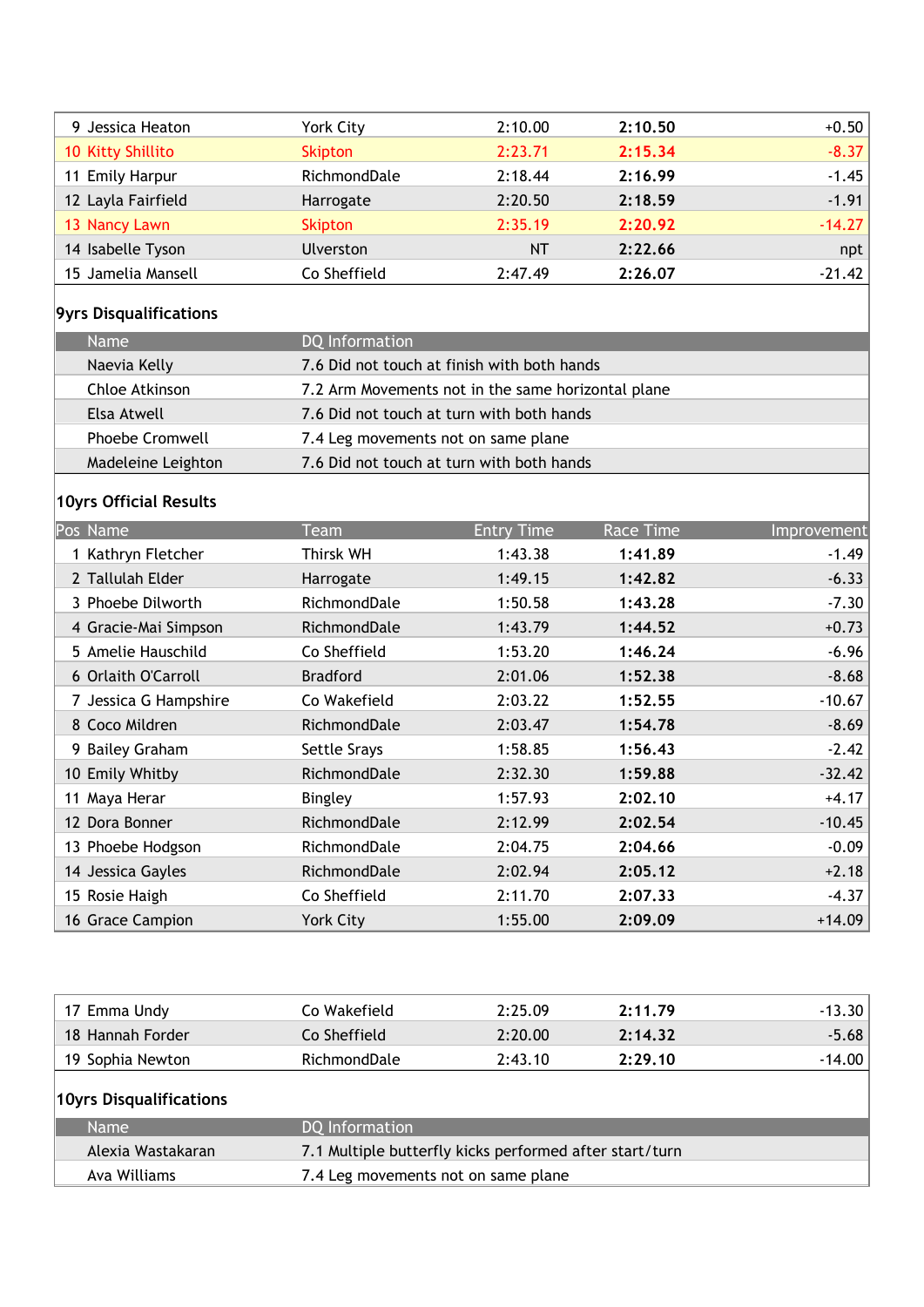|  |  | <b>11yrs Official Results</b> |  |
|--|--|-------------------------------|--|
|--|--|-------------------------------|--|

| Pos Name               | <b>Team</b>           | <b>Entry Time</b> | <b>Race Time</b> | Improvement |
|------------------------|-----------------------|-------------------|------------------|-------------|
| 1 Lily Oddy            | <b>Skipton</b>        | 1:36.88           | 1:35.45          | $-1.43$     |
| 2 Emily Taylor         | RichmondDale          | 1:39.13           | 1:37.37          | $-1.76$     |
| 3 Annabel Edwards      | York City             | 1:42.00           | 1:39.04          | $-2.96$     |
| 4 Katy Hinchcliffe     | <b>Skipton</b>        | 1:46.13           | 1:39.72          | $-6.41$     |
| 5 Emily McSeveny       | York City             | 1:45.30           | 1:40.95          | $-4.35$     |
| 6 India Wilson         | York City             | 1:45.78           | 1:41.43          | $-4.35$     |
| 7 Jaime Berry          | Harrogate             | 1:44.17           | 1:43.16          | $-1.01$     |
| 8 Amelia Atkinson      | RichmondDale          | 1:52.44           | 1:44.22          | $-8.22$     |
| 9 Anna Altus Mor       | York City             | 1:51.30           | 1:44.85          | $-6.45$     |
| 10 Adelaide Atwell     | Harrogate             | 1:46.24           | 1:45.39          | $-0.85$     |
| 11 Emilia Roberton     | York City             | 1:48.65           | 1:47.08          | $-1.57$     |
| 12 Poppy Briggs        | <b>Teesdale Tiger</b> | 1:57.34           | 1:48.53          | $-8.81$     |
| 13 Selene Matusiak     | York City             | 1:49.16           | 1:49.82          | $+0.66$     |
| 14 Alice Dilley        | York City             | 1:48.00           | 1:50.22          | $+2.22$     |
| 15 Jessica McLean      | Co Sheffield          | 2:24.40           | 1:51.72          | $-32.68$    |
| 16 Molly Garvey        | York City             | 1:47.00           | 1:52.62          | $+5.62$     |
| 17 Hannah Inayat       | Co Sheffield          | 2:20.00           | 1:56.15          | $-23.85$    |
| 18 Rebecca Farnsworth  | York City             | 2:00.00           | 2:00.10          | $+0.10$     |
| 19 Abigail Leighton    | RichmondDale          | 2:21.00           | 2:00.16          | $-20.84$    |
| 20 Mabel Whitaker      | Settle Srays          | 1:56.56           | 2:01.62          | $+5.06$     |
| 21 Katie Harpur        | RichmondDale          | 2:07.48           | 2:05.19          | $-2.29$     |
| 22 Bethany Hill        | Co Sheffield          | 2:21.37           | 2:11.95          | $-9.42$     |
| 23 Elena Williamson    | RichmondDale          | 2:10.33           | 2:13.98          | $+3.65$     |
| 24 Mirabelle Kirkbride | Settle Srays          | <b>NT</b>         | 2:15.13          | npt         |

| <b>Name</b>        | DQ Information                                        |
|--------------------|-------------------------------------------------------|
| <b>Betsy Rider</b> | 10.2 A swimmer did not cover the whole distance - DNF |
| Martha Harris      | 7.4 Leg movements not on same plane                   |

| Pos Name           | Team             | <b>Entry Time</b> | Race Time | Improvement |
|--------------------|------------------|-------------------|-----------|-------------|
| 1 Poppy Nutman     | Spenborough      | 1:24.84           | 1:24.66   | $-0.18$     |
| 2 Millie Holmes    | Harrogate        | 1:49.16           | 1:27.48   | $-21.68$    |
| 3 Abigail James    | York City        | 1:30.43           | 1:30.12   | $-0.31$     |
| 4 Heather Ridsdale | New Earswick     | 1:32.50           | 1:31.05   | $-1.45$     |
| 5 Ruby Dilworth    | RichmondDale     | 1:35.01           | 1:32.32   | $-2.69$     |
| 6 Emily Anstee     | Co Wakefield     | 1:31.90           | 1:32.89   | $+0.99$     |
| 7 Faye Harper      | Co Wakefield     | 1:43.65           | 1:33.10   | $-10.55$    |
| 8 Olivia McSeveny  | York City        | 1:35.14           | 1:33.75   | $-1.39$     |
| 9 Sophia Thom      | <b>York City</b> | 1:36.59           | 1:34.73   | $-1.86$     |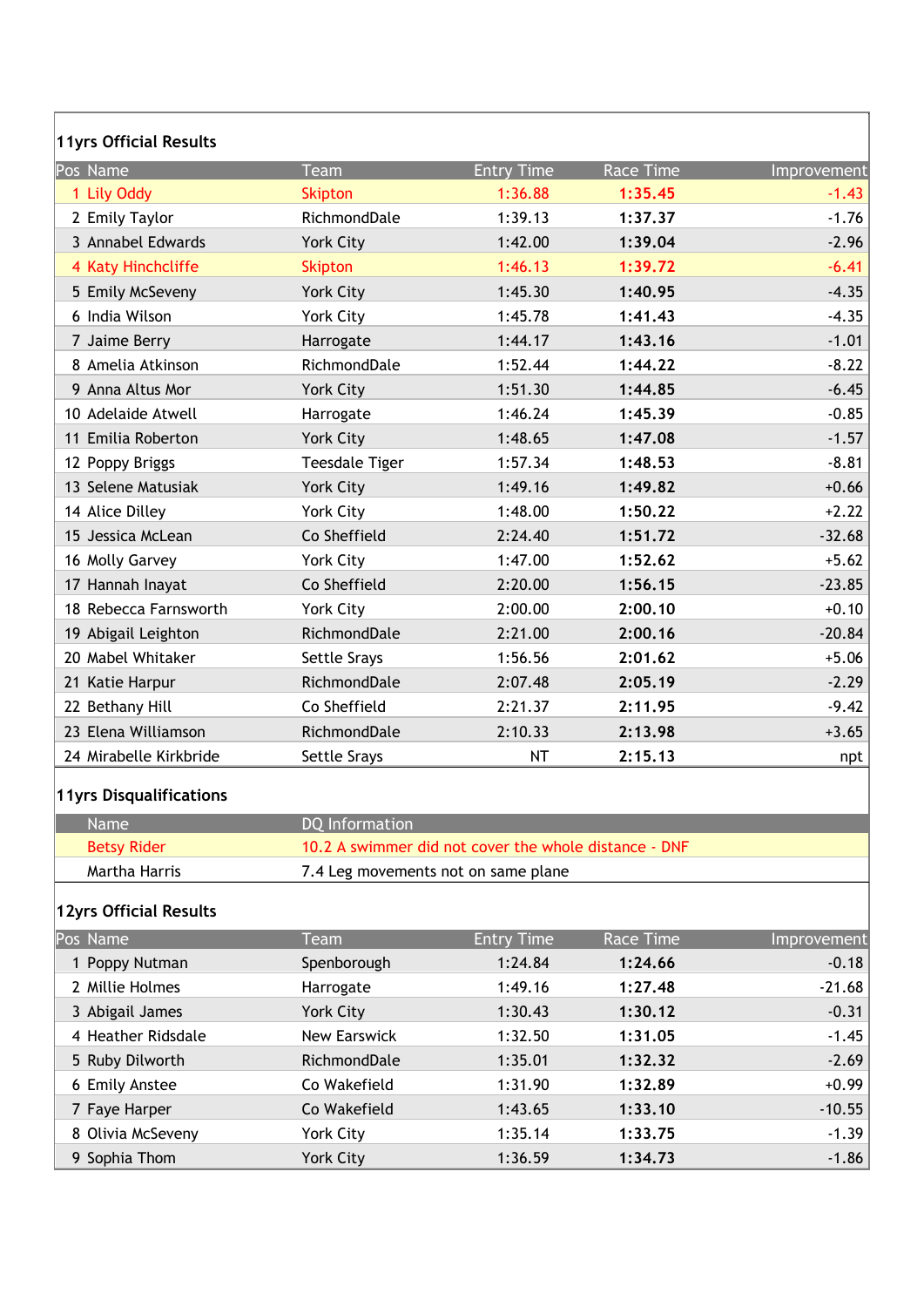| 10 Eve Parkin                  | York City                           | 1:38.00   | 1:35.39 | $-2.61$  |
|--------------------------------|-------------------------------------|-----------|---------|----------|
| 11 Blossom Oddy                | <b>Skipton</b>                      | 1:37.01   | 1:35.76 | $-1.25$  |
| 12 Georgina Royce              | York City                           | 1:35.82   | 1:36.46 | $+0.64$  |
| 13 Petronella Horner           | York City                           | 1:41.28   | 1:36.48 | $-4.80$  |
| 14 Amy Hagyard                 | <b>Bradford</b>                     | 1:37.93   | 1:36.80 | $-1.13$  |
| 15 Molly Orr                   | Harrogate                           | 1:53.19   | 1:36.99 | $-16.20$ |
| 16 Sofie Watson                | York City                           | 1:35.86   | 1:37.15 | $+1.29$  |
| 17 Jessica Craig               | York City                           | 1:49.90   | 1:38.34 | $-11.56$ |
| 18 Olivia Hall                 | <b>Teesdale Tiger</b>               | 1:41.78   | 1:39.55 | $-2.23$  |
| 19 Alexandra Garbett           | York City                           | 1:44.00   | 1:39.67 | $-4.33$  |
| 20 Amber Ryde                  | RichmondDale                        | 1:42.65   | 1:40.03 | $-2.62$  |
| 21 Carolina Alvarez Odell      | York City                           | 1:47.75   | 1:40.11 | $-7.64$  |
| 22 Ruby Howarth-Osbourne       | Co Sheffield                        | 1:55.13   | 1:40.83 | $-14.30$ |
| 23 Amelia Murgatroyd           | York City                           | 1:46.80   | 1:41.90 | $-4.90$  |
| 24 Sophia Hewings              | Co Wakefield                        | <b>NT</b> | 1:43.17 | npt      |
| 25 Isabella Bardsley           | Co Wakefield                        | 1:49.82   | 1:46.12 | $-3.70$  |
| 26 Elyza Hylands               | Harrogate                           | 1:49.33   | 1:46.40 | $-2.93$  |
| 27 Abigail Evans               | York City                           | 1:56.29   | 1:46.46 | $-9.83$  |
| 28 Elisah Goward               | Spenborough                         | 1:54.37   | 1:48.55 | $-5.82$  |
| 29 Isla Callard                | York City                           | 1:59.30   | 1:49.64 | $-9.66$  |
| 30 Ava Sykes-Chung             | Co Wakefield                        | 2:00.34   | 1:50.48 | $-9.86$  |
| 31 Ellie S Shield              | Co Wakefield                        | 2:11.00   | 1:51.41 | $-19.59$ |
| 32 Thea Onions                 | <b>Teesdale Tiger</b>               | 1:53.80   | 1:55.21 | $+1.41$  |
| 33 Lottie Oliver               | <b>Settle Srays</b>                 | 1:57.54   | 2:01.12 | $+3.58$  |
| 34 Caitlin Moffatt             | RichmondDale                        | 2:17.99   | 2:04.90 | $-13.09$ |
| <b>12yrs Disqualifications</b> |                                     |           |         |          |
| <b>Name</b>                    | DQ Information                      |           |         |          |
| Flla Karadzic                  | 7.4 Leg movements not on same plane |           |         |          |

### Ella Karadzic 7.4 Leg movements not on same plane Martha Gibbon 7.6 Touch not simultaneous at finish Clara Robinson Did Not Compete

| Pos Name          | Team            | <b>Entry Time</b> | <b>Race Time</b> | Improvement |
|-------------------|-----------------|-------------------|------------------|-------------|
| 1 Evie Hobson     | <b>Bradford</b> | 1:27.68           | 1:23.03          | $-4.65$     |
| 2 Emmie Horwell   | York City       | 1:23.92           | 1:23.50          | $-0.42$     |
| 3 Sophie Holmes   | Harrogate       | 1:28.55           | 1:24.53          | $-4.02$     |
| 4 Evie Mosey      | York City       | 1:34.01           | 1:24.88          | $-9.13$     |
| 5 Isabella Wright | <b>Skipton</b>  | 1:29.02           | 1:26.70          | $-2.32$     |
| 6 Millie Darrand  | York City       | 1:29.78           | 1:27.28          | $-2.50$     |
| 7 Milly Timbers   | <b>Skipton</b>  | 1:27.51           | 1:27.62          | $+0.11$     |
| 8 Daisy Ball      | Co Wakefield    | 1:39.40           | 1:27.79          | $-11.61$    |
| 9 Chloe Macdonald | York City       | 1:28.03           | 1:29.63          | $+1.60$     |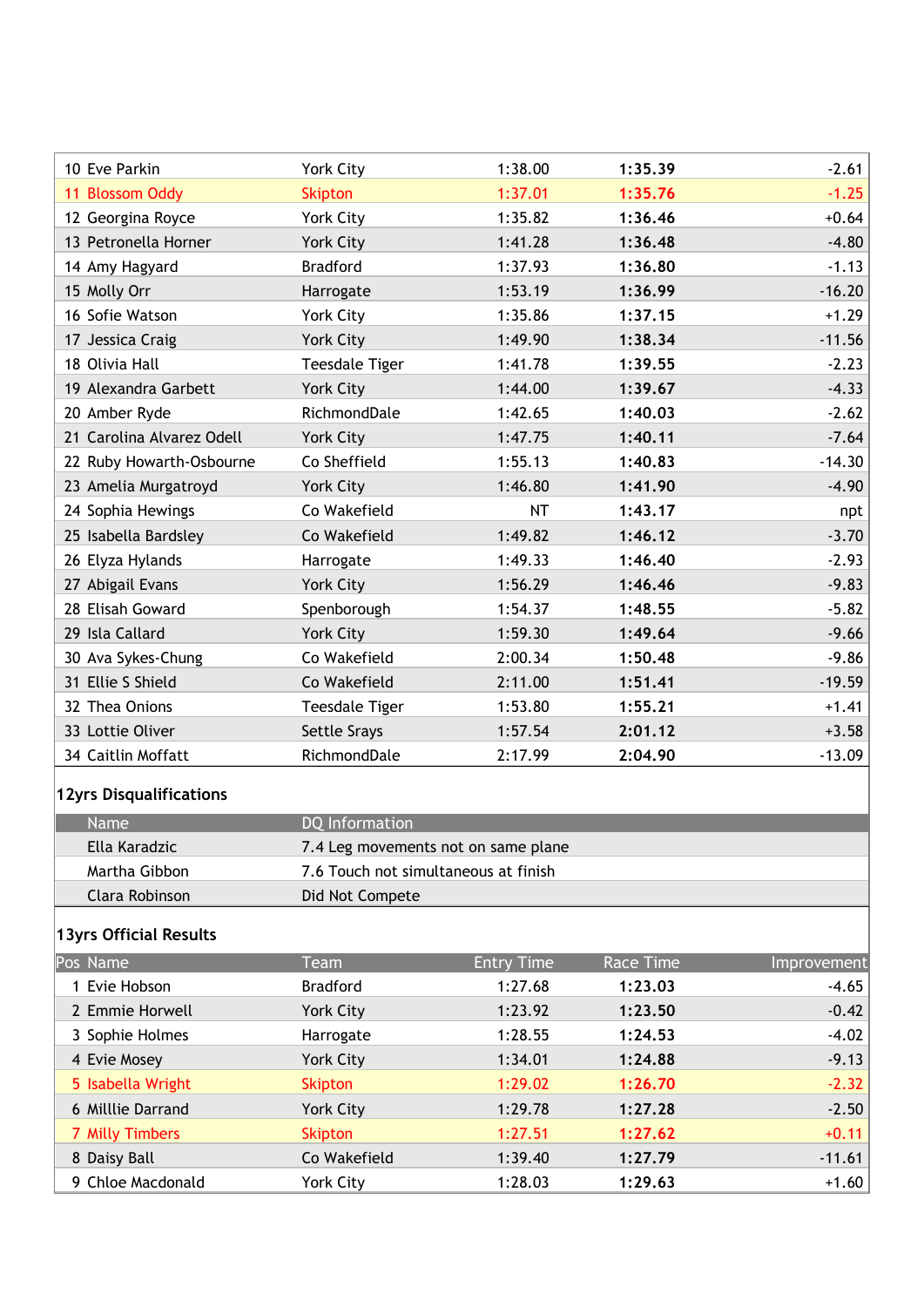| 10 Elora Shaw     | Harrogate        | 1:39.71 | 1:29.71 | $-10.00$ |
|-------------------|------------------|---------|---------|----------|
| 11 Ava Turner     | York City        | 1:30.71 | 1:30.88 | $+0.17$  |
| 12 Zoe Suddes     | <b>York City</b> | 1:30.60 | 1:31.33 | $+0.73$  |
| 13 Eva Hauge      | York City        | 1:39.17 | 1:37.12 | $-2.05$  |
| 14 Ellie Thomson  | York City        | 1:39.67 | 1:38.10 | $-1.57$  |
| 15 Emma Griffiths | <b>Bradford</b>  | 1:40.12 | 1:39.08 | $-1.04$  |
| 16 Grace Gayles   | RichmondDale     | 1:39.87 | 1:41.30 | $+1.43$  |
| 17 Ruby Sugarman  | Wetherby         | ΝT      | 1:41.47 | npt      |
| 18 Abigail Harris | York City        | 1:45.76 | 1:42.97 | $-2.79$  |

| 19 Aimee Roskilly       | Harrogate    | 1:59.71 | 1:43.34 | $-16.37$ |
|-------------------------|--------------|---------|---------|----------|
| 20 Jenna Thomas-Durrant | York City    | 1:46.78 | 1:44.62 | $-2.16$  |
| 21 Emily Jones          | Settle Srays | 1:48.34 | 1:49.66 | $+1.32$  |
| 22 Jessica Oakey        | Settle Srays | 1:45.28 | 1:51.07 | $+5.79$  |
| 23 Chloe Wright         | Settle Srays | 2:02.09 | 1:53.93 | $-8.16$  |

| Pos Name            | Team                  | <b>Entry Time</b> | <b>Race Time</b> | Improvement |
|---------------------|-----------------------|-------------------|------------------|-------------|
| 1 Jamie-Leigh Tyson | Ulverston             | 1:25.99           | 1:23.71          | $-2.28$     |
| 2 Megan Richmond    | <b>Bradford</b>       | 1:22.57           | 1:24.59          | $+2.02$     |
| 3 Florence Ladbury  | Harrogate             | 1:22.64           | 1:24.74          | $+2.10$     |
| 4 Ruby Byrne        | <b>Skipton</b>        | 1:24.23           | 1:26.23          | $+2.00$     |
| 5 Phoebe Oliver     | Settle Srays          | 1:29.36           | 1:26.76          | $-2.60$     |
| 6 Annabelle Loft    | York City             | 1:26.50           | 1:27.17          | $+0.67$     |
| 7 Kiarna Woodhead   | <b>New Earswick</b>   | 1:29.13           | 1:28.55          | $-0.58$     |
| 8 Millie Mayger     | <b>Thirsk WH</b>      | 1:27.31           | 1:28.62          | $+1.31$     |
| 9 Ellie Rowson      | York City             | 1:31.14           | 1:28.74          | $-2.40$     |
| 10 Amelia Jewell    | <b>Bradford</b>       | 1:37.26           | 1:29.66          | $-7.60$     |
| 11 Emilia Hartley   | Spenborough           | 1:33.84           | 1:30.39          | $-3.45$     |
| 12 Lilia Richmond   | <b>Bradford</b>       | 1:32.23           | 1:31.31          | $-0.92$     |
| 13 Evie Eccles      | <b>Skipton</b>        | 1:33.30           | 1:32.42          | $-0.88$     |
| 14 Mila Hughes      | Co Wakefield          | 1:31.45           | 1:32.46          | $+1.01$     |
| 15 Lucy Summers     | <b>Thirsk WH</b>      | 1:38.07           | 1:33.01          | $-5.06$     |
| 16 Olivia Handley   | RichmondDale          | 1:32.37           | 1:34.41          | $+2.04$     |
| 17 Harriet Hodgson  | RichmondDale          | 1:37.35           | 1:39.61          | $+2.26$     |
| 18 Libby Bennett    | <b>Bingley</b>        | 1:40.10           | 1:40.58          | $+0.48$     |
| 19 Libby Robinson   | <b>Teesdale Tiger</b> | 1:40.38           | 1:40.91          | $+0.53$     |
| 20 Lola Greenwood   | <b>Bradford</b>       | 1:50.41           | 1:41.54          | $-8.87$     |
| 21 Amelia Lee       | Thirsk WH             | 1:44.00           | 1:41.95          | $-2.05$     |
| 22 Isla Forsdyke    | York City             | 1:45.97           | 1:43.90          | $-2.07$     |
| 23 Eloise Gunn      | York City             | 1:45.86           | 1:48.14          | $+2.28$     |
| 24 Emily Hobson     | York City             | 1:55.76           | 1:55.13          | $-0.63$     |